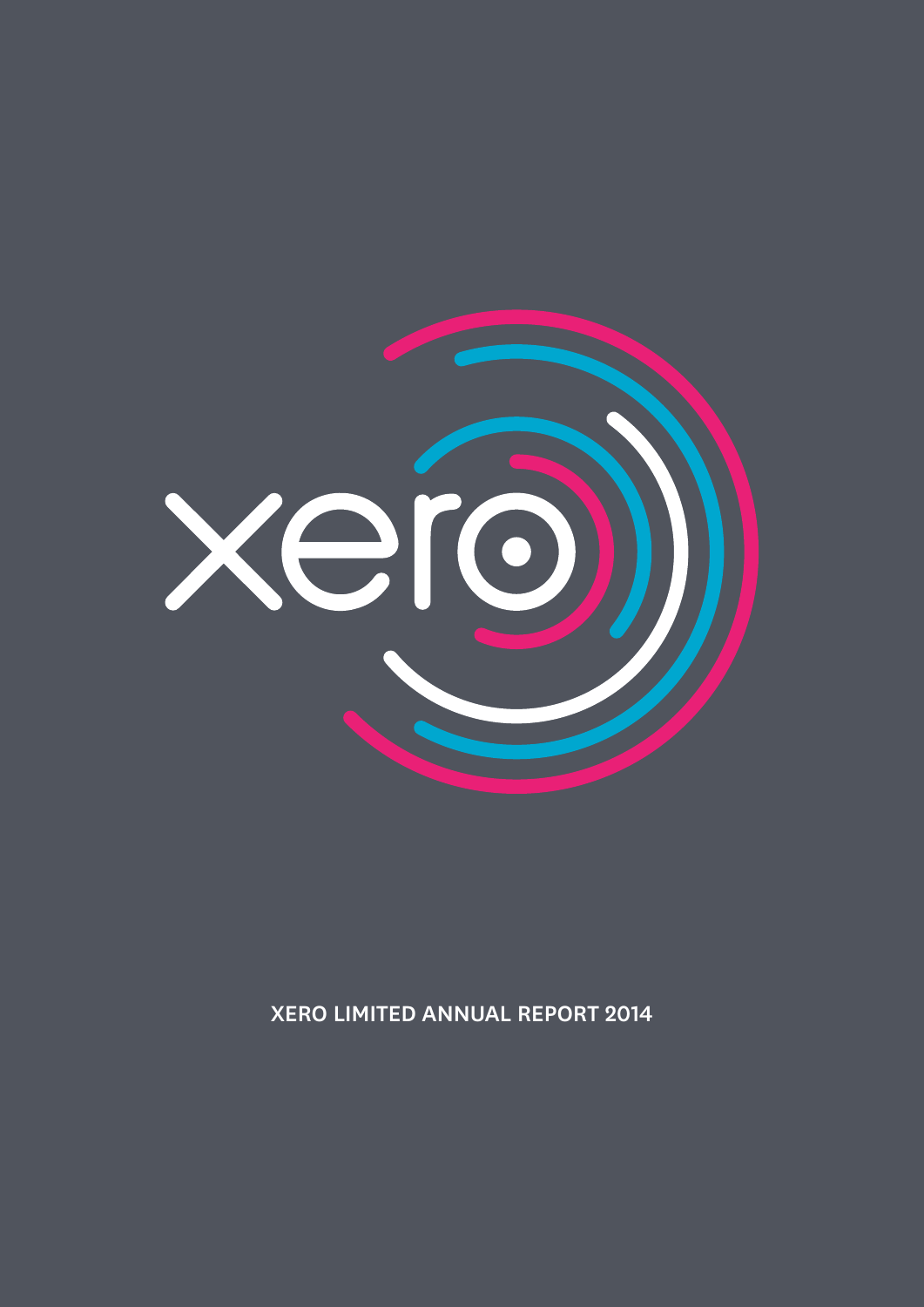

# **XERO LIMITED ANNUAL REPORT 2014**

| Chairman and Chief Executive's report | $1 - 2$   |
|---------------------------------------|-----------|
| Management commentary                 | $3 - 9$   |
| Auditors' report                      | 10        |
| <b>Financial statements</b>           | $11 - 15$ |
| Notes to the financial statements     | $16 - 39$ |
| Directors' responsibilities statement | 40        |
| Corporate governance                  | $41 - 44$ |
| <b>Disclosures</b>                    | $45 - 49$ |



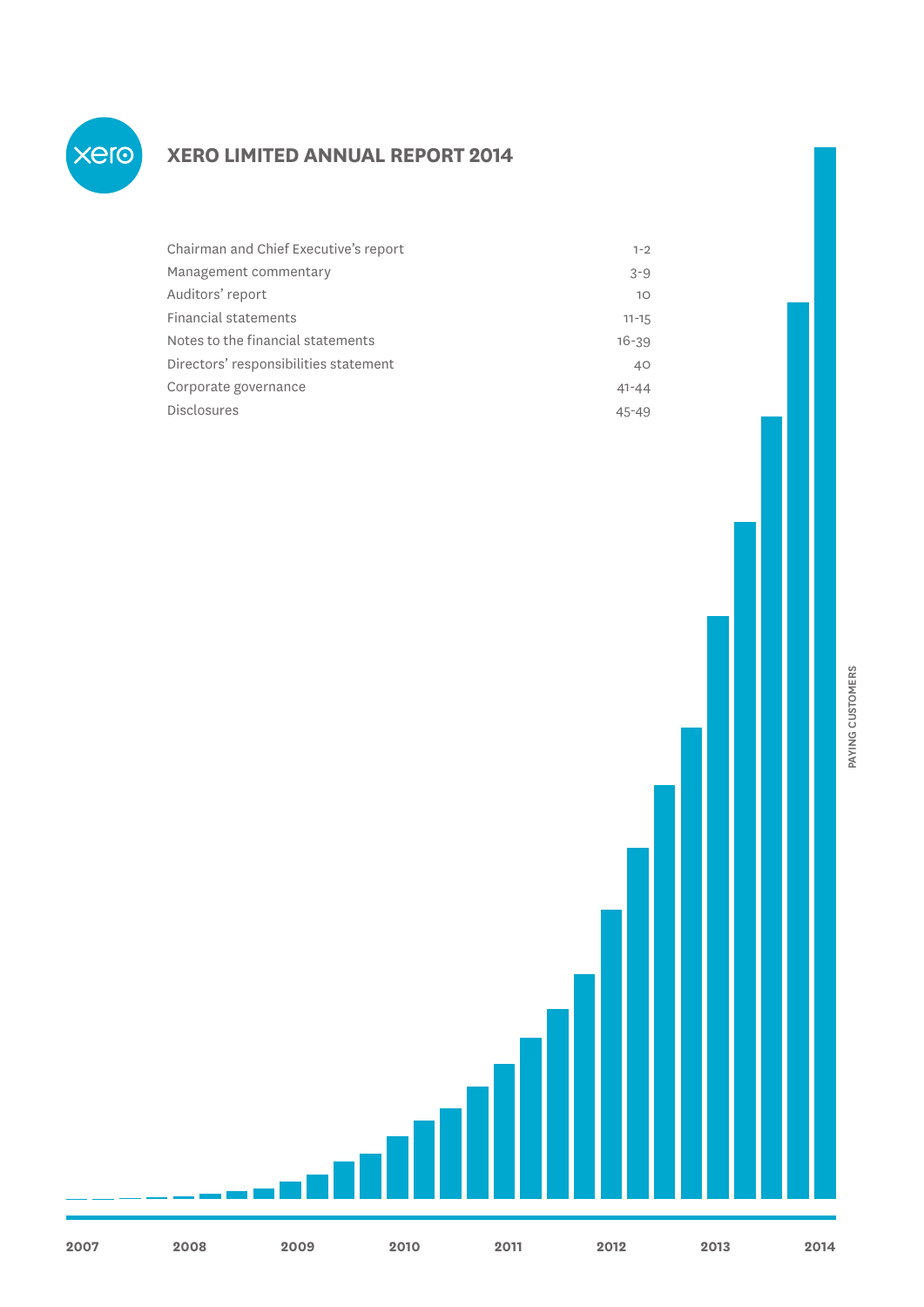# **CHAIRMAN AND CHIEF EXECUTIVE'S REPORT**

# **DEAR SHAREHOLDER**

Xero's focus during the 2014 financial year was building its team for future growth. 376 new Xeros joined the Company, resulting in 758 staff globally by year end. During this period of rapid growth, the Company grew to 284,000 customers and generated operating revenue of \$70.1m. We emerged as the leading accounting software provider in New Zealand, and the leading online accounting software provider in Australia and the United Kingdom.

With the platform for growth established in New Zealand, Australia and the United Kingdom, the Company has increased its focus on the important US market. The initial US market entry phase allowed the Company to raise a further US\$150m in funding; appoint high profile, US based global technology executives to the Board; attract a high quality CEO for Xero North America; and enter into a number of high profile strategic partnerships.

During this phase we developed a detailed understanding of the US market, and with that knowledge and experience Xero is now building out the balance of the management team and moving appropriate global functions to the US. While independent product reviews place Xero strongly against competitors, there are numerous opportunities to create a 'best in class' product for the US market. US specific product development will be a significant focus in the forthcoming year.

Xero has invested over \$250m in building its small business platform and supporting functions. With few other examples of such investment, the competitive landscape is squarely Xero versus Intuit. Xero has already proven its calibre and ability to win in its three initial markets.

The Board is aware of how sentiment can move across investment sectors. In October, when the Board agreed to raise substantial funding, there was a possibility the markets would change. That prudence proved to be appropriate, placing Xero in the strong position of not requiring additional funding to execute its current plans. Meanwhile, current and potential future competitors may find it more challenging to obtain the necessary resources to compete.

#### **INVESTMENT AND GROWTH**

We are pursuing a growth agenda to become the long-term global leader in small business accounting software. To support this growth, the Company has ramped up investment in its internal infrastructure, systems and global marketing and sales teams. This investment will allow us to grow and support millions of customers and create longterm shareholder value.

#### People

The Company welcomes its New York based independent Chairman of the Board, Chris Liddell, who co-authors this letter. Chris most recently held the Vice Chairman and CFO roles at General Motors, where he led the Company's global finance operations and its US\$23 billion IPO in November 2010. Prior to this, Chris was a Senior Vice President and CFO at Microsoft.

As signalled during the year, to support growth and increase our presence in the US and Australia, the Company has strengthened the Board with the appointment of US based Bill Veghte, who runs HP's Enterprise Group where he is the Executive Vice President and General Manager, and Sydney based banking executive Lee Hatton, as independent non-executive Directors.

Our new CEO of North America, Peter Karpas, brings a wealth of experience in the US small business market and is making significant progress building a world class leadership team.

The 376-strong employee expansion over the last year has been most prevalent in the US. Software teams and global marketing capabilities have grown in San Francisco. In Denver, a contact, sales and operations centre has been established to support US growth.

To ensure we have access to global talent we have established a distributed development model with high performance teams in Auckland, Wellington, Melbourne, Canberra, San Francisco and New York.

|                                      | 12 months ended<br>31 March 2014 | 12 months ended<br>31 March 2013 | 12 months ended<br>31 March 2012 |
|--------------------------------------|----------------------------------|----------------------------------|----------------------------------|
| Total operating revenue              | \$70.1m                          | \$38.4m                          | \$18.8m                          |
| Net loss after tax                   | (\$35.5m)                        | (\$14.4m)                        | $(*7.9m)$                        |
|                                      | At 31 March 2014                 | At 31 March 2013                 | At 31 March 2012                 |
| Cash and cash equivalents            | \$209.9m                         | \$78.2m                          | \$39.0m                          |
| Paying customers                     | 284,000                          | 157,000                          | 78,000                           |
| Annualised Committed Monthly Revenue | \$93.0m                          | \$51.5m                          | \$25.5m                          |

#### Performance highlights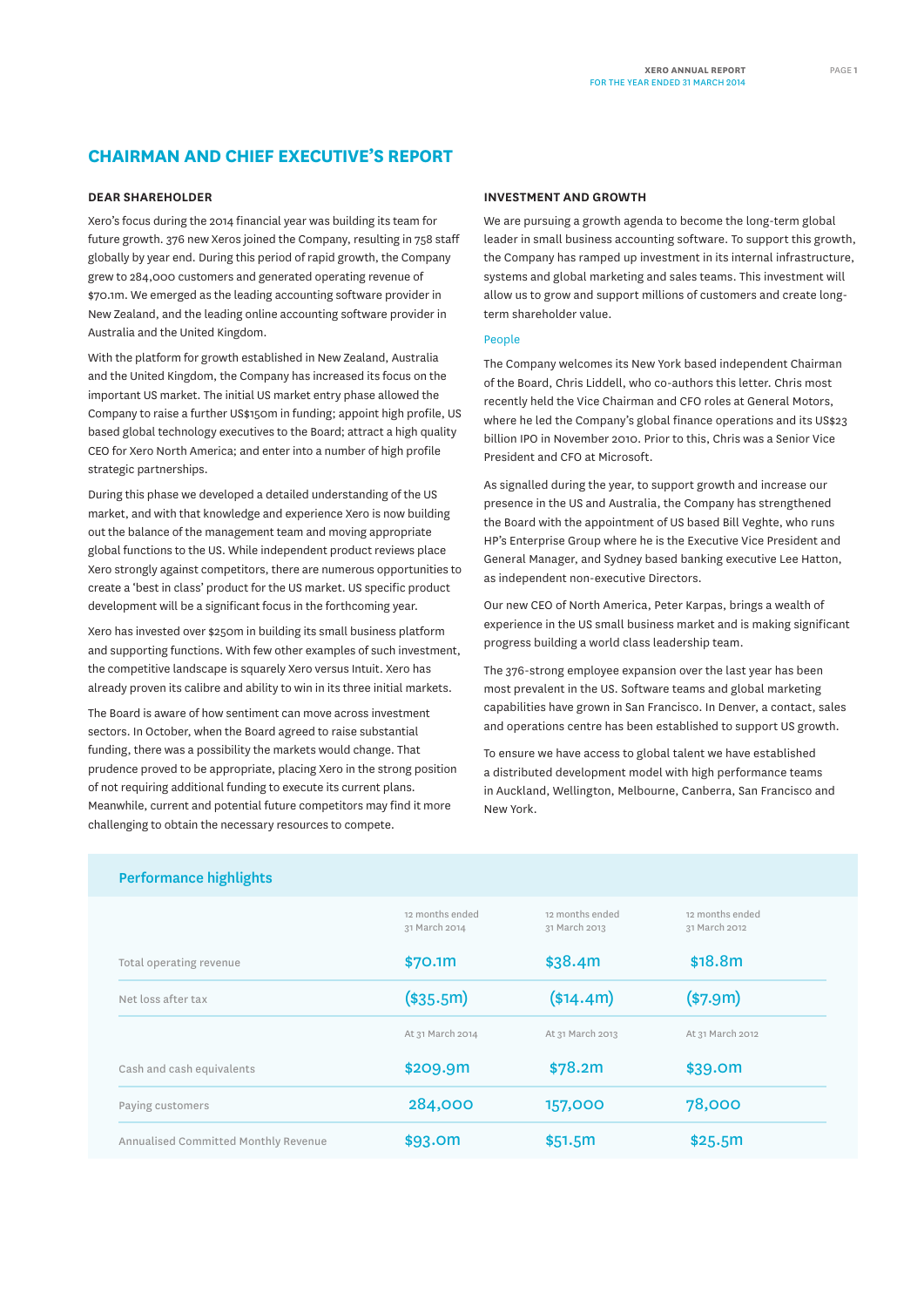



#### Strategic alliances

The Company has formed a number of strategic alliances across our markets with local partners who have both market credibility and broad reach. In the US, we are pleased to be working with Square Inc., Google, Expensify, Squarespace, ADP, Clio and we recently announced an alliance with H&R Block. Similarly, in the UK we were selected as a technology partner by KPMG. In Australia, Deloitte selected Xero as its technology platform partner for online services. In New Zealand, the Company has seen a number of Xero's top accountants acquired by tier one accounting firms, largely due to the performance metrics these partners have achieved by transforming their practices with online accounting.

#### Ecosystem

One of Xero's strengths is its vibrant 'ecosystem' of integrated third party solutions. There are now more than 300 add-on partners, up from 220 as of year ended 31 March 2013, covering such services as CRM, job costing, payroll and point of sale systems. It has been exciting to see a number of Xero add-ons raise significant funding themselves in the past year.

#### **OPERATING OVERVIEW**

Xero is a hybrid business that delivers application software, with complex features typically only seen in the enterprise software space, coupled with a low cost, consumer-like distribution model where scale is achieved with automation.

It was at around 50,000 customers that we set our near term target of a million customers. We're pleased to be making substantial progress towards that goal and beyond.

In line with expectations, the Company increased its operating revenue for the year to 31 March 2014 from \$38.4m to \$70.1m, equating to 83% growth. Paying customers reached 284,000 at 31 March 2014. As anticipated, the full year loss grew to \$35.5m. Cash on hand is \$209.9m.

With a recurring revenue model, the Company commences the 2015 financial year strongly with \$93.0m in annualised subscriptions, up from \$51.5m at 31 March 2013.

Xero's revenue is increasingly geographically diverse. At the end of March 2014, Committed Monthly Revenue by country was New Zealand 30%, Australia 44%, UK 15%, North America 7% and Rest of World 4%.

## **CLOSING COMMENTS**

Xero is operating in an exciting space, with industry analysts acknowledging that the adoption to the cloud is accelerating ahead of earlier expectations. The Company continues to execute its business plan and with the resources in place, it remains strongly positioned.

Shareholders can take comfort in the progress of the business, the growing capabilities of its people and track record of making the right long-term decisions.

While there remains much to do, the Board is very pleased with progress, and thanks all customers, staff, partners and shareholders for their continued support.

Bilbell -

**Chris Liddell Rod Drury**

Chairman Chief Executive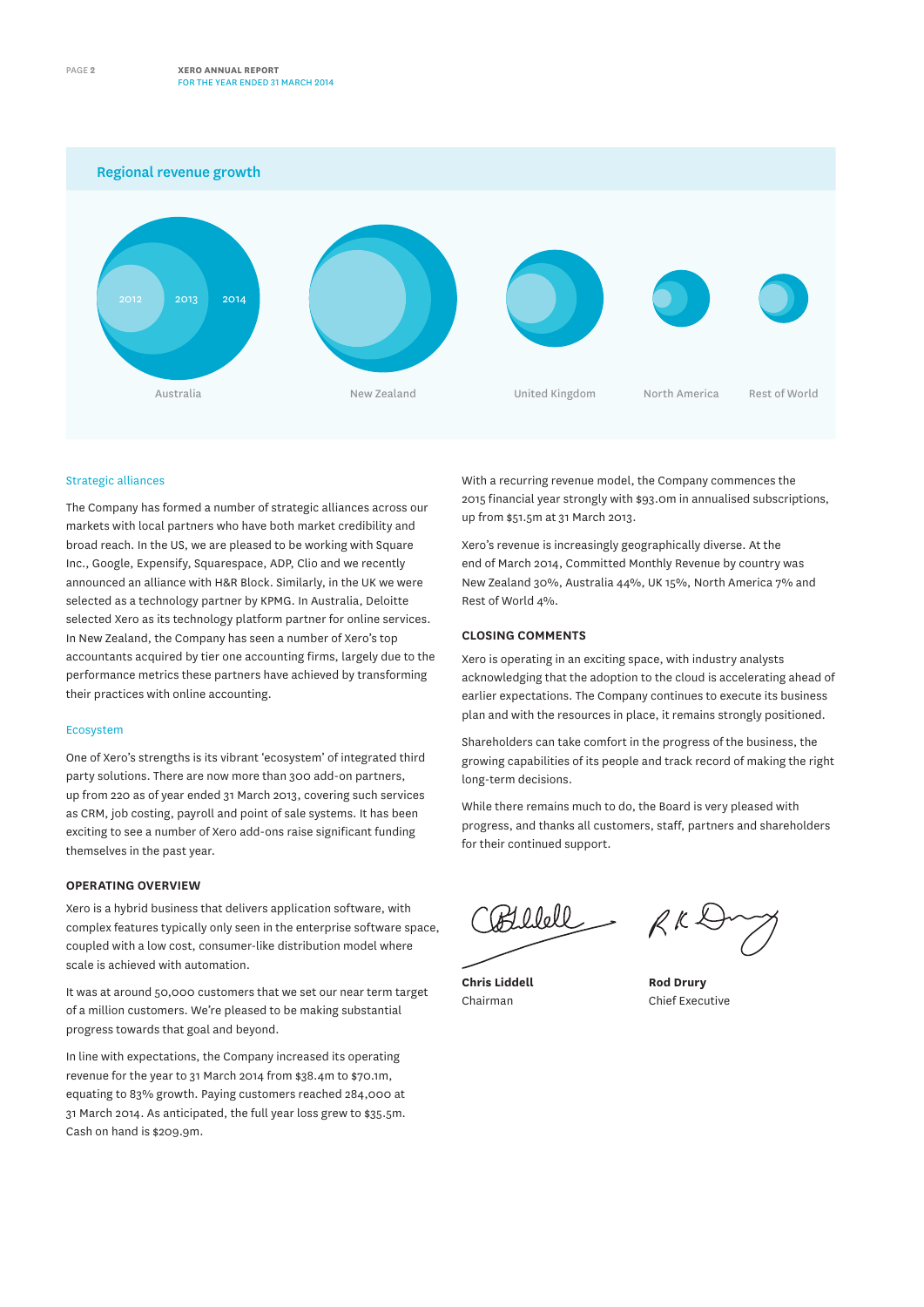# **MANAGEMENT COMMENTARY**

*You should read the following commentary regarding Xero's financial condition and results of operations together with the consolidated financial statements and the related notes in this report. Some of the information contained in this discussion and analysis includes information with respect to the plans and strategy for the business, and it includes forward-looking statements that involve risks and uncertainties. Actual results and the timing of certain events may differ materially from future results expressed or implied by the forward-looking statements contained in the following commentary.*

# **PRESENTATION OF BUSINESS RESULTS**

Xero has elected to change how its income statement is presented. Expenses are now categorised by cost of revenues, sales and marketing, product design and development, and general and administration, rather than expense types such as employee entitlements, advertising and marketing, consulting, travel and so on.

The new presentation provides greater insight into the Company's business model. It also ensures that our reporting is more closely aligned to other major SaaS ("software as a service") companies.

#### **DEFINITIONS**

# Operating revenue

Xero's main revenue source is recurring monthly fees from customers who subscribe to its online accounting software services. Within this subscription, customers also receive support services, data back-up and recovery, along with system upgrades.

Subscription revenue is driven by the number of customers and the services subscribed, which determines the monthly amount payable by the customer. A range of online accounting software services can be accessed through the partner channel (accountants, bookkeepers and similar) or directly from the online channel, with pricing dependent on the functionality required.

Operating revenue also includes other operating revenue from related services such as education and implementation of the online accounting software services, along with conference income. However, subscription revenue comprises 95% of operating revenue.

# Overhead allocation

The costs associated with Xero's facilities, internal IT, and nonproduct related depreciation and amortisation are allocated to cost of revenues, sales and marketing, product design and development and general and administration based on respective headcount. Recruitment costs are allocated based on the number of employees hired during the period.

The total headcount at year end within facilities, internal IT and recruitment was 59 in 2014 and 23 in 2013. All costs associated with these employees are allocated as outlined, but the headcount is not recorded against the relevant function in the tables provided in the following commentary.

#### Cost of revenues

Cost of revenues consists of expenses directly associated with securely hosting Xero's services, sourcing relevant customer data from banks and providing support to customers. Costs include data centre capacity costs, platform costs, bank feed costs, personnel and related costs (including salaries, benefits, bonuses and sharebased compensation) directly associated with cloud infrastructure and customer support, contracted third party vendor costs, related depreciation and amortisation, and allocated overheads.

#### Sales and marketing expenses

Sales and marketing expenses consist of personnel and related costs (including salaries, benefits, bonuses, commissions and share-based compensation) directly associated with sales and marketing teams, costs of the education department, and costs in implementation and configuration of our subscription services. Other costs included are external advertising costs, marketing costs and promotional event costs, including Xerocon conferences and roadshows, as well as allocated overhead.

#### Product design and development expenses

Product design and development expenses consist primarily of personnel and related costs (including salaries, benefits, bonuses and share-based compensation) directly associated with our product design and development employees, as well as allocated overhead.

Under New Zealand Equivalents to International Financial Reporting Standards ("NZ IFRS"), the proportion of product design and development expenses that create a benefit in future periods is capitalisable as an intangible asset and are then amortised to the income statement over the estimated life of the asset created. The amount amortised is included as a product design and development expense.

# General and administration expenses

General and administration expenses consist of personnel and related costs (including salaries, benefits, bonuses and share-based compensation) for our executive, finance, billing, legal, human resources and administration employees. They also include legal, accounting and other professional services fees, insurance premiums, listing costs, other corporate expenses and allocated overhead.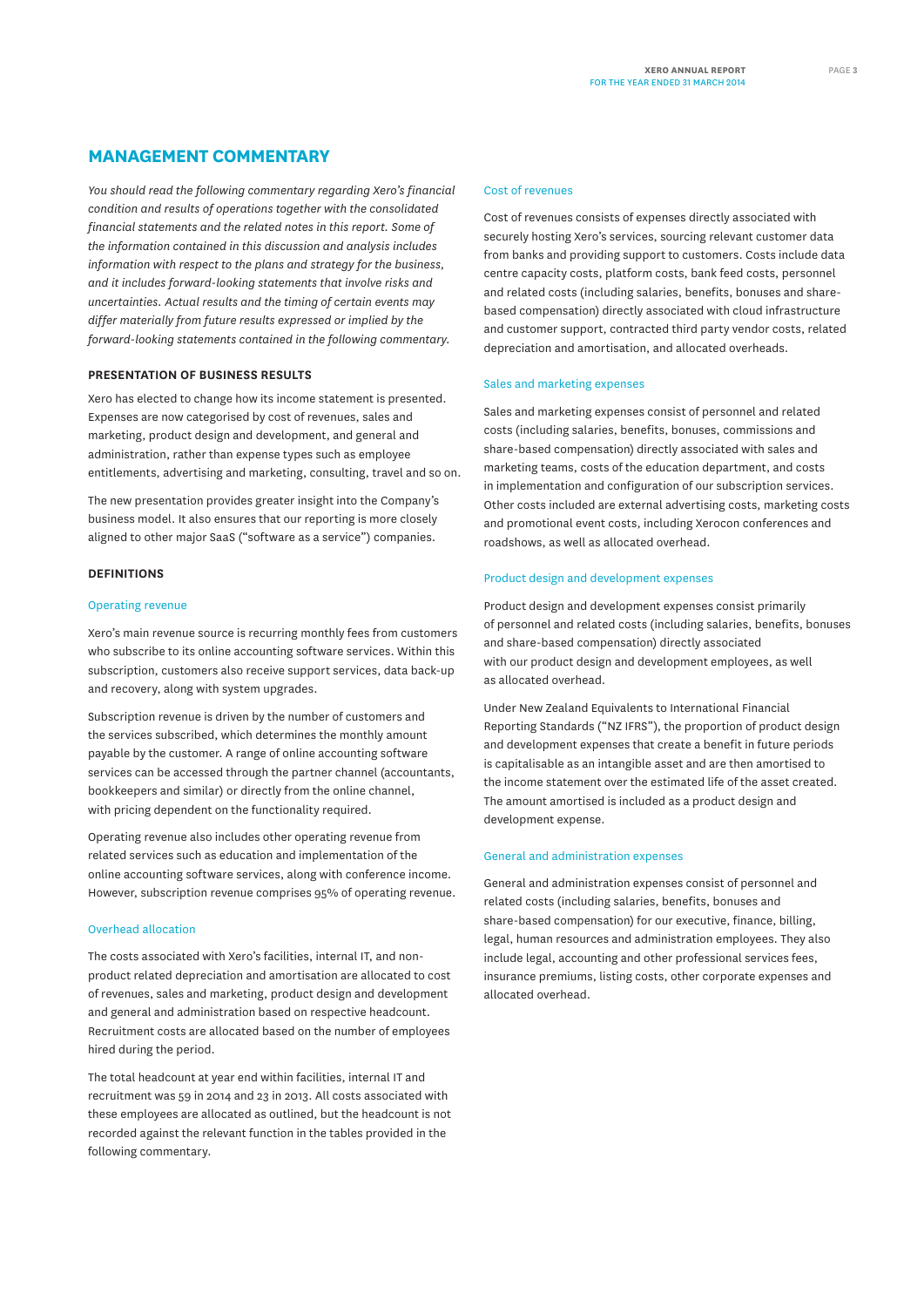# **BUSINESS RESULTS**

The consolidated performance of Xero Limited for the years ended 31 March 2014 and 2013 is summarised as follows:

|                                | 2014<br>$(s$ ooos $)$ | 2013<br>$(s$ ooos $)$ | % Change |
|--------------------------------|-----------------------|-----------------------|----------|
| Year ended 31 March            |                       |                       |          |
| Operating revenue              | 70,091                | 38,353                | 83%      |
| Other income                   | 1,383                 | 936                   | 48%      |
| Total revenue and other income | 71,474                | 39,289                | 82%      |
| Cost of revenues               | 24,516                | 13,916                | 76%      |
| Gross profit                   | 46,958                | 25,373                | 85%      |
| Percent of operating revenue   | 67%                   | 66%                   |          |
| Total operating expenses       | 85,920                | 41,657                | 106%     |
| Percent of operating revenue   | 123%                  | 109%                  |          |
| Operating deficit              | (38, 962)             | (16, 284)             | 139%     |
| Percent of operating revenue   | $-56%$                | $-42%$                |          |
| Net loss after tax             | (35,546)              | (14, 443)             | 146%     |
| Percent of operating revenue   | $-51%$                | $-38%$                |          |
| Cash balance                   | 209,886               | 78,244                | 168%     |

The 2014 result reflects a year of continued investment in building the business capability to deliver future growth. The strong growth in operating revenue is discussed below. Total operating expenses and the net loss after tax increased in line with expectations.

The net cash outflow from operating and investing activities for the 2014 year was \$48.4m. It should be noted that in a SaaS business a significant portion of the cash outflow during the period will drive revenue in future periods. In particular, sales and marketing costs of \$55.1m expended to acquire new partners and customers will deliver substantial future subscription revenue.

# **OPERATING REVENUE**

|                         | 2014<br>$(s$ ooos $)$ | 2013<br>$(s$ ooos $)$ | % Change |
|-------------------------|-----------------------|-----------------------|----------|
| Year ended 31 March     |                       |                       |          |
| Subscription revenue    | 66,551                | 36,088                | 84%      |
| Other operating revenue | 3,540                 | 2,265                 | 56%      |
| Total operating revenue | 70,091                | 38,353                | 83%      |

The 83% increase in operating revenue was primarily driven by customer numbers increasing from 157,000 to 284,000 during the 2014 year, an increase of 81%. Foreign exchange adversely affected New Zealand dollar reported operating revenue with changes in average revenue per user ("ARPU") impacting to a lesser degree.

With a market share of less than 10% in the major markets outside of New Zealand, Xero expects strong revenue growth to continue for the foreseeable future.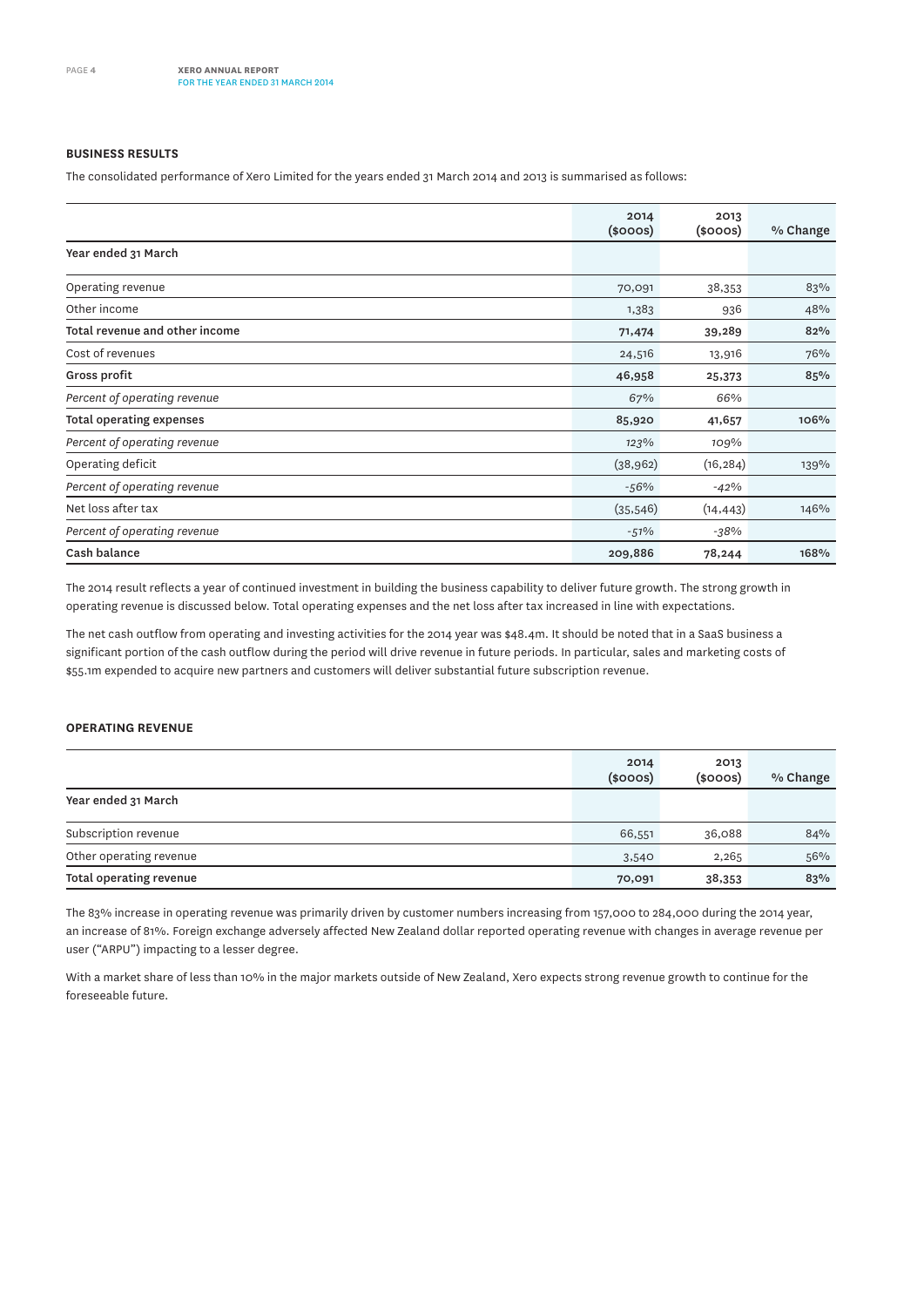# **OPERATING REVENUE – CONSTANT CURRENCY**

Given that approximately two thirds of Xero's revenue is denominated in foreign currencies, the strong New Zealand dollar during the year ended 31 March 2014 adversely affected reported operating revenue. On a constant currency basis, Xero grew operating revenue by 92% during the period.

|                                             | 2014<br>$(s$ ooos $)$ | 2013<br>$(s$ ooos $)$ | % Change |
|---------------------------------------------|-----------------------|-----------------------|----------|
| Year ended 31 March - constant currency     |                       |                       |          |
| Subscription revenue - constant currency    | 69,916                | 36,088                | 94%      |
| Total operating revenue – constant currency | 73,610                | 38,353                | $92\%$   |

This analysis is a non-GAAP financial measure, which has been provided to assist in understanding and assessing the company's financial performance during the year, excluding the impact of foreign currency fluctuations. The constant dollar revenue translates revenue for the year ended 31 March 2014 at the effective exchange rates used for the year ended 31 March 2013.

## **CUSTOMER NUMBERS**

|                        | 2014    | 2013    | % Change |
|------------------------|---------|---------|----------|
| Paying customers       |         |         |          |
| New Zealand            | 102,000 | 73,000  | 40%      |
| Australia              | 109,000 | 51,000  | $114\%$  |
| United Kingdom         | 47,000  | 22,000  | $114\%$  |
| North America          | 18,000  | 6,000   | 200%     |
| Rest of World          | 8,000   | 5,000   | 60%      |
| Total paying customers | 284,000 | 157,000 | 81%      |

Total customers at 31 March 2014 has grown by 127,000 or 81% to 284,000.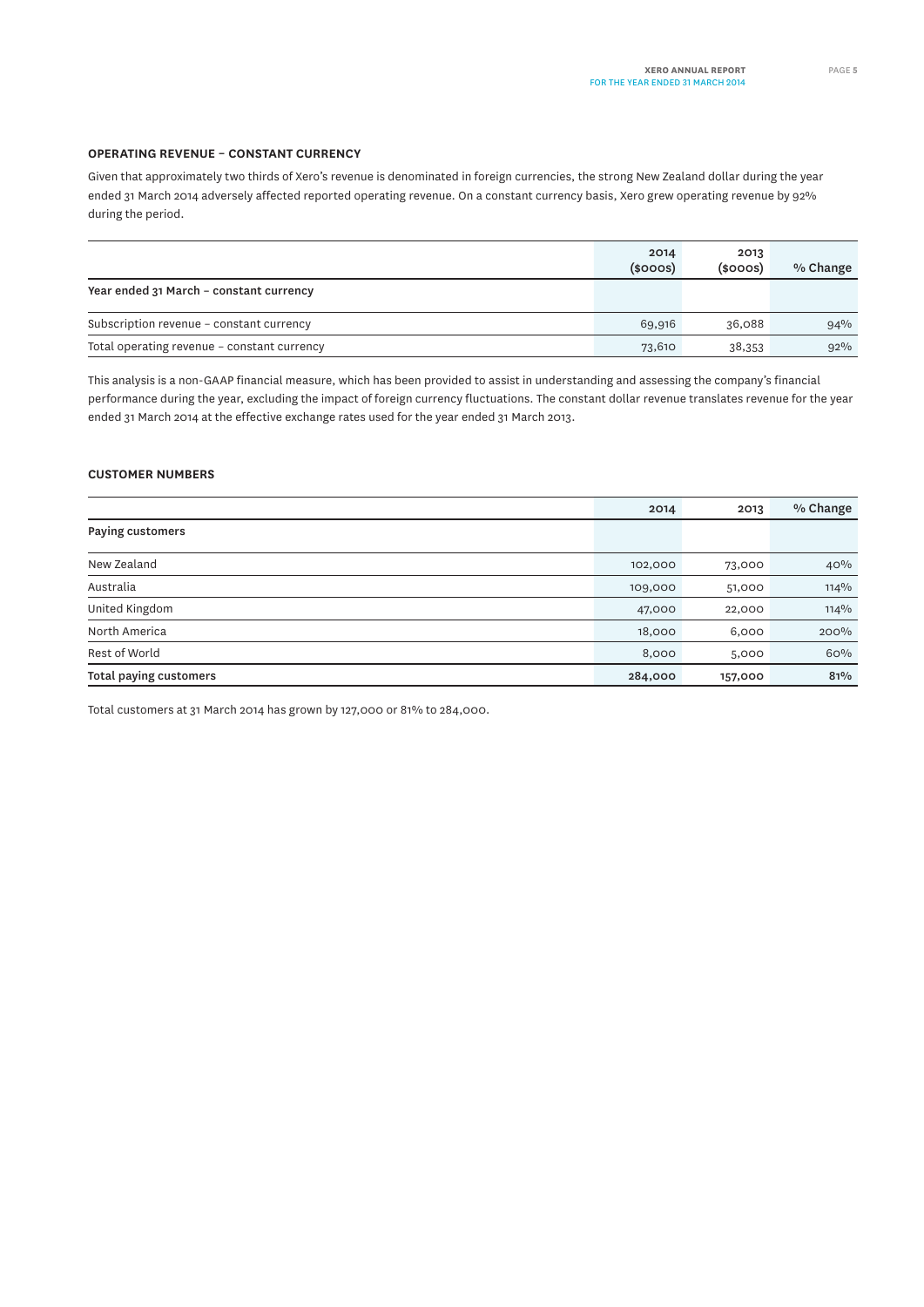# **ANNUALISED SUBSCRIPTIONS AND ARPU**

Annualised subscriptions represent monthly recurring revenue recorded in the March 2014 month multiplied by 12. Accordingly, it provides a 12 month view on revenue assuming any promotions have ended and other factors such as customers and pricing remain unchanged during the period.

|                     | 2014<br>Annualised<br>subscriptions<br>$(s$ ooos $)$ | 2014<br><b>ARPU</b><br>actual* | 2014<br><b>ARPU</b><br>constant FX** | 2013<br>Annualised<br>subscriptions<br>$(s$ ooos $)$ | 2013<br><b>ARPU</b><br>actual* | Annualised<br>subscriptions<br>% change |
|---------------------|------------------------------------------------------|--------------------------------|--------------------------------------|------------------------------------------------------|--------------------------------|-----------------------------------------|
| Year ended 31 March |                                                      | $(\$)$                         | $(\$)$                               |                                                      | $(\$)$                         |                                         |
|                     |                                                      |                                |                                      |                                                      |                                |                                         |
| New Zealand         | 28,600                                               | 23.4                           | 23.4                                 | 19,800                                               | 22.6                           | 44%                                     |
| Australia           | 40,600                                               | 31.0                           | 36.2                                 | 20,500                                               | 33.5                           | 98%                                     |
| United Kingdom      | 14,200                                               | 25.2                           | 24.0                                 | 7,000                                                | 26.5                           | 103%                                    |
| North America       | 6,200                                                | 28.7                           | 29.5                                 | 2,200                                                | 30.6                           | 182%                                    |
| Rest of World       | 3,400                                                | 35.4                           | 36.4                                 | 2,000                                                | 33.3                           | 70%                                     |
| Total               | 93,000                                               | 27.3                           | 29.0                                 | 51,500                                               | 27.3                           | 81%                                     |

*\*Monthly average revenue per user (ARPU) based on annualised subscriptions and closing customers numbers.*

*\*\*Monthly ARPU applying foreign exchange rates applicable in the calculation of ARPU for 2013.*

The impact of foreign exchange is again evident in comparing ARPU and "ARPU Constant FX" for the 2014 year. Annualised subscriptions at 31 March 2014 would be \$99m if foreign exchange rates applicable in the calculation for the 2013 year applied.

Strong growth is reflected in all regions which, as outlined, is largely driven by customer growth. However, changes in ARPU also had some impact. The following is noted when comparing "ARPU Constant FX" for the 2014 year and ARPU for the 2013 year:

- ARPU for New Zealand and Australia increased due to higher ARPU products forming a greater proportion of total products and, in Australia, price changes implemented during the year;
- ARPU for the United Kingdom and United States decreased due to lower ARPU products forming a greater proportion of total products;
- ARPU for the Rest of World increased given price changes implemented during the year.

#### **COST OF REVENUES**

|                              | 2014<br>$(s$ ooos $)$ | 2013<br>$(s$ ooos $)$ | % Change |
|------------------------------|-----------------------|-----------------------|----------|
| Year ended 31 March          |                       |                       |          |
| Cost of revenues             | 24,516                | 13,916                | 76%      |
| Percent of operating revenue | 35%                   | 36%                   | $-1\%$   |
|                              |                       |                       |          |
|                              | 2014                  | 2013                  | % Change |
| At 31 March                  |                       |                       |          |
| Headcount                    | 182                   | 94                    | 94%      |

Cost of revenues were \$24.5m for the year ended 31 March 2014, \$10.6m higher than the previous period. This increase was due to higher headcount, resulting in increased personnel related costs of \$3.7m (an increase of 73%) and higher direct costs (including hosting costs and bank feed costs), which increase as customers grow.

Cost of revenues has reduced to 35% of operating revenue from 36% in the previous period. While management has a range of work programs to lower cost of revenues substantially, 2014 represented a year of building capability – this investment will continue in 2015. We expect cost of revenues to continue to reduce as a percent of operating revenue, thereby increasing the gross margin.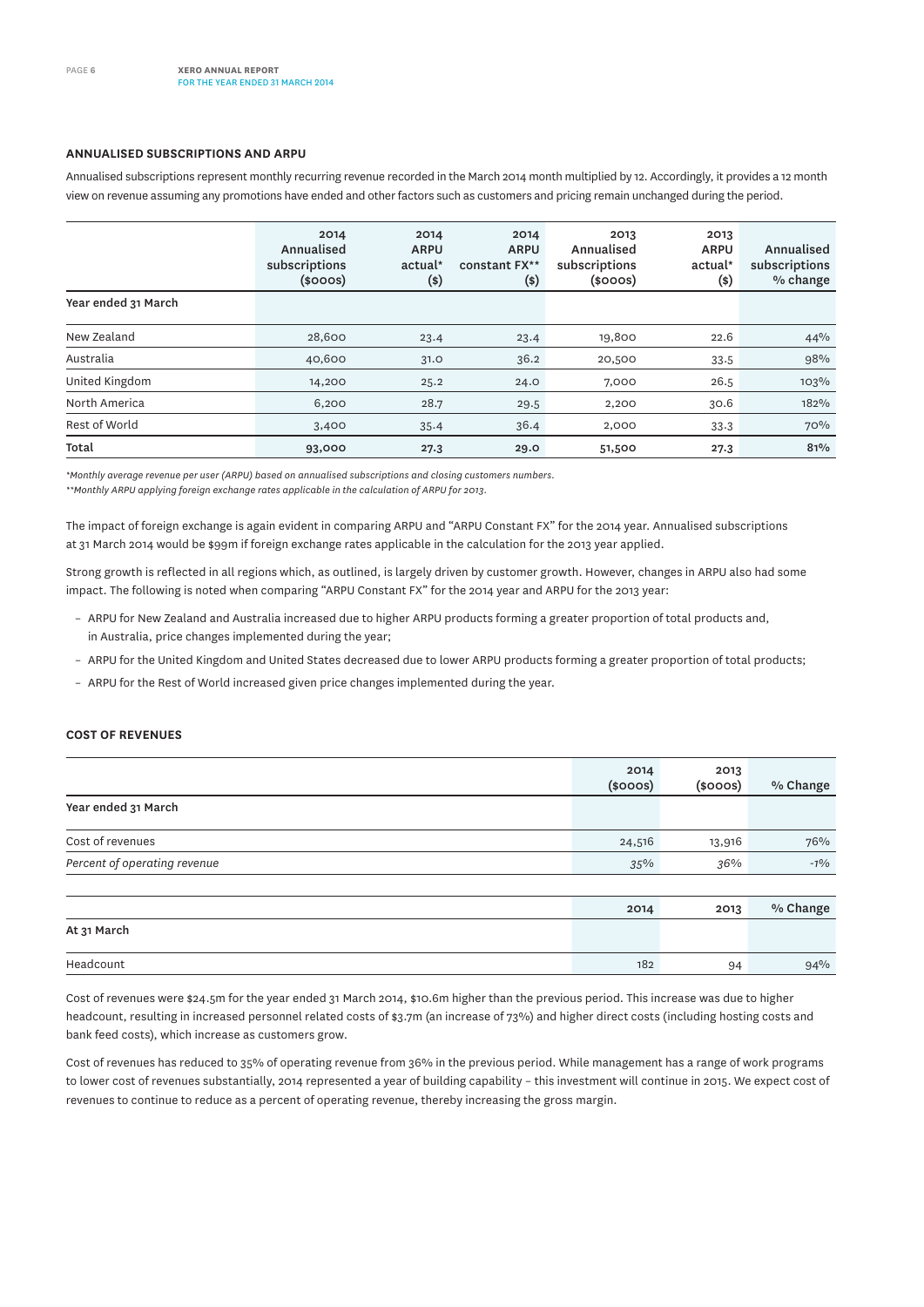#### **SALES AND MARKETING**

|                              | 2014<br>$(s$ ooos $)$ | 2013<br>$(s$ ooos $)$ | % Change |
|------------------------------|-----------------------|-----------------------|----------|
| Year ended 31 March          |                       |                       |          |
| Sales and marketing          | 55,105                | 22,043                | 150%     |
| Percent of operating revenue | 79%                   | 57%                   | 22%      |
|                              |                       |                       |          |
|                              | 2014                  | 2013                  | % Change |
| At 31 March                  |                       |                       |          |
| Headcount                    | 222                   | 127                   | 75%      |

Sales and marketing expenses were \$55.1m for the year ended 31 March 2014, \$33.1m higher than in the previous period. These costs increased as a percent of operating revenue, reflecting the investment in recruiting senior management and filling out global teams, along with the implementation of additional marketing initiatives.

Employee numbers in the sales and marketing function increased by 75% during the period, resulting in increased personnel related costs of \$14.9m (an increase of 134%). External sales and marketing costs, including the cost of advertising campaigns, online marketing, running Xerocon conferences and road shows increased by \$10.7m during the period.

As sales and marketing costs are primarily focused on acquiring new customers, the efficiency of the sales and marketing spend is determined by comparing it to the revenue these customers will generate. A common measure is to calculate the sales and marketing cost to acquire each new customer and then calculate the number of months it will take to recover this cost based on the monthly ARPU, i.e. total sales and marketing costs divided by new customers divided by monthly ARPU.

This measure is referred to as "months to recover CAC (cost of acquiring customers)".

At a group level there was an increase in "months to recover CAC" in 2014. This increase was largely driven by the increased investment in Australia, United Kingdom and United States, where we are in the "recruit" and "educate" phase of our partner channel (accountants and bookkeepers) sales strategy. In New Zealand where we are in the "educate" and "grow" phase this sales and marketing measure improved, giving us confidence in the long term validity and efficiency of this approach.

Sales and marketing costs will increase in absolute dollar terms as investment toward growing global market share continues however we expect to see a significant reduction in "months to recover CAC" and in sales and marketing costs as a percent of operating revenue.

# **PRODUCT DESIGN AND DEVELOPMENT**

|                                                                                      | 2014<br>$(s$ ooos $)$ | 2013<br>$(s$ ooos $)$ | % Change |
|--------------------------------------------------------------------------------------|-----------------------|-----------------------|----------|
| Year ended 31 March                                                                  |                       |                       |          |
| Total product design and development costs (including capitalised development costs) | 34,089                | 18,898                | 80%      |
| Percent of operating revenue                                                         | 49%                   | 49%                   | $O\%$    |
| Less capitalised development costs                                                   | (20, 899)             | (9,905)               | 111%     |
| Product design and development expenses excluding amortisation                       |                       |                       |          |
| of capitalised development costs                                                     | 13,190                | 8,993                 | 47%      |
| Add amortisation of capitalised development costs                                    | 5,219                 | 2,625                 | 99%      |
| Product design and development expenses                                              | 18,409                | 11,618                | 58%      |
| Percent of operating revenue                                                         | 26%                   | 30%                   | $-4%$    |
|                                                                                      |                       |                       |          |
|                                                                                      | 2014                  | 2013                  | % Change |
| At 31 March                                                                          |                       |                       |          |
| Headcount                                                                            | 236                   | 117                   | 102%     |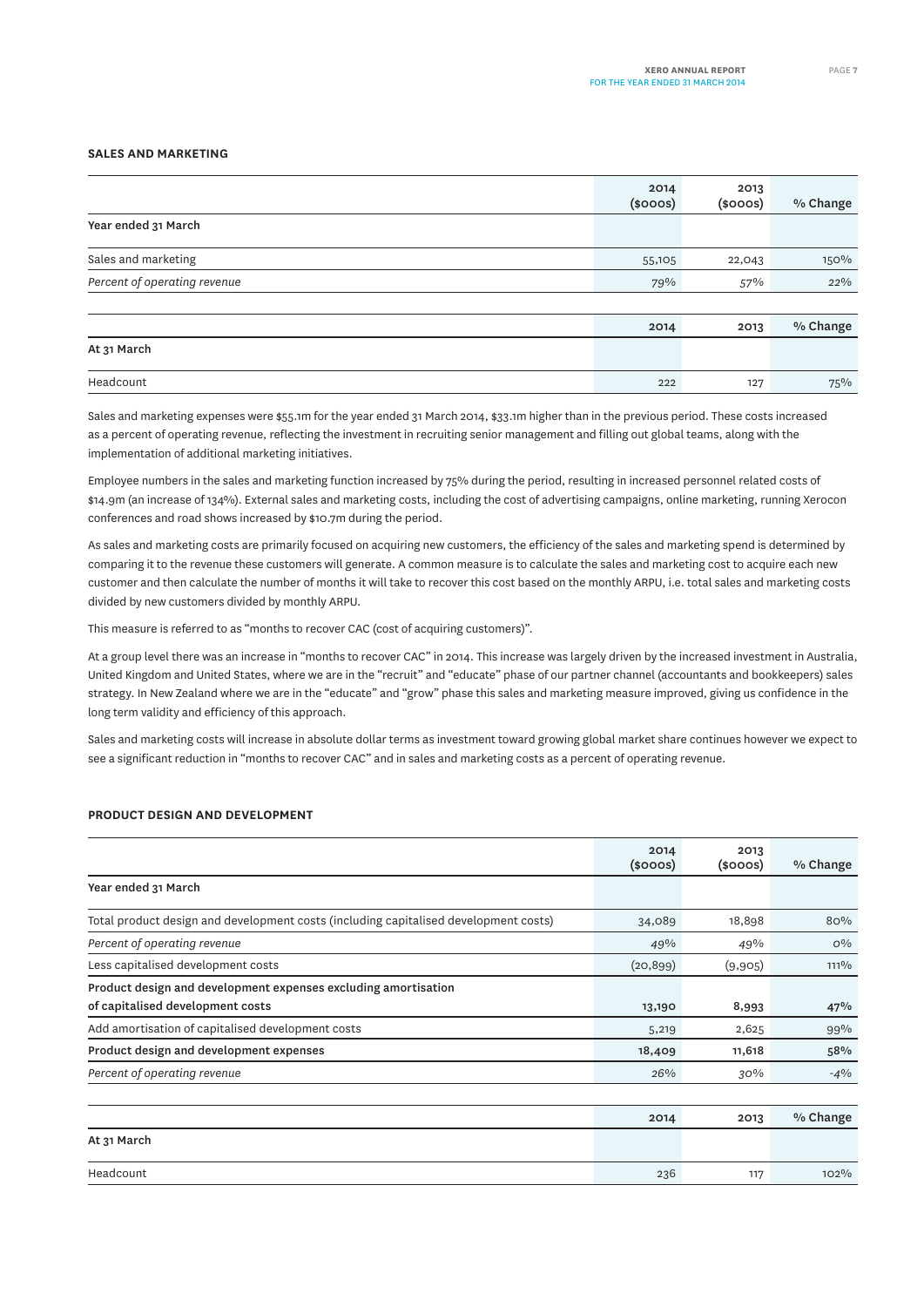The total product design and development expenses including overhead allocations were \$34.1m for the year ended 31 March 2014, \$15.2m higher than in the previous period. Of this, \$20.9m was capitalised with the balance of \$13.2m included as an expense in the income statement. Amortisation of product design and development expenditure capitalised of \$5.2m was also included as an expense in the income statement, giving a total expense for the period of \$18.4m.

The increase in total costs was driven by a 102% growth in product design and development headcount, thereby increasing personnel expenditure by \$10m (an increase of 57%) and resulting in an increase of allocated overheads. An increase in the capitalisation rate resulted in the income statement expense reducing as a percent of operating revenue, with this reduction partly offset by a \$3.0m increase in the amortisation of capitalised costs. The increase in the capitalisation rate in 2014 resulted from more activity and spend on product development compared to product maintenance.

Product design and development costs will increase in absolute dollar terms and are expected to increase as a percent of operating revenue as Xero continues to deliver innovation and the best product in each market.

#### **GENERAL AND ADMINISTRATION**

|                              | 2014<br>$(s$ ooos $)$ | 2013<br>$(s$ ooos $)$ | % Change |
|------------------------------|-----------------------|-----------------------|----------|
| Year ended 31 March          |                       |                       |          |
| General and administration   | 12,406                | 7,996                 | $55\%$   |
| Percent of operating revenue | 18%                   | 21%                   | $-3%$    |
|                              |                       |                       |          |
|                              | 2014                  | 2013                  | % Change |
| At 31 March                  |                       |                       |          |
| Headcount                    | 59                    | 21                    | 181%     |

General and administration costs were \$12.4m for the year ended 31 March 2014, \$4.4m higher than in the previous period. This increase is primarily due to additional personnel related expenses of \$2.3m (an increase of 61%) as headcount was added to support the business as it rapidly grows in all regions where it operates.

General and administration costs reduced to 18% of operating revenue from 21% in the previous period. While these costs will increase in absolute dollar terms, they are expected to continue to decline as a percentage of operating revenue.

# **OTHER INCOME AND INTEREST INCOME**

|                         | 2014<br>$(s$ ooos $)$ | 2013<br>$(s$ ooos $)$    | % Change |
|-------------------------|-----------------------|--------------------------|----------|
| Year ended 31 March     |                       |                          |          |
| Government grant income | 1,257                 | 936                      | 34%      |
| Rental income           | 126                   | $\overline{\phantom{0}}$ | $NM^*$   |
| Total other income      | 1,383                 | 936                      | 48%      |
| Interest income         | 5,062                 | 1,838                    | 175%     |

*\*NM stands for not meaningful.*

Government grants have been received from Callaghan Innovation relating to Xero's research and development investment in technology. Grant income for the year was \$1.3m, which is 34% higher than in the previous period due to an increase in qualifying costs incurred during the year. Although this particular grant is not expected to continue in future periods, Xero will explore other opportunities in this area.

Interest income for the year ended 31 March 2014 was \$5.1m, an increase of \$3.2m or 175% on the previous year due to higher cash balances following the \$180m capital raise in October 2013.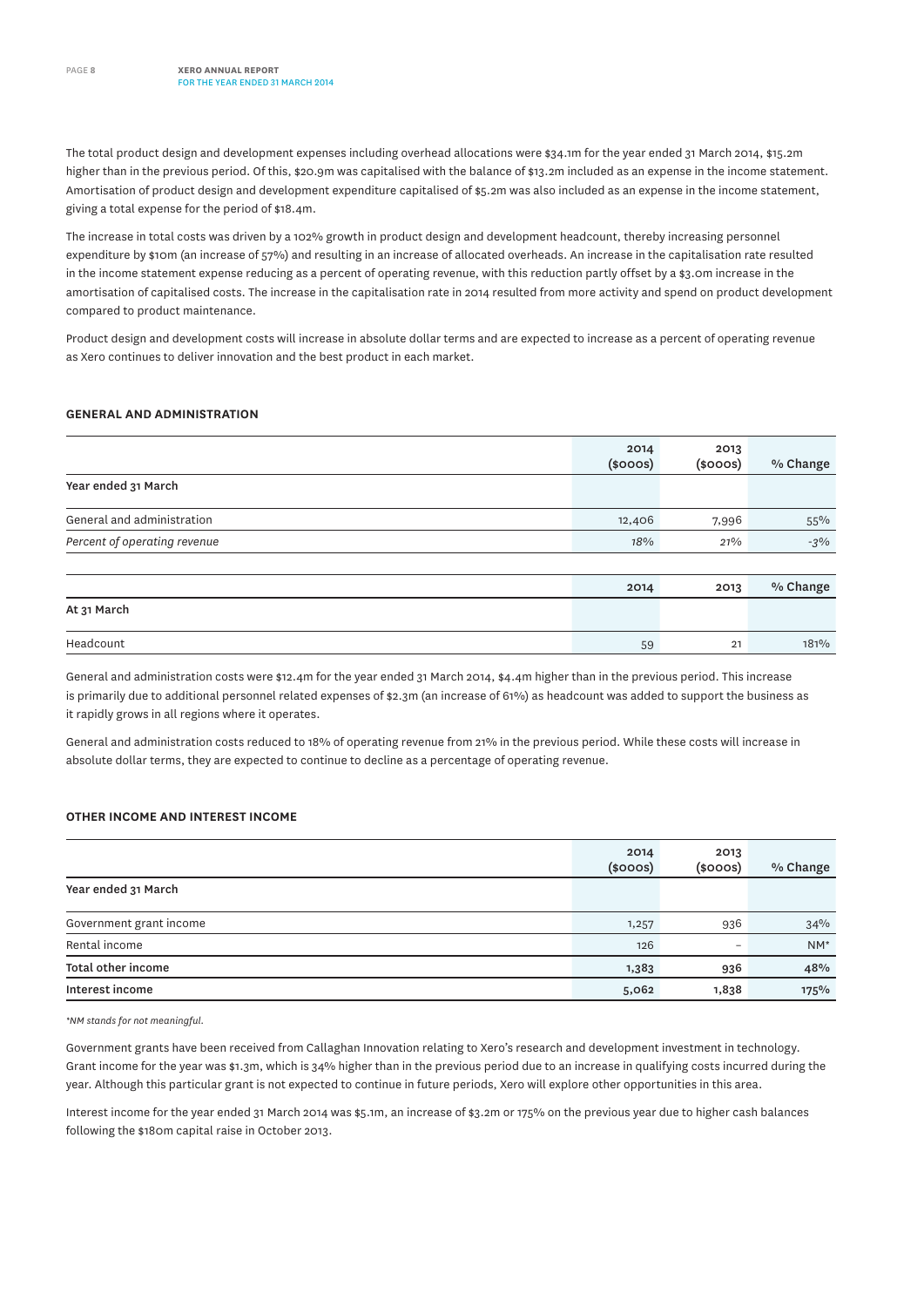## **SEGMENT INFORMATION**

|                             | New Zealand<br>(\$000S) | Australia<br>$(s$ ooos $)$ | United<br>Kingdom<br>$(s$ ooos $)$ | North<br>America<br>$(s$ ooos $)$ | Rest of<br>World<br>$(s$ ooos $)$ | Corporate<br>$(s$ ooos $)$ | Total<br>$(s$ ooos $)$ |
|-----------------------------|-------------------------|----------------------------|------------------------------------|-----------------------------------|-----------------------------------|----------------------------|------------------------|
| Year ended 31 March 2014    |                         |                            |                                    |                                   |                                   |                            |                        |
| Total revenue, other income |                         |                            |                                    |                                   |                                   |                            |                        |
| and interest income         | 24,010                  | 29,298                     | 10,429                             | 3,714                             | 2,672                             | 6,413                      | 76,536                 |
| Cost of revenues            | (8,540)                 | (10, 183)                  | (3, 613)                           | (1, 206)                          | (974)                             |                            | (24, 516)              |
| Sales and marketing         | (5, 443)                | (21,080)                   | (7, 418)                           | (20, 383)                         | (781)                             |                            | (55, 105)              |
| Other expenses              |                         |                            |                                    |                                   |                                   | (30, 815)                  | (30, 815)              |
| Segment contribution        | 10,027                  | (1, 965)                   | (602)                              | (17, 875)                         | 917                               | (24, 402)                  | (33,900)               |
| Year ended 31 March 2013    |                         |                            |                                    |                                   |                                   |                            |                        |
| Total revenue, other income |                         |                            |                                    |                                   |                                   |                            |                        |
| and interest income         | 16,359                  | 13,734                     | 5,477                              | 1,345                             | 1,377                             | 2,835                      | 41,127                 |
| Cost of revenues            | (6,037)                 | (4,870)                    | (1, 974)                           | (506)                             | (529)                             | $\overline{\phantom{0}}$   | (13, 916)              |
| Sales and marketing         | (5,387)                 | (8,792)                    | (3, 513)                           | (4, 194)                          | (157)                             | -                          | (22, 043)              |
| Other expenses              |                         |                            |                                    |                                   | $\qquad \qquad -$                 | (19, 614)                  | (19, 614)              |

Subscription and other revenue is allocated to each country with regard to where the paying customer resides. Cost of revenues is allocated to each country based on a consistent percent of subscription revenue with sales and marketing costs including direct in-country costs along with an allocation of centrally managed costs and overheads.

Segment contribution 4,935 72 (10) (3,355) 691 (16,779) (14,446)

Revenue for Corporate comprises interest and grant income with costs being all product design and development costs, general and administration costs, along with depreciation and amortisation.

New Zealand The substantial contribution reflects the ability to build a highly profitable model. As the partner channel matures revenue will continue to grow faster than sales and marketing costs. The contribution will improve further as efficiencies are realised in the cost of revenues.

Australia A significant brand marketing campaign was undertaken during the latter part of the 2014 year, which is expected to assist the continued growth of the Australian customer base. This, along with significant improvements in sales and marketing efficiency, should result in a material increase in the contribution from Australia in the 2015 year.

United Kingdom The increased investment during the 2014 year reflects a focus on further accelerating the sales and marketing activity and growing the team in order to take advantage of Xero's leadership position in the UK market.

North America There was significant investment in the 2014 year as Xero completed the market entry phase. While this investment appeared high relative to revenue and customers, a solid platform has been built and investment will continue in order to take advantage of market segments where Xero anticipates a high likelihood of success.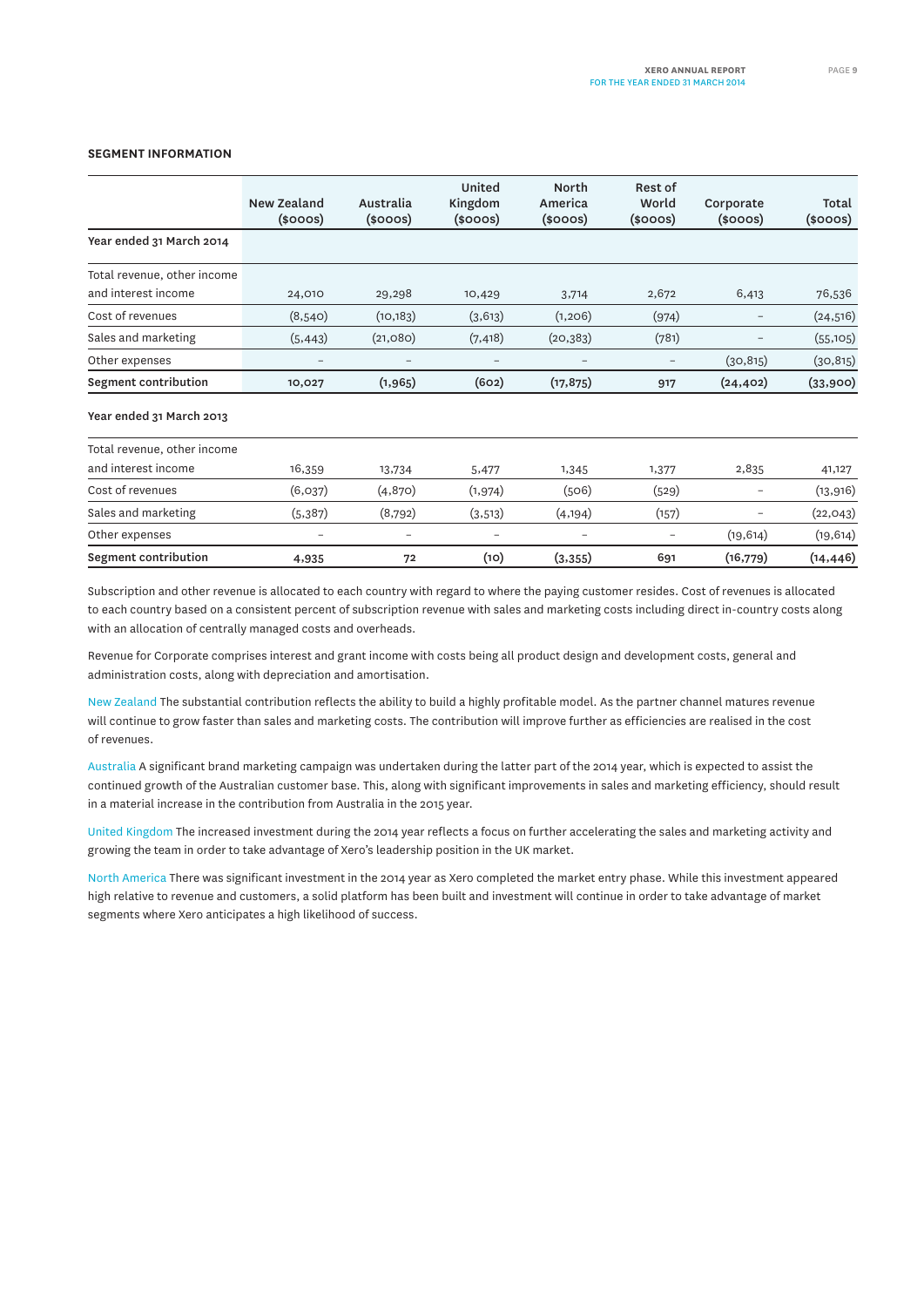# **INDEPENDENT AUDITORS' REPORT TO THE SHAREHOLDERS OF XERO LIMITED**

# **REPORT ON THE FINANCIAL STATEMENTS**

We have audited the financial statements of Xero Limited ("the Company") on pages 11 to 39, which comprise the statements of financial position as at 31 March 2014, the income statements, statements of comprehensive income, statements of changes in equity and statements of cash flows for the year then ended, and the notes to the financial statements that include a summary of significant accounting policies and other explanatory information for both the Company and the Group. The Group comprises the Company and the entities it controlled at 31 March 2014 or from time to time during the financial year.

# **DIRECTORS' RESPONSIBILITY FOR THE FINANCIAL STATEMENTS**

The Directors are responsible for the preparation of these financial statements in accordance with generally accepted accounting practice in New Zealand and that give a true and fair view of the matters to which they relate, and for such internal controls as the Directors determine are necessary to enable the preparation of financial statements that are free from material misstatement, whether due to fraud or error.

# **AUDITORS' RESPONSIBILITY**

Our responsibility is to express an opinion on these financial statements based on our audit. We conducted our audit in accordance with International Standards on Auditing (New Zealand) and International Standards on Auditing. These standards require that we comply with relevant ethical requirements and plan and perform the audit to obtain reasonable assurance about whether the financial statements are free from material misstatement.

An audit involves performing procedures to obtain audit evidence about the amounts and disclosures in the financial statements. The procedures selected depend on the auditors' judgement, including the assessment of the risks of material misstatement of the financial statements, whether due to fraud or error. In making those risk assessments, the auditors consider the internal controls relevant to the Company and the Group's preparation of financial statements that give a true and fair view of the matters to which they relate, in order to design audit procedures that are appropriate in the circumstances, but not for the purpose of expressing an opinion on the effectiveness of the Company and the Group's internal controls. An audit also includes evaluating the appropriateness of accounting policies used and the reasonableness of accounting estimates, as well as evaluating the overall presentation of the financial statements.

We believe that the audit evidence we have obtained is sufficient and appropriate to provide a basis for our audit opinion.

We have no relationship with, or interests in, Xero Limited or any of its subsidiaries other than in our capacities as auditors and providers of assurance, advisory and taxation services. These services have not impaired our independence as auditors of the Company and the Group.

#### **OPINION**

In our opinion, the financial statements on pages 11 to 39:

- (i) comply with generally accepted accounting practice in New Zealand;
- (ii) comply with International Financial Reporting Standards; and
- (iii) give a true and fair view of the financial position of the Company and the Group as at 31 March 2014, and their financial performance and cash flows for the year then ended.

# **REPORT ON OTHER LEGAL AND REGULATORY REQUIREMENTS**

We also report in accordance with Sections 16(1)(d) and 16(1)(e) of the Financial Reporting Act 1993. In relation to our audit of the financial statements for the year ended 31 March 2014:

- (i) we have obtained all the information and explanations that we have required; and
- (ii) in our opinion, proper accounting records have been kept by the Company as far as appears from an examination of those records.

#### **RESTRICTION ON DISTRIBUTION OR USE**

This report is made solely to the Company's shareholders, as a body, in accordance with Section 205(1) of the Companies Act 1993. Our audit work has been undertaken so that we might state to the Company's shareholders those matters which we are required to state to them in an auditors' report and for no other purpose. To the fullest extent permitted by law, we do not accept or assume responsibility to anyone other than the Company and the Company's shareholders, as a body, for our audit work, for this report or for the opinions we have formed.

Pricewarkerboure Coopers

**PricewaterhouseCoopers** Chartered Accountants Wellington, New Zealand 22 May 2014

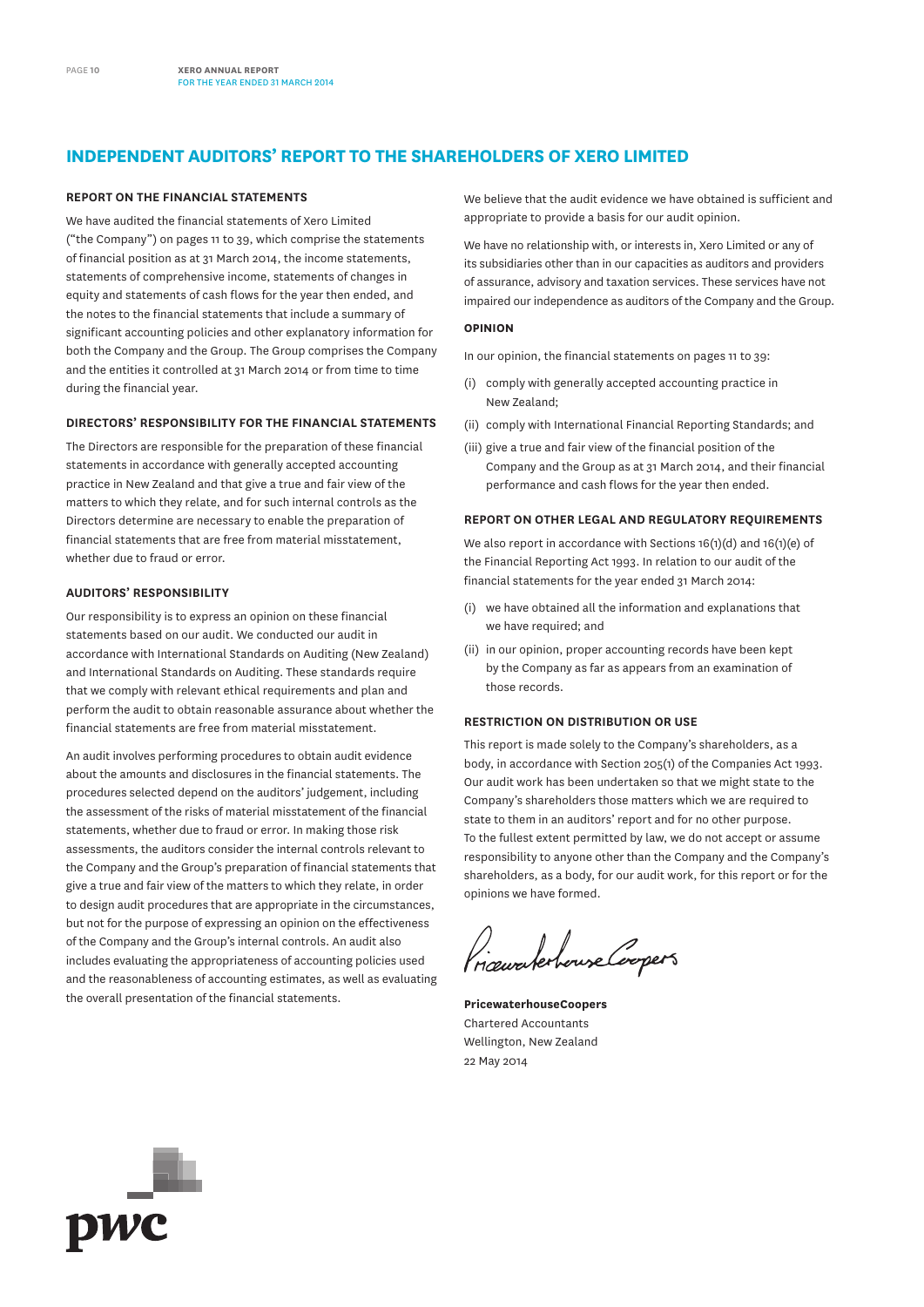# **FINANCIAL STATEMENTS**

| XERO LIMITED - INCOME STATEMENTS - FOR THE YEAR ENDED 31 MARCH 2014 |              |                           |                                |                                 |                                 |
|---------------------------------------------------------------------|--------------|---------------------------|--------------------------------|---------------------------------|---------------------------------|
|                                                                     | <b>Notes</b> | Group<br>2014<br>(\$000S) | Group<br>2013<br>$(s$ ooos $)$ | Parent<br>2014<br>$(s$ ooos $)$ | Parent<br>2013<br>$(s$ ooos $)$ |
| Subscription revenue                                                | 4            | 66,551                    | 36,088                         | $\overline{\phantom{a}}$        | 16,281                          |
| Other operating revenue                                             | 4            | 3,540                     | 2,265                          | 50,095                          | 10,071                          |
| Total operating revenue                                             |              | 70,091                    | 38,353                         | 50,095                          | 26,352                          |
| Other income                                                        | 4            | 1,383                     | 936                            | 1,257                           | 936                             |
| Total revenue and other income                                      |              | 71,474                    | 39,289                         | 51,352                          | 27,288                          |
| Cost of revenues                                                    |              | 24,516                    | 13,916                         | 15,076                          | 12,480                          |
| Gross profit                                                        |              | 46,958                    | 25,373                         | 36,276                          | 14,808                          |
| <b>Operating expenses</b>                                           |              |                           |                                |                                 |                                 |
| Sales and marketing                                                 |              | 55,105                    | 22,043                         | 49,765                          | 14,408                          |
| Product design and development                                      |              | 18,409                    | 11,618                         | 18,498                          | 11,152                          |
| General and administration                                          |              | 12,406                    | 7,996                          | 9,223                           | 7,358                           |
| Total operating expenses                                            | 4            | 85,920                    | 41,657                         | 77,486                          | 32,918                          |
| Operating deficit                                                   |              | (38, 962)                 | (16, 284)                      | (41, 210)                       | (18, 110)                       |
| Interest income                                                     | 4            | 5,062                     | 1,838                          | 5,009                           | 1,827                           |
| Net loss before tax                                                 |              | (33,900)                  | (14, 446)                      | (36, 201)                       | (16, 283)                       |
| Income tax expense                                                  | 5            | (808)                     | (231)                          | $\overline{\phantom{a}}$        |                                 |
| Net loss from continuing operations                                 |              | (34,708)                  | (14, 677)                      | (36, 201)                       | (16, 283)                       |
| Net (loss)/profit from discontinued operations                      | 6            | (838)                     | 234                            | (1, 168)                        | 125                             |
| Net loss after tax for the period attributable                      |              |                           |                                |                                 |                                 |
| to the shareholders of the Company                                  |              | (35,546)                  | (14, 443)                      | (37, 369)                       | (16, 158)                       |
| Earnings per share                                                  |              |                           |                                |                                 |                                 |
| Basic and diluted loss per share                                    | 7            | (\$0.29)                  | (\$O.13)                       |                                 |                                 |

| XERO LIMITED - STATEMENTS OF COMPREHENSIVE INCOME - FOR THE YEAR ENDED 31 MARCH 2014 |                                |                                |                                 |                                 |
|--------------------------------------------------------------------------------------|--------------------------------|--------------------------------|---------------------------------|---------------------------------|
|                                                                                      | Group<br>2014<br>$(s$ ooos $)$ | Group<br>2013<br>$(s$ ooos $)$ | Parent<br>2014<br>$(s$ ooos $)$ | Parent<br>2013<br>$(s$ ooos $)$ |
| Net loss after tax                                                                   | (35, 546)                      | (14, 443)                      | (37,369)                        | (16, 158)                       |
| Other comprehensive income                                                           |                                |                                |                                 |                                 |
| Exchange difference on translation of international subsidiaries*                    | (40)                           | (11)                           |                                 |                                 |
| Total other comprehensive expense for the year, net of tax                           | (40)                           | (11)                           |                                 |                                 |
| Total comprehensive loss for the year attributable to the                            |                                |                                |                                 |                                 |
| shareholders of the Company                                                          | (35, 586)                      | (14, 454)                      | (37, 369)                       | (16, 158)                       |

*\*Exchange differences are reclassified to the Income Statements on disposal of international subsidiaries.*

*The accompanying notes form an integral part of these financial statements.*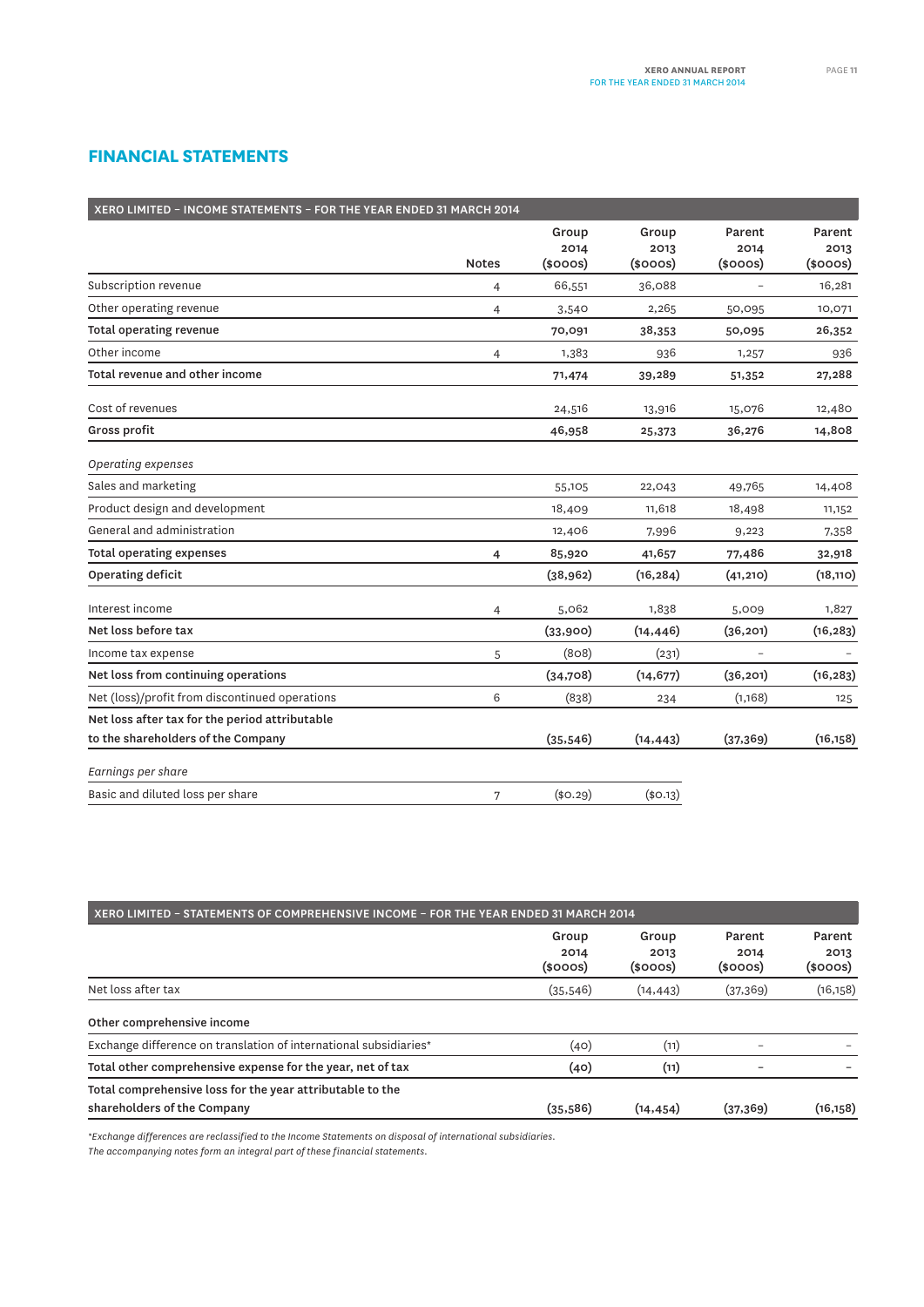| XERO LIMITED - STATEMENTS OF CHANGES IN EQUITY - FOR THE YEAR ENDED 31 MARCH 2014 |              |                          |                          |                                      |                          |                                               |                 |
|-----------------------------------------------------------------------------------|--------------|--------------------------|--------------------------|--------------------------------------|--------------------------|-----------------------------------------------|-----------------|
|                                                                                   |              | Share<br>capital         | Treasury<br>stock        | Share<br>based<br>payment<br>reserve | Accumulated<br>losses    | Foreign<br>currency<br>translation<br>reserve | Total<br>equity |
|                                                                                   | <b>Notes</b> | $(s$ ooos $)$            | $(s$ ooos $)$            | $(s$ ooos $)$                        | $(s$ ooos $)$            | $(s$ ooos $)$                                 | $(s$ ooos $)$   |
| Year ended 31 March 2014                                                          |              |                          |                          |                                      |                          |                                               |                 |
| Group                                                                             |              |                          |                          |                                      |                          |                                               |                 |
| Balance at 1 April 2013                                                           |              | 155,551                  | (5, 529)                 | 3,096                                | (50, 394)                | (72)                                          | 102,652         |
| Net loss after tax                                                                |              |                          |                          |                                      | (35, 546)                | $\overline{\phantom{a}}$                      | (35,546)        |
| Other comprehensive loss                                                          |              |                          | $\overline{a}$           | $\overline{\phantom{a}}$             |                          | (40)                                          | (40)            |
| Total comprehensive loss                                                          |              | $\overline{\phantom{0}}$ | $\overline{a}$           | $\overline{\phantom{0}}$             | (35, 546)                | (40)                                          | (35,586)        |
| Transactions with owners:                                                         |              |                          |                          |                                      |                          |                                               |                 |
| Issue of shares (net of issue costs)                                              | 13           | 179,562                  | $\overline{\phantom{0}}$ | $\overline{\phantom{0}}$             | $\overline{\phantom{a}}$ | $\overline{\phantom{0}}$                      | 179,562         |
| Issue of shares - key management                                                  | 16           | 1,550                    |                          |                                      |                          | $\overline{\phantom{0}}$                      | 1,550           |
| Issue of shares – employee restricted share plan                                  | 19           | 3,792                    | (3,792)                  | $\overline{\phantom{0}}$             | $\overline{\phantom{0}}$ | $\qquad \qquad -$                             |                 |
| Accrual of share-based employee benefits                                          |              |                          |                          | 4,689                                |                          | $\overline{a}$                                | 4,689           |
| Vesting of shares - employee restricted share plan                                |              |                          | 2,429                    | (2, 429)                             |                          |                                               |                 |
| Exercising of employee share options                                              | 13           | 611                      | $\overline{a}$           | (119)                                | $\overline{a}$           | $\overline{a}$                                | 492             |
| Accrual for equity portion of purchase                                            |              |                          |                          |                                      |                          |                                               |                 |
| of Max Solutions Holdings Limited                                                 | 13           |                          |                          | 1,000                                |                          |                                               | 1,000           |
| Vesting of shares - purchase of                                                   |              |                          |                          |                                      |                          |                                               |                 |
| Max Solutions Holdings Limited                                                    |              |                          | 1,333                    | (1, 333)                             |                          |                                               |                 |
| Accrual for equity portion of purchase                                            |              |                          |                          |                                      |                          |                                               |                 |
| of Paycycle assets                                                                | 13           |                          |                          | 209                                  |                          |                                               | 209             |
| Vesting of shares - purchase of Paycycle assets                                   |              |                          | 431                      | (431)                                |                          | $\overline{a}$                                |                 |
| Issue of shares - software development                                            | 13           | 370                      | $\overline{a}$           | $\qquad \qquad -$                    | $\qquad \qquad -$        | $\qquad \qquad -$                             | 370             |
| Balance as at 31 March 2014                                                       |              | 341,436                  | (5, 128)                 | 4,682                                | (85, 940)                | (112)                                         | 254,938         |
| Group                                                                             |              |                          |                          |                                      |                          |                                               |                 |
| Balance at 1 April 2012                                                           |              | 93,251                   | (6, 874)                 | 1,883                                | (35, 951)                | (61)                                          | 52,248          |
| Net loss after tax                                                                |              |                          |                          |                                      | (14, 443)                | $\overline{a}$                                | (14, 443)       |
| Other comprehensive loss                                                          |              |                          |                          |                                      |                          | (11)                                          | (11)            |
| Total comprehensive loss                                                          |              | $\overline{\phantom{0}}$ | $\qquad \qquad -$        |                                      | (14, 443)                | (11)                                          | (14, 454)       |
| Transactions with owners:                                                         |              |                          |                          |                                      |                          |                                               |                 |
| Issue of shares (net of issue costs)                                              | 13           | 59,882                   | $\overline{a}$           | $\qquad \qquad -$                    | $\overline{\phantom{a}}$ | $\overline{a}$                                | 59,882          |
| Issue of shares - employee restricted share plan                                  | 19           | 1,818                    | (1, 818)                 |                                      | -                        | -                                             |                 |
| Accrual of share-based employee benefits                                          |              |                          |                          | 1,665                                |                          |                                               | 1,665           |
| Vesting of shares - employee restricted share plan                                |              | $\qquad \qquad -$        | 1,399                    | (1, 399)                             | $\overline{\phantom{0}}$ | $\overline{a}$                                |                 |
| Vesting of shares - purchase of                                                   |              |                          |                          |                                      |                          |                                               |                 |
| Max Solutions Holdings Limited                                                    |              |                          | 1,333                    | (1, 333)                             |                          |                                               |                 |
| Accrual for equity portion of purchase                                            |              |                          |                          |                                      |                          |                                               |                 |
| of Max Solutions Holdings Limited                                                 |              |                          |                          | 2,222                                |                          |                                               | 2,222           |
| Vesting of shares - purchase of Paycycle assets                                   |              |                          | 431                      | (431)                                | $\qquad \qquad -$        | $\qquad \qquad -$                             |                 |
| Accrual for equity portion of purchase                                            |              |                          |                          |                                      |                          |                                               |                 |
| of Paycycle assets                                                                |              |                          |                          | 489                                  |                          |                                               | 489             |
| Issue of shares - purchase of                                                     |              |                          |                          |                                      |                          |                                               |                 |
| Spotlight Workpapers Limited                                                      |              | 600                      |                          |                                      |                          |                                               | 600             |
| Balance as at 31 March 2013                                                       |              | 155,551                  | (5, 529)                 | 3,096                                | (50, 394)                | (72)                                          | 102,652         |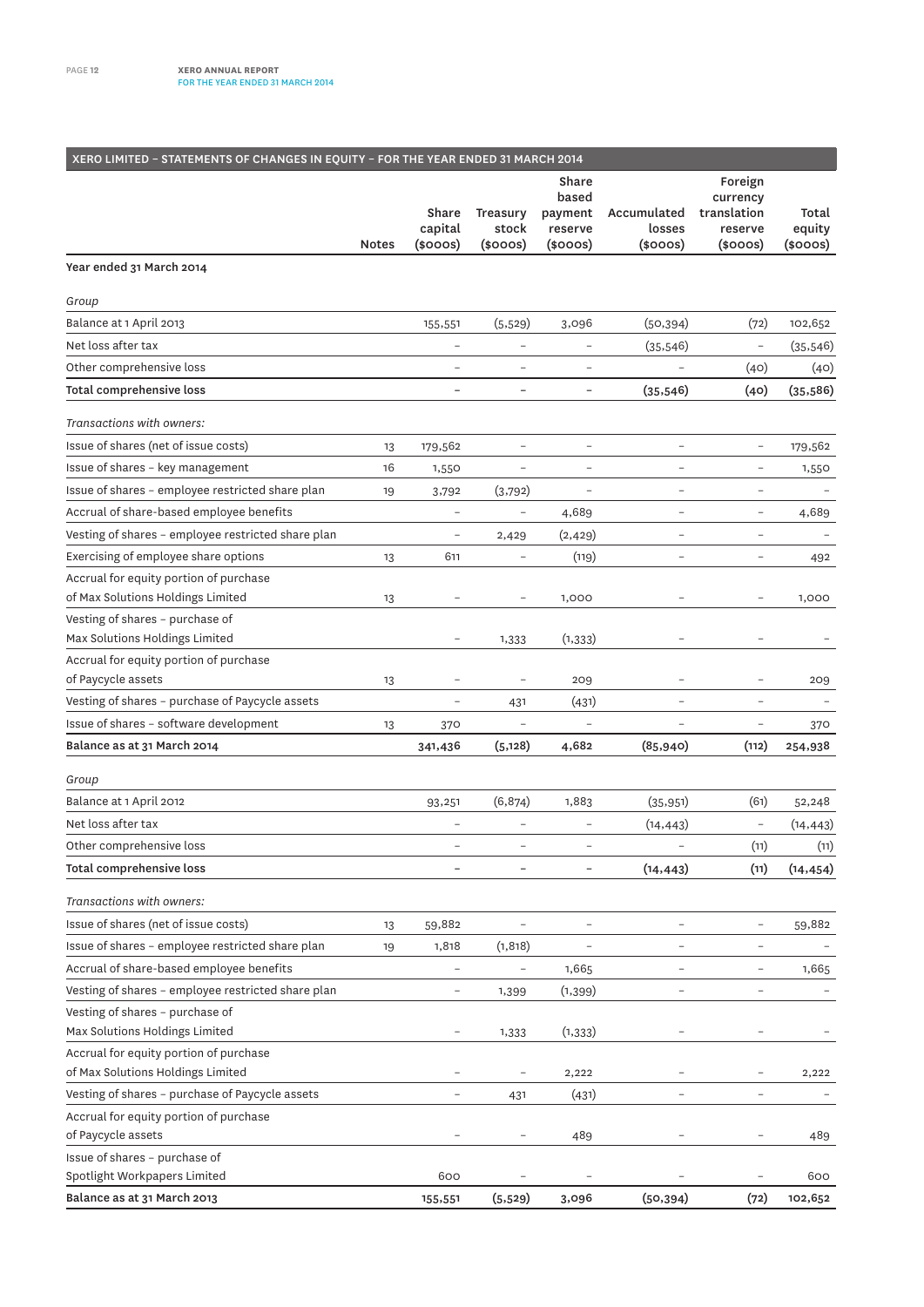| XERO LIMITED - STATEMENTS OF CHANGES IN EQUITY - FOR THE YEAR ENDED 31 MARCH 2014 |              |                          |                          |                                      |                          |                 |
|-----------------------------------------------------------------------------------|--------------|--------------------------|--------------------------|--------------------------------------|--------------------------|-----------------|
|                                                                                   |              | Share<br>capital         | Treasury<br>stock        | Share<br>based<br>payment<br>reserve | Accumulated<br>losses    | Total<br>equity |
|                                                                                   | <b>Notes</b> | $(s$ ooos $)$            | $(s$ ooos $)$            | $(s$ ooos $)$                        | (\$000S)                 | $(s$ ooos $)$   |
| Year ended 31 March 2014                                                          |              |                          |                          |                                      |                          |                 |
| Parent                                                                            |              |                          |                          |                                      |                          |                 |
| Balance at 1 April 2013                                                           |              | 155,551                  | (5, 529)                 | 3,096                                | (52, 585)                | 100,533         |
| Net loss after tax                                                                |              | $\overline{a}$           | $\overline{a}$           | $\overline{a}$                       | (37, 369)                | (37, 369)       |
| Total comprehensive loss                                                          |              | $\overline{\phantom{a}}$ | -                        | $\overline{\phantom{0}}$             | (37, 369)                | (37, 369)       |
| Transactions with owners:                                                         |              |                          |                          |                                      |                          |                 |
| Issue of shares (net of issue costs)                                              | 13           | 179,562                  | $\qquad \qquad -$        | $\overline{\phantom{a}}$             | $\qquad \qquad -$        | 179,562         |
| Issue of shares - key management                                                  | 16           | 1,550                    |                          | $\overline{a}$                       | $\overline{a}$           | 1,550           |
| Issue of shares - employee restricted share plan                                  | 19           | 3,792                    | (3,792)                  | $\overline{\phantom{0}}$             | $\overline{a}$           |                 |
| Accrual of share-based employee benefits                                          |              | $\overline{\phantom{0}}$ | $\overline{a}$           | 4,689                                | $\qquad \qquad -$        | 4,689           |
| Vesting of shares - employee restricted share plan                                |              | $\qquad \qquad -$        | 2,429                    | (2, 429)                             | $\qquad \qquad -$        |                 |
| Exercising of employee share options                                              | 13           | 611                      | $\overline{\phantom{0}}$ | (119)                                | $\overline{\phantom{0}}$ | 492             |
| Accrual for equity portion of purchase                                            |              |                          |                          |                                      |                          |                 |
| of Max Solutions Holdings Limited                                                 | 13           |                          |                          | 1,000                                | $\overline{a}$           | 1,000           |
| Vesting of shares - purchase of                                                   |              |                          |                          |                                      |                          |                 |
| Max Solutions Holdings Limited                                                    |              | $\overline{a}$           | 1,333                    | (1, 333)                             |                          |                 |
| Accrual for equity portion of purchase                                            |              |                          |                          |                                      |                          |                 |
| of Paycycle assets                                                                | 13           | $\qquad \qquad -$        | $\overline{a}$           | 209                                  | $\overline{\phantom{0}}$ | 209             |
| Vesting of shares - purchase of Paycycle assets                                   |              | $\qquad \qquad -$        | 431                      | (431)                                | $\overline{\phantom{0}}$ |                 |
| Issue of shares - software development                                            | 13           | 370                      |                          |                                      |                          | 370             |
| Balance as at 31 March 2014                                                       |              | 341,436                  | (5, 128)                 | 4,682                                | (89, 954)                | 251,036         |
| Parent                                                                            |              |                          |                          |                                      |                          |                 |
| Balance at 1 April 2012                                                           |              | 93,251                   | (6, 874)                 | 1,883                                | (36, 427)                | 51,833          |
| Net loss after tax                                                                |              | $\overline{a}$           | $\overline{\phantom{0}}$ |                                      | (16, 158)                | (16, 158)       |
| Total comprehensive loss                                                          |              | $\overline{\phantom{a}}$ | $\qquad \qquad -$        | $\qquad \qquad -$                    | (16, 158)                | (16, 158)       |
| Transactions with owners:                                                         |              |                          |                          |                                      |                          |                 |
| Issue of shares (net of issue costs)                                              | 13           | 59,882                   |                          | $\qquad \qquad -$                    | $\overline{\phantom{0}}$ | 59,882          |
| Issue of shares - employee restricted share plan                                  | 19           | 1,818                    | (1, 818)                 |                                      | $\overline{\phantom{0}}$ |                 |
| Accrual of share-based employee benefits                                          |              | $\qquad \qquad -$        |                          | 1,665                                | -                        | 1,665           |
| Vesting of shares - employee restricted share plan                                |              | $\overline{\phantom{a}}$ | 1,399                    | (1, 399)                             | $\overline{a}$           |                 |
| Accrual for equity portion of purchase                                            |              |                          |                          |                                      |                          |                 |
| of Max Solutions Holdings Limited                                                 |              | $\overline{\phantom{a}}$ | -                        | 2,222                                | $\overline{\phantom{0}}$ | 2,222           |
| Vesting of shares - purchase of                                                   |              |                          |                          |                                      |                          |                 |
| Max Solutions Holdings Limited                                                    |              | $\qquad \qquad -$        | 1,333                    | (1, 333)                             |                          |                 |
| Accrual for equity portion of purchase                                            |              |                          |                          |                                      |                          |                 |
| of Paycycle assets                                                                |              |                          |                          | 489                                  | $\overline{\phantom{0}}$ | 489             |
| Vesting of shares - purchase of Paycycle assets                                   |              |                          | 431                      | (431)                                | $\overline{a}$           |                 |
| Issue of shares - purchase of                                                     |              |                          |                          |                                      |                          |                 |
| Spotlight Workpapers Limited                                                      |              | 600                      | -                        | $\overline{a}$                       | $\overline{a}$           | 600             |
| Balance as at 31 March 2013                                                       |              | 155,551                  | (5, 529)                 | 3,096                                | (52, 585)                | 100,533         |

*The accompanying notes form an integral part of these financial statements.*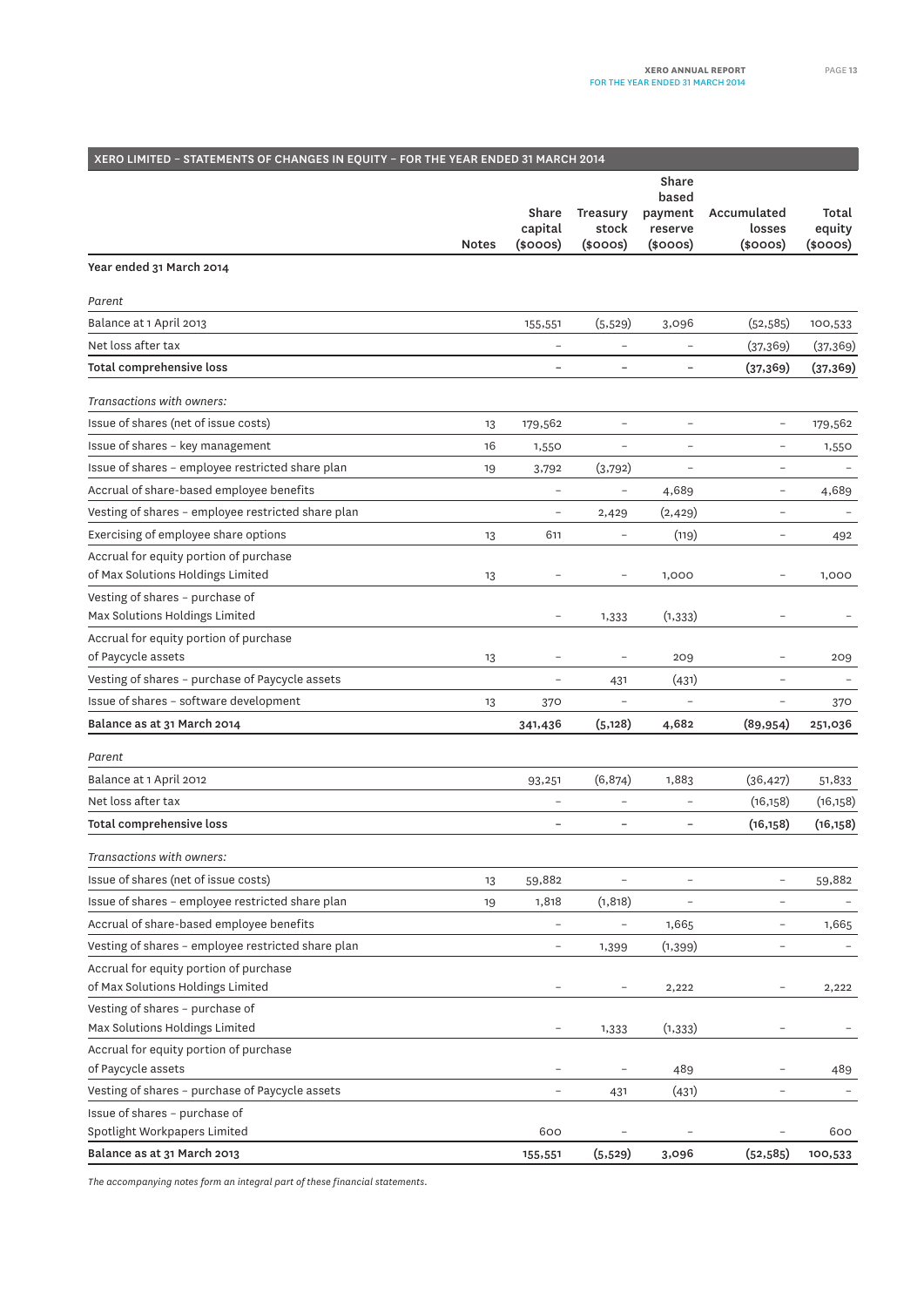| XERO LIMITED - STATEMENTS OF FINANCIAL POSITION - AS AT 31 MARCH 2014 |                 |                       |                  |                  |                  |
|-----------------------------------------------------------------------|-----------------|-----------------------|------------------|------------------|------------------|
|                                                                       |                 | Group                 | Group            | Parent           | Parent           |
|                                                                       | <b>Notes</b>    | 2014<br>$(s$ ooos $)$ | 2013<br>(\$000S) | 2014<br>(\$000S) | 2013<br>(\$000S) |
| Assets                                                                |                 |                       |                  |                  |                  |
| <b>Current</b> assets                                                 |                 |                       |                  |                  |                  |
| Cash and cash equivalents                                             | 8               | 209,886               | 78,244           | 201,227          | 75,511           |
| Trade and other receivables                                           | 9               | 14,374                | 5,876            | 15,060           | 7,177            |
| Total current assets                                                  |                 | 224,260               | 84,120           | 216,287          | 82,688           |
| Non-current assets                                                    |                 |                       |                  |                  |                  |
| Property, plant and equipment                                         | 10 <sup>°</sup> | 9,856                 | 7,274            | 5,429            | 4,588            |
| Intangible assets                                                     | 11              | 34,828                | 17,585           | 34,822           | 15,001           |
| Investment in subsidiaries                                            |                 |                       |                  | 3,488            | 3,438            |
| Deferred tax benefit                                                  | 5               | 486                   | 102              |                  |                  |
| Other receivables                                                     | 9               | 2,371                 | 1,341            | 1,670            | 1,213            |
| Total non-current assets                                              |                 | 47,541                | 26,302           | 45,409           | 24,240           |
| <b>Total assets</b>                                                   |                 | 271,801               | 110,422          | 261,696          | 106,928          |
| Liabilities                                                           |                 |                       |                  |                  |                  |
| <b>Current liabilities</b>                                            |                 |                       |                  |                  |                  |
| Trade and other payables                                              | 12              | 7,105                 | 3,090            | 5,388            | 3,573            |
| Employee entitlements                                                 |                 | 9,026                 | 4,471            | 5,272            | 2,822            |
| Income tax payable                                                    | 5               | 732                   | 209              |                  |                  |
| <b>Total current liabilities</b>                                      |                 | 16,863                | 7,770            | 10,660           | 6,395            |
| <b>Total liabilities</b>                                              |                 | 16,863                | 7,770            | 10,660           | 6,395            |
| Net assets                                                            |                 | 254,938               | 102,652          | 251,036          | 100,533          |
| Equity                                                                |                 |                       |                  |                  |                  |
| Share capital                                                         | 13              | 336,308               | 150,022          | 336,308          | 150,022          |
| Share based payment reserve                                           |                 | 4,682                 | 3,096            | 4,682            | 3,096            |
| <b>Accumulated losses</b>                                             |                 | (85, 940)             | (50, 394)        | (89,954)         | (52, 585)        |
| Foreign currency translation reserve                                  |                 | (112)                 | (72)             |                  |                  |
| Total equity                                                          |                 | 254,938               | 102,652          | 251,036          | 100,533          |

*The accompanying notes form an integral part of these financial statements.*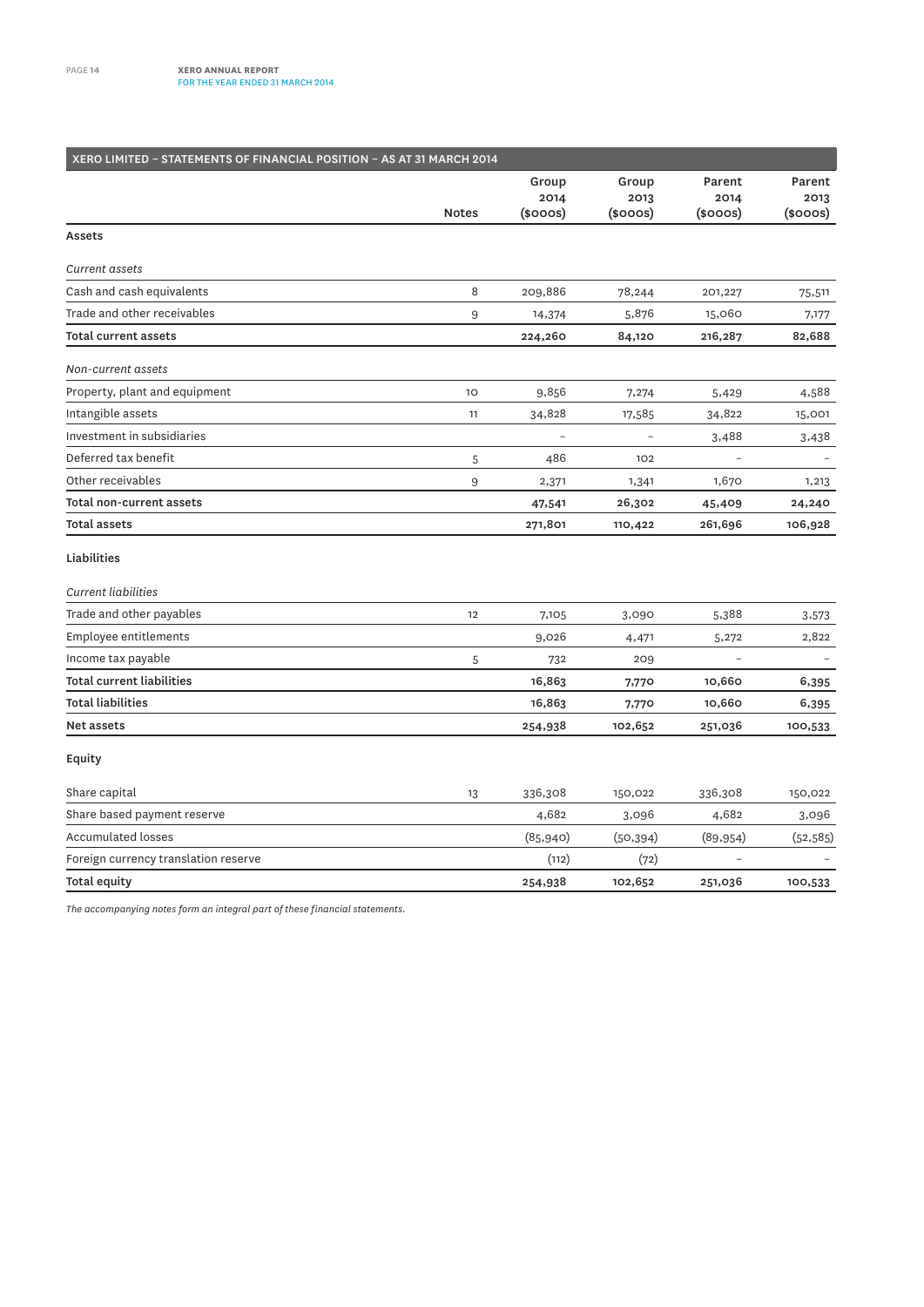|                                           | <b>Notes</b> | Group<br>2014<br>$(s$ ooos $)$ | Group<br>2013<br>$(s$ ooos $)$ | Parent<br>2014<br>$(s$ ooos $)$ | Parent<br>2013<br>(\$000S) |
|-------------------------------------------|--------------|--------------------------------|--------------------------------|---------------------------------|----------------------------|
| Operating activities                      |              |                                |                                |                                 |                            |
| Cash was provided from:                   |              |                                |                                |                                 |                            |
| Receipts from customers                   |              | 67,136                         | 37,476                         | 93                              | 24,171                     |
| Other income                              |              | 1,086                          | 788                            | 960                             | 788                        |
| Interest received                         |              | 2,613                          | 1,208                          | 2,559                           | 1,196                      |
|                                           |              | 70,835                         | 39,472                         | 3,612                           | 26,155                     |
| Cash was applied to:                      |              |                                |                                |                                 |                            |
| Payments to suppliers and employees       |              | (87, 780)                      | (44, 639)                      | (28, 912)                       | (35, 837)                  |
| Sales tax                                 |              | (3,395)                        | (2,190)                        | $\overline{\phantom{0}}$        | (666)                      |
| Income tax (paid)/received                |              | (679)                          | (175)                          |                                 | 1                          |
|                                           |              | (91, 854)                      | (47,004)                       | (28, 912)                       | (36, 502)                  |
| Net cash flows from operating activities  | 14           | (21, 019)                      | (7,532)                        | (25, 300)                       | (10, 347)                  |
| Investing activities                      |              |                                |                                |                                 |                            |
| Cash was provided from:                   |              |                                |                                |                                 |                            |
| Disposal of property, plant and equipment |              |                                | 158                            | $\overline{a}$                  | 250                        |
| Rental bond repaid                        |              | $\overline{a}$                 | 20                             | $\overline{a}$                  | 20                         |
|                                           |              |                                | 178                            |                                 | 270                        |
| Cash was applied to:                      |              |                                |                                |                                 |                            |
| Purchase of property, plant and equipment |              | (5, 150)                       | (4, 566)                       | (2,537)                         | (1, 897)                   |
| Capitalised development costs             |              | (21, 540)                      | (7,654)                        | (11,081)                        | (6, 395)                   |
| Intangible assets                         |              | (63)                           | (28)                           | (64)                            | (28)                       |
| Rental bonds                              |              | (627)                          |                                |                                 |                            |
| Investment and advances to subsidiaries   |              |                                | (1,200)                        | (15, 356)                       | (2,796)                    |
|                                           |              | (27, 380)                      | (13, 448)                      | (29, 038)                       | (11, 116)                  |
| Net cash flows from investing activities  |              | (27, 380)                      | (13, 270)                      | (29, 038)                       | (10, 846)                  |
| <b>Financing activities</b>               |              |                                |                                |                                 |                            |
| Cash was provided from:                   |              |                                |                                |                                 |                            |
| Director's loan repayment                 |              |                                | 100                            | $\overline{\phantom{0}}$        | 100                        |
| Employees exercising options              |              | 492                            |                                | 492                             |                            |
| Share issue                               |              | 180,000                        | 60,000                         | 180,000                         | 60,000                     |
|                                           |              | 180,492                        | 60,100                         | 180,492                         | 60,100                     |
| Cash was applied to:                      |              |                                |                                |                                 |                            |
| Cost of share issue                       |              | (438)                          | (118)                          | (438)                           | (118)                      |
| Net cash flows from financing activities  |              | 180,054                        | 59,982                         | 180,054                         | 59,982                     |
| Net increase in cash held                 |              | 131,655                        | 39,180                         | 125,716                         | 38,789                     |
| Foreign currency translation adjustment   |              | (13)                           | 88                             |                                 |                            |

Cash and cash equivalents at beginning of the year 78,244 78,244 38,976 75,511 36,722 Cash and cash equivalents at end of the year 8 209,886 78,244 201,227 75,511

*The accompanying notes form an integral part of these financial statements.*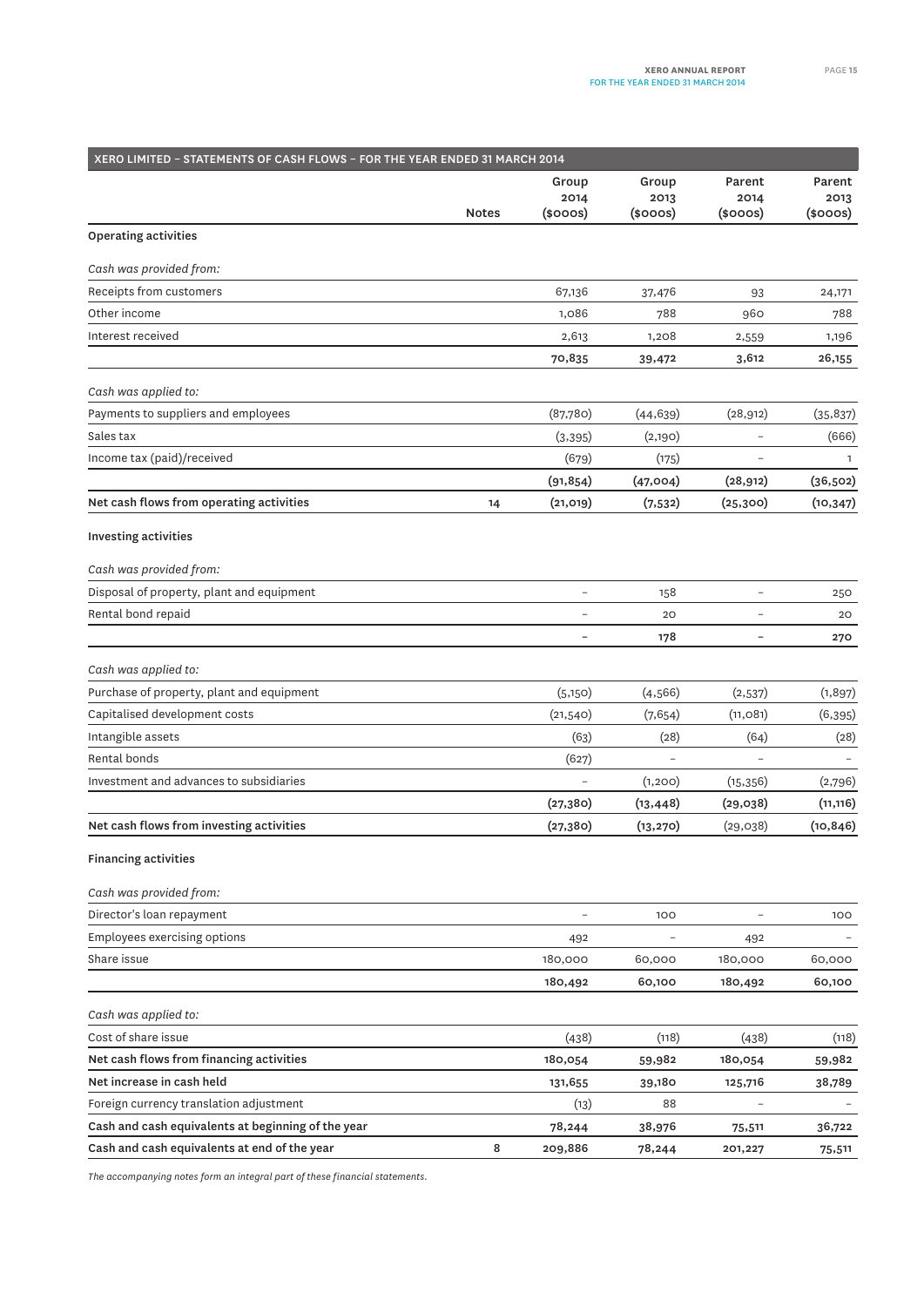# **NOTES TO THE FINANCIAL STATEMENTS**

# **1. REPORTING ENTITY AND STATUTORY BASE**

Xero Limited ("Xero") is a limited liability company, domiciled and incorporated in New Zealand and registered under the New Zealand Companies Act 1993. The registered office of the Company is 3 Market Lane, Wellington 6011, New Zealand.

The financial statements presented are for Xero Limited (the "Parent"/ "Company") and its subsidiaries (together "the Group") for the year ended 31 March 2014.

Xero Limited is an issuer for the purposes of the Financial Reporting Act 1993 and is listed on the New Zealand Stock Exchange (NZX) and the Australian Securities Exchange (ASX).

The consolidated financial statements of the Group for the year ended 31 March 2014 were authorised for issue in accordance with a resolution of the Directors on 22 May 2014.

The Group's principal activity is the provision of a platform for online accounting and business services to small businesses and their advisors.

# **2. BASIS OF ACCOUNTING**

(a) Basis of preparation The financial statements have been prepared in accordance with New Zealand Generally Accepted Accounting Practice. They comply with New Zealand Equivalents to International Financial Reporting Standards ("NZ IFRS"), and other applicable Financial Reporting Standards, as appropriate for profit oriented entities. The financial statements comply with International Financial Reporting Standards ("IFRS").

The financial statements have been prepared in accordance with the requirements of the Financial Reporting Act 1993 and Companies Act 1993.

The Company and Group are profit oriented entities for financial reporting purposes.

The consolidated financial statements have been prepared using the historical cost convention.

The consolidated and Parent financial statements are presented in New Zealand dollars (\$) (the "presentation currency"), which is the Company's functional currency. Items included in the financial statements of each of the Group's entities are measured using the currency of the primary economic environment in which the entity operates ("the functional currency").

Transactions denominated in a foreign currency are converted at the functional currency exchange rate at the date of the transaction. Foreign currency receivables and payables at balance date are translated at exchange rates existing at balance date. Exchange differences arising on the translation of monetary assets and liabilities, including foreign currency accounts payable and receivable, are recognised in the Income Statement. Foreign exchange gains and losses are presented in the Income Statement within general and administration expenses.

(b) Changes in accounting policies and disclosures Apart from the changes noted below, the accounting policies adopted are consistent with those of the previous year.

Xero has elected to change how expenses are presented in the Income Statement from a nature view to a function view. The change provides better insight into the Group's performance and operations. The comparative Income Statements and comparative segment results have been reclassified with operating expenses of \$55,573,000 for the Group and \$45,398,000 for the Parent reclassified into cost of revenue, sales and marketing, product design and development and general and administration. There is no change to the total reported loss as a result of this change.

Xero has re-presented its comparative segment results to separate the North American operations previously aggregated with the Rest of World segment. This change reflects the growing importance of North America to the Group's operations and changes to management accountabilities during the period. There is no change to the overall Group reported loss as a result of these changes.

The Group has adopted External Reporting Board Standard A1, Accounting Standards Framework (For-profit Entities Update) (XRB A1). XRB A1 establishes a for-profit tier structure and outlines which suite of accounting standards entities in different tiers must follow. The Group is a Tier 1 entity. There was no impact on the current or prior year financial statements.

The Group has applied the following standards for the first time: IFRS 10 Consolidated Financial Statements, IFRS 11 Joint Arrangements, IAS 19 Employee Benefits (Revised 2011), IFRS 13 Fair Value Measurement, Amendments to IAS 1 Presentation of Financial Statements and IFRS 12 Disclosure of Interests in Other Entities. The adoption of these standards has not had a material impact on these financial statements and has not resulted in any restatements of prior period balances.

Certain other comparative information has also been reclassified to conform with the current period's presentation.

(c) Standards or interpretations issued but not yet effective and relevant to the Group There are no standards or amendments that have been issued but are not yet effective, that are expected to have a significant impact on the Company or the Group.

The Company and Group have not adopted any standards prior to their effective date.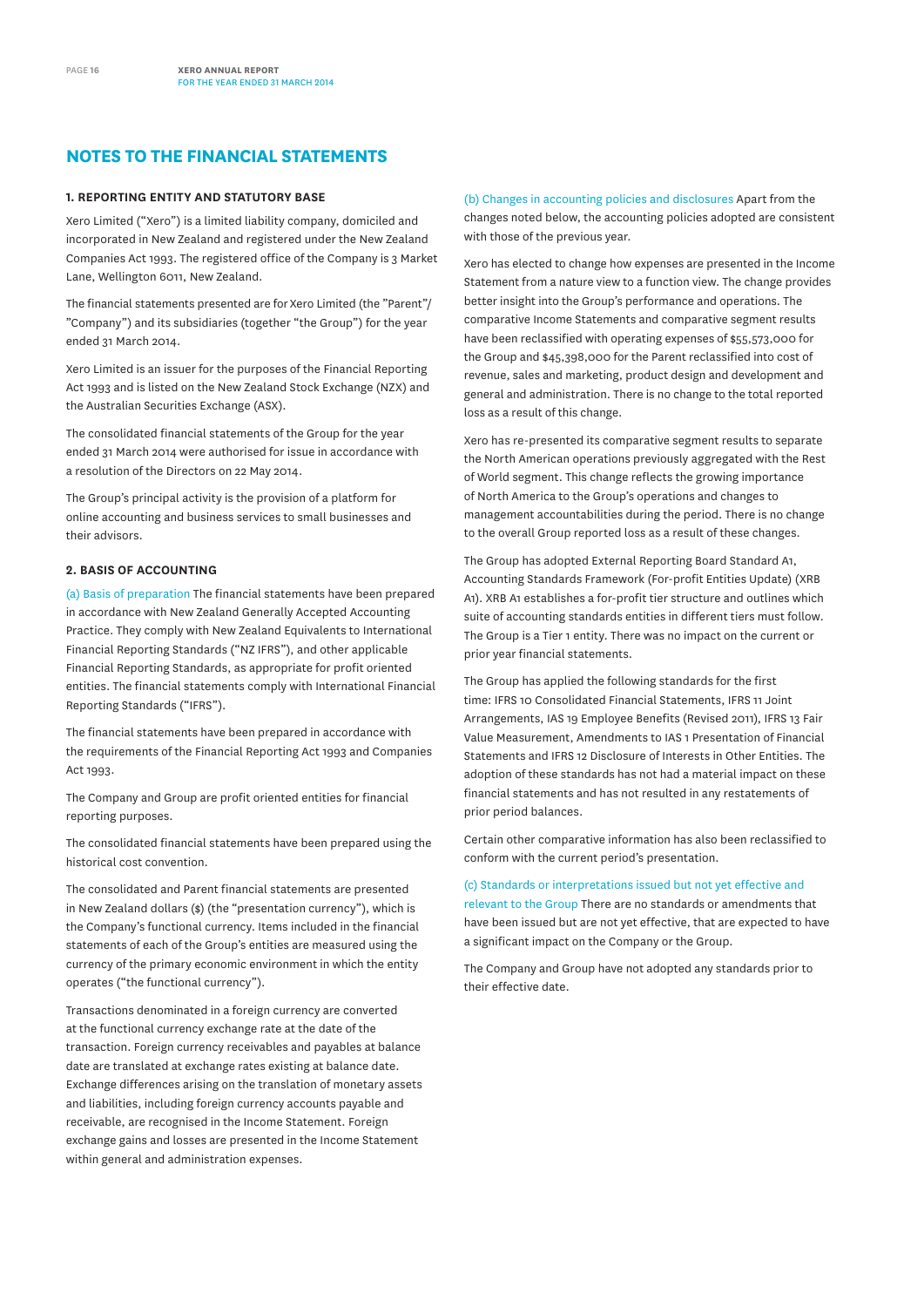#### **2. BASIS OF ACCOUNTING (CONTINUED)**

(d) Critical accounting estimates In applying the Group's accounting policies, management continually evaluates judgements, estimates and assumptions based on experience and other factors, including expectations of future events that may have an impact on the Group. All judgements, estimates and assumptions made are believed to be reasonable based on the most current set of circumstances available to the Group. Actual results may differ from the judgements, estimates and assumptions.

The significant judgements, estimates and assumptions made by management in the preparation of these financial statements are outlined below.

Deferred tax assets The Group recognises a deferred tax asset in relation to tax losses, only to the extent of the Group's deferred tax liabilities. The Parent has not recognised a deferred tax asset in respect of losses and other temporary differences given the uncertainty of the timing of profitability and the requirement for ownership continuity. Deferred tax assets are recognised in the subsidiaries in respect of losses and other temporary differences to the extent that it is probable they will be available to be utilised by future taxable profits.

Capitalised development costs The Group capitalises its development costs based on a proportion of employee costs. The percentages applied are in line with industry standards. The Group regularly reviews the carrying value of capitalised development costs to ensure they are not impaired. The development costs are amortised over five years, the expected useful life of the asset.

A reduction in the useful life of capitalised development costs from five to four years, would have resulted in an increase in amortisation expense of \$1.8 million in the year ended 31 March 2014.

#### **3. SEGMENT INFORMATION**

Segment reporting An operating segment is a component of an entity that engages in business activities from which it may earn revenue and incur expenses, whose operating results are regularly reviewed by the entity's Chief Operating Decision Maker to make decisions about resources to be allocated to the segment and assess its performance, and for which discrete financial information is available. Operating segments are aggregated for disclosure purposes where they have similar products and services, production processes, customers, distribution methods and regulatory environment.

Previously the Chief Operating Decision Maker was determined to be the Board of Directors. Due to the development of the Group and changes to the financial information that is reported internally, the Chief Operating Decision Maker has now been determined as the Global Executive Team.

The Group currently operates in one business segment, providing an online accounting solution for small businesses and their advisors.

Cost of revenues is allocated to each country based on a consistent percent of subscription revenue. Sales and marketing costs including direct in-country costs along with an allocation of centrally managed costs and overheads. Operating expenses for Corporate represent all product design and development and general and administration expenses.

As noted in note 2, the comparative segment results have been reclassified to present expenses by function. There is no change to the total Group reported loss as a result of this change.

The assets and liabilities of the Group are reported to and reviewed by the Global Executive Team in total and are not allocated by operating segment. Therefore, operating segment assets and liabilities are not disclosed.

|                                          | <b>New</b><br>Zealand<br>$(s$ ooos $)$ | Australia<br>$(s$ ooos $)$ | United<br>Kingdom<br>$(s$ ooos $)$ | North<br>America<br>$(s$ ooos $)$ | Rest of<br>$(s$ ooos $)$ | World Corporate<br>$(s$ ooos $)$ | Total<br>$(s$ ooos) |
|------------------------------------------|----------------------------------------|----------------------------|------------------------------------|-----------------------------------|--------------------------|----------------------------------|---------------------|
| Group - For the year ended 31 March 2014 |                                        |                            |                                    |                                   |                          |                                  |                     |
| Subscription revenue                     | 23,183                                 | 27,642                     | 9,807                              | 3,274                             | 2,645                    | $\overline{\phantom{a}}$         | 66,551              |
| Other operating revenue                  | 827                                    | 1,655                      | 622                                | 315                               | 27                       | 94                               | 3,540               |
| Other income                             | $\overline{\phantom{0}}$               | $\mathbf{1}$               | $\overline{\phantom{m}}$           | 125                               | $\overline{\phantom{m}}$ | 1,257                            | 1,383               |
| Interest income                          | $\overline{\phantom{0}}$               |                            | -                                  | $\qquad \qquad -$                 | -                        | 5,062                            | 5,062               |
| Total                                    | 24,010                                 | 29,298                     | 10,429                             | 3,714                             | 2,672                    | 6,413                            | 76,536              |
| Cost of revenues                         | (8,540)                                | (10, 183)                  | (3, 613)                           | (1, 206)                          | (974)                    | $\overline{\phantom{a}}$         | (24, 516)           |
| Sales and marketing                      | (5, 443)                               | (21,080)                   | (7, 418)                           | (20, 383)                         | (781)                    | $\overline{\phantom{a}}$         | (55, 105)           |
| Product design and development           | $\qquad \qquad -$                      |                            |                                    |                                   | $\overline{ }$           | (18, 409)                        | (18, 409)           |
| General and administration               | $\overline{\phantom{0}}$               |                            |                                    |                                   | $\overline{\phantom{0}}$ | (12, 406)                        | (12, 406)           |
| Total expenses                           | (13, 983)                              | (31, 263)                  | (11, 031)                          | (21, 589)                         | (1,755)                  | (30, 815)                        | (110, 436)          |
| Segment contribution                     | 10,027                                 | (1, 965)                   | (602)                              | (17, 875)                         | 917                      | (24, 402)                        | (33,900)            |

At 31 March 2014, \$40.7 million of the Group's property, plant and equipment and intangible assets was domiciled in New Zealand (2013: \$22.2 million).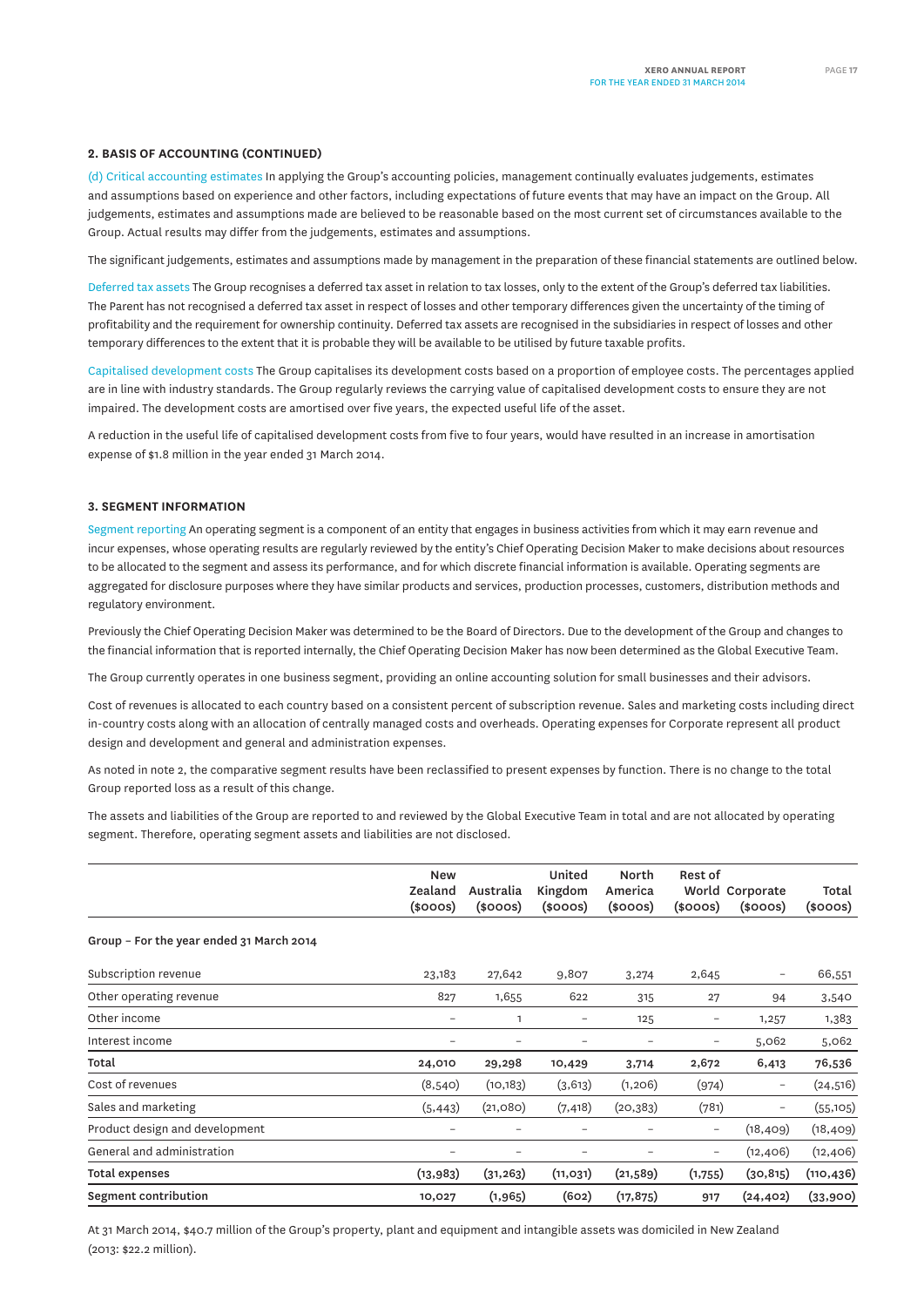# **3. SEGMENT INFORMATION (CONTINUED)**

|                                          | <b>New</b><br>Zealand<br>$(s$ ooos $)$ | Australia<br>$(s$ ooos $)$ | United<br>Kingdom<br>$(s$ ooos $)$ | North<br>America<br>$(s$ ooos $)$ | Rest of<br>$(s$ ooos $)$ | World Corporate<br>$(s$ ooos $)$ | Total<br>$($ \$000s $)$ |
|------------------------------------------|----------------------------------------|----------------------------|------------------------------------|-----------------------------------|--------------------------|----------------------------------|-------------------------|
| Group - For the year ended 31 March 2013 |                                        |                            |                                    |                                   |                          |                                  |                         |
| Subscription revenue                     | 15,654                                 | 12,628                     | 5,120                              | 1,313                             | 1,373                    | $\overline{a}$                   | 36,088                  |
| Other operating revenue                  | 705                                    | 1,106                      | 357                                | 32                                | 4                        | 61                               | 2,265                   |
| Other income                             | $\overline{\phantom{0}}$               |                            | $\equiv$                           | $\qquad \qquad -$                 | -                        | 936                              | 936                     |
| Interest income                          | $\overline{\phantom{0}}$               | $\qquad \qquad$            | -                                  | $\overline{\phantom{0}}$          | $\overline{\phantom{0}}$ | 1,838                            | 1,838                   |
| Total                                    | 16,359                                 | 13,734                     | 5,477                              | 1,345                             | 1,377                    | 2,835                            | 41,127                  |
| Cost of revenues                         | (6,037)                                | (4,870)                    | (1, 974)                           | (506)                             | (529)                    | $\qquad \qquad -$                | (13, 916)               |
| Sales and marketing                      | (5,387)                                | (8,792)                    | (3,513)                            | (4, 194)                          | (157)                    | $\overline{\phantom{m}}$         | (22, 043)               |
| Product design and development           | $\overline{\phantom{m}}$               | $\overline{\phantom{m}}$   | $\qquad \qquad -$                  | $\qquad \qquad$                   | $\overline{\phantom{m}}$ | (11, 618)                        | (11, 618)               |
| General and administration               | $\equiv$                               |                            |                                    |                                   | -                        | (7,996)                          | (7,996)                 |
| Total expenses                           | (11, 424)                              | (13, 662)                  | (5, 487)                           | (4,700)                           | (686)                    | (19, 614)                        | (55, 573)               |
| Segment contribution                     | 4,935                                  | 72                         | (10)                               | (3,355)                           | 691                      | (16, 779)                        | (14, 446)               |

#### **4. REVENUES AND EXPENSES**

Subscription revenue Subscription revenue comprises the recurring monthly fee from customers who subscribe to Xero's online accounting software services. Customers are invoiced monthly in arrears, with no set contractual term. Revenue is recognised as the services are provided to the customer. Revenues that are unbilled at year end is recognised in the Statements of Financial Position as accrued income and included within trade and other receivables.

Interest Interest income is recognised on an accruals basis using the effective interest rate method.

Government grants Government grants are recognised at their fair value where there is reasonable assurance that the grants will be received and all attaching conditions have been complied with.

Sales tax The Income Statements and the Statements of Cash Flows have been prepared so that all components are stated exclusive of sales tax, except where sales tax is not recoverable. All items in the Statements of Financial Position are stated net of sales tax with the exception of receivables and payables, which include sales tax invoiced. Sales tax includes Goods and Services Tax and Value Added Tax where applicable.

Overhead allocation The presentation of the Income Statements by function requires certain overhead costs to be allocated to functions. These allocations require management to apply judgement. Facilities, internal information technology costs and depreciation and amortisation not relating to product software development have been allocated to each function on a headcount basis. Recruitment costs have been allocated according to the number of employees hired during the period. The amortisation of product related software development is included in product design and development.

|                          | Group<br>2014<br>$(s$ ooos $)$ | Group<br>2013<br>$(s$ ooos $)$ | Parent*<br>2014<br>$(s$ ooos $)$ | Parent*<br>2013<br>$(s$ ooos $)$ |
|--------------------------|--------------------------------|--------------------------------|----------------------------------|----------------------------------|
| <b>Operating revenue</b> |                                |                                |                                  |                                  |
| Subscription revenue     | 66,551                         | 36,088                         | -                                | 16,281                           |
| Other operating revenue  | 3,540                          | 2,265                          | 50,095                           | 10,071                           |
| Total operating revenue  | 70,091                         | 38,353                         | 50,095                           | 26,352                           |

*\*Operating revenue for the Parent company includes \$50.0 million of revenue received from subsidiary companies (2013: \$9.3 million).*

*Continued on next page ...*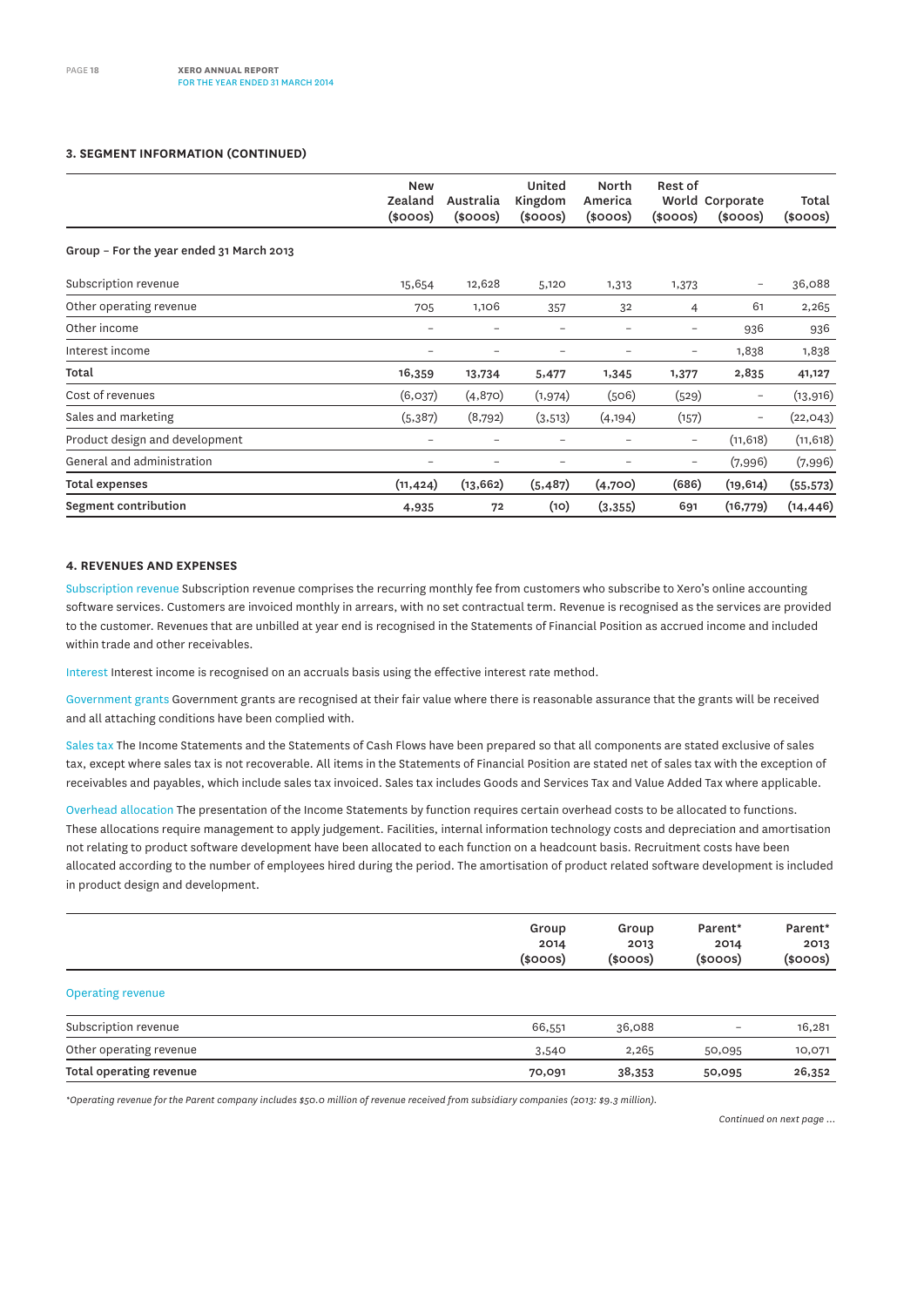|                                                                                      |              | Group<br>2014 | Group<br>2013  | Parent<br>2014    | Parent<br>2013 |
|--------------------------------------------------------------------------------------|--------------|---------------|----------------|-------------------|----------------|
|                                                                                      | <b>Notes</b> | $(s$ ooos $)$ | (\$000S)       | (\$000S)          | (\$000S)       |
| Other income                                                                         |              |               |                |                   |                |
| Government grants                                                                    |              | 1,257         | 936            | 1,257             | 936            |
| Rental income                                                                        |              | 126           |                |                   |                |
| Total other income                                                                   |              | 1,383         | 936            | 1,257             | 936            |
| Cost of revenues and operating expenses                                              |              |               |                |                   |                |
| Employee entitlements                                                                |              | 60,388        | 29,245         | 38,927            | 22,070         |
| Employee entitlements - share-based payments                                         |              | 8,497         | 5,270          | 3,904             | 4,262          |
| Employee entitlements capitalised                                                    |              | (19, 787)     | (8, 466)       | (19, 787)         | (8,393)        |
| IT infrastructure costs                                                              |              | 10,510        | 7,527          | 6,016             | 6,401          |
| Advertising and marketing                                                            |              | 16,232        | 5,623          | 2,050             | 1,603          |
| Consulting and subcontracting                                                        |              | 4,353         | 1,922          | 2,409             | 1,308          |
| Lease/rental                                                                         |              | 4,481         | 1,771          | 1,496             | 1,174          |
| Travel related                                                                       |              | 3,537         | 1,453          | 1,126             | 642            |
| Communication and office administration                                              |              | 2,788         | 1,370          | 1,485             | 942            |
| Staff recruitment                                                                    |              | 1,843         | 824            | 628               | 605            |
| Superannuation costs                                                                 |              | 1,759         | 765            | 711               | 467            |
| Loss on foreign exchange transactions                                                |              | 690           |                |                   |                |
| Directors' fees                                                                      | 16           | 280           | 442            | 839<br><b>280</b> | 417            |
| Auditors remuneration                                                                |              |               | 243            |                   | 243            |
|                                                                                      | 15           | 206           | 183            | 158               | 134            |
| Expenses paid to subsidiary companies                                                | 16           |               | $\overline{a}$ | 41,403            | 7,960          |
| Loss/(gain) on disposal of property, plant and equipment                             |              | 11            | (13)           | 5                 | (14)           |
| Other operating expenses                                                             |              | 5,728         | 3,086          | 3,125             | 1,868          |
| Total cost of revenues and operating expenses<br>excl. depreciation and amortisation |              | 101,516       | 51,245         | 84,775            | 41,689         |
|                                                                                      |              |               |                |                   |                |
| Depreciation and amortisation expense                                                |              |               |                |                   |                |
| Amortisation of development costs                                                    | 11           | 6,412         | 3,186          | 6,412             | 2,749          |
| Amortisation of other intangible assets                                              | 11           | 214           | 12             | 203               | 12             |
| Property, plant and equipment                                                        | 10           | 2,294         | 1,130          | 1,172             | 948            |
| Total depreciation and amortisation                                                  |              | 8,920         | 4,328          | 7,787             | 3,709          |
| Total cost of revenues and operating expenses                                        |              | 110,436       | 55,573         | 92,562            | 45,398         |
| Depreciation and amortisation expense                                                |              |               |                |                   |                |
| Included in                                                                          |              |               |                |                   |                |
| Cost of revenues                                                                     |              | 1,515         | 277            | 402               | 270            |
| Sales and marketing expenses                                                         |              | 1,036         | 443            | 229               | 174            |
| Product design and development expenses                                              |              | 6,143         | 3,484          | 6,973             | 3,094          |
| General and administration expenses                                                  |              | 226           | 124            | 183               | 171            |
| Total depreciation and amortisation expense                                          |              | 8,920         | 4,328          | 7,787             | 3,709          |
| <b>Interest income</b>                                                               |              |               |                |                   |                |
| Interest income - bank                                                               |              | 4,974         | 1,794          | 4,921             | 1,783          |
| Interest income - loans to key management personnel                                  | 16           | 88            | 44             | 88                | 44             |
| Net interest income                                                                  |              | 5,062         | 1,838          | 5,009             | 1,827          |

Net operating loss before tax (33,900) (14,446) (36,201) (16,283)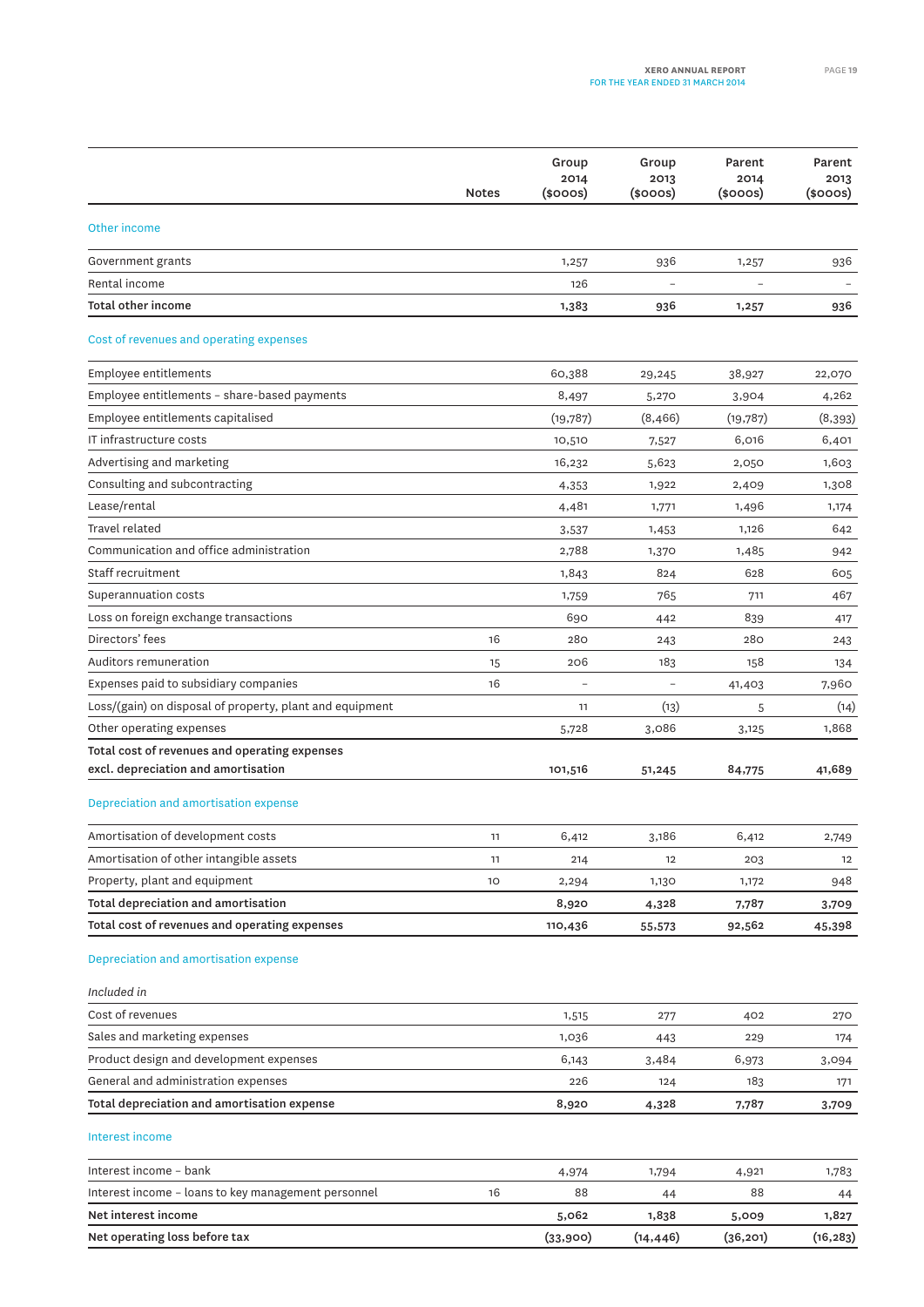# **5. CURRENT AND DEFERRED INCOME TAX**

Tax expense comprises current and deferred tax. Income tax is recognised in the Income Statements except when it relates to items recognised directly in the Statements of Comprehensive Income, in which case the income tax is recognised in the Statements of Comprehensive Income.

Deferred tax is recognised in respect of temporary differences between the carrying amounts of assets and liabilities for financial reporting purposes and the amounts used for taxation purposes. The amount of deferred tax is based on the expected manner of realisation of the carrying amount of assets and liabilities, using tax rates enacted or substantially enacted at the end of the reporting period.

A deferred tax asset is recognised only to the extent that it is probable that future taxable profits will be available against which the asset can be utilised.

#### Current income tax

The tax on the Group's loss before tax differs from the theoretical amount that would arise using the weighted average tax rate applicable to the profits or loss of the consolidated entities as follows:

|                                                  | Note | Group<br>2014<br>$(s$ ooos $)$ | Group<br>2013<br>$(s$ ooos $)$ | Parent<br>2014<br>$(s$ ooos $)$ | Parent<br>2013<br>$($ \$000s $)$ |
|--------------------------------------------------|------|--------------------------------|--------------------------------|---------------------------------|----------------------------------|
| Accounting loss before income tax                |      | (33,900)                       | (14, 446)                      | (36, 201)                       | (16, 283)                        |
| At the statutory income tax rate of 28%          |      | (9, 492)                       | (4,045)                        | (10, 136)                       | (4, 559)                         |
| Non-deductible expenditure                       |      | 386                            | 413                            | 336                             | 380                              |
| Adjustment in respect of prior periods           |      | 225                            | 59                             | 135                             | 42                               |
| Tax rate variance of subsidiaries                |      | 136                            |                                |                                 |                                  |
| Total tax losses not recognised                  |      | 9,553                          | 3,804                          | 9,665                           | 4,137                            |
| Income tax expense reported in Income Statements |      | 808                            | 231                            |                                 |                                  |

*Comprising:*

| Income tax payable from continuing operations         | 1,155 | 248 |                          |  |
|-------------------------------------------------------|-------|-----|--------------------------|--|
| Income tax payable from discontinued operation        |       | 65  | $\overline{\phantom{0}}$ |  |
| Deferred tax                                          | (347) |     |                          |  |
| Income tax expense (including discontinued operation) | 855   | 296 |                          |  |

#### Income tax payable

| Opening balance                   | 209   |       |                          | (1) |
|-----------------------------------|-------|-------|--------------------------|-----|
| Income tax liability for the year | 1.202 | 313   |                          |     |
| Income tax (paid)/received        | (679) | (175) | $\overline{\phantom{m}}$ |     |
| Current tax payable               | 732   | 209   | $\overline{\phantom{a}}$ |     |

*Continued on next page ...*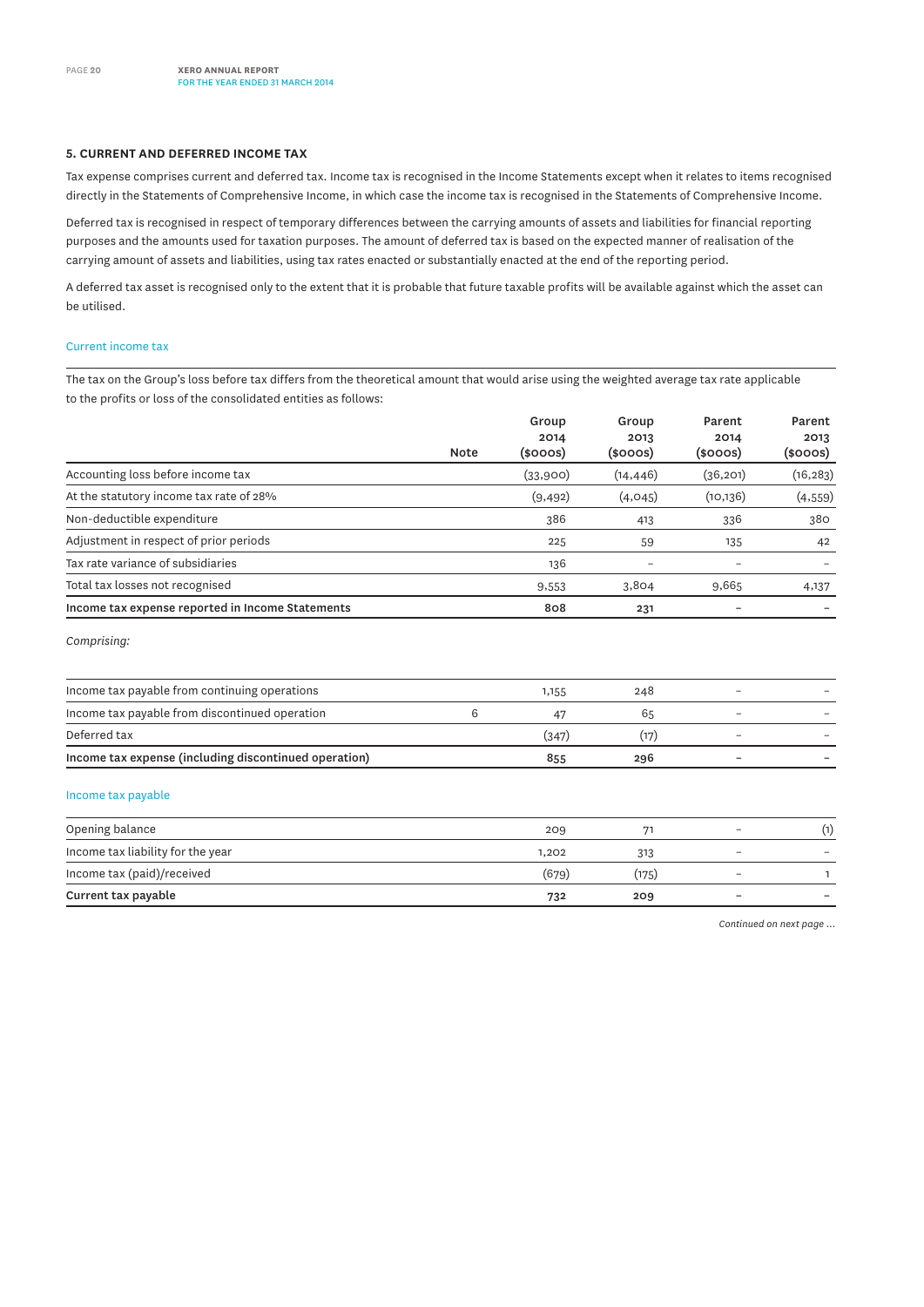#### Deferred income tax

The analysis of deferred tax assets and deferred tax liabilities is as follows:

|                                          | Group<br>employee<br>entitlements<br>$(s$ ooos $)$  | Group<br>tax<br>depreciation<br>$(s$ ooos $)$  | Group<br>tax losses<br>$(s$ ooos $)$  | Group<br>net<br>$(s$ ooos $)$  |
|------------------------------------------|-----------------------------------------------------|------------------------------------------------|---------------------------------------|--------------------------------|
| Deferred tax asset/(liability) balances: |                                                     |                                                |                                       |                                |
| At 1 April 2013                          | 385                                                 | (1, 133)                                       | 850                                   | 102                            |
| Adjustment in respect of prior periods   | (13)                                                |                                                | 13                                    |                                |
| Charged to Income Statements             | 717                                                 | (364)                                          | (6)                                   | 347                            |
| Effect of changes in foreign currency    |                                                     |                                                | 37                                    | 37                             |
| At 31 March 2014                         | 1,089                                               | (1, 497)                                       | 894                                   | 486                            |
| At 1 April 2012                          | 524                                                 | (762)                                          | 323                                   | 85                             |
| Adjustment in respect of prior periods   | (194)                                               |                                                | 194                                   |                                |
| Charged to Income Statements             | 55                                                  | (371)                                          | 333                                   | 17                             |
| At 31 March 2013                         | 385                                                 | (1, 133)                                       | 850                                   | 102                            |
|                                          | Parent<br>employee<br>entitlements<br>$(s$ ooos $)$ | Parent<br>tax<br>depreciation<br>$(s$ ooos $)$ | Parent<br>tax losses<br>$(s$ ooos $)$ | Parent<br>net<br>$(s$ ooos $)$ |
| Deferred tax asset/(liability) balances: |                                                     |                                                |                                       |                                |
| At 1 April 2013                          | 274                                                 | (1, 212)                                       | 938                                   |                                |
| Adjustment in respect of prior periods   | 68                                                  |                                                | (68)                                  |                                |
| Charged to Income Statements             | 279                                                 | (371)                                          | 92                                    |                                |
| At 31 March 2014                         | 621                                                 | (1, 583)                                       | 962                                   |                                |
| At 1 April 2012                          | 327                                                 | (762)                                          | 435                                   |                                |
| Adjustment in respect of prior periods   | 63                                                  | 37                                             | (100)                                 |                                |
| Charged to Income Statements             | (116)                                               | (487)                                          | 603                                   |                                |
| At 31 March 2013                         | 274                                                 | (1, 212)                                       | 938                                   |                                |

The Group's deferred tax assets are expected to reverse after 12 months. Deferred tax assets and liabilities have been offset where the balances are due to/receivable from the same counterparties. Deferred income tax assets are recognised for carried forward tax losses to the extent of the Company's deferred tax liabilities. The Company has unrecognised New Zealand tax losses available to carry forward of \$78,490,000 (2013: \$49,657,000) subject to shareholder continuity being maintained as required by New Zealand tax legislation.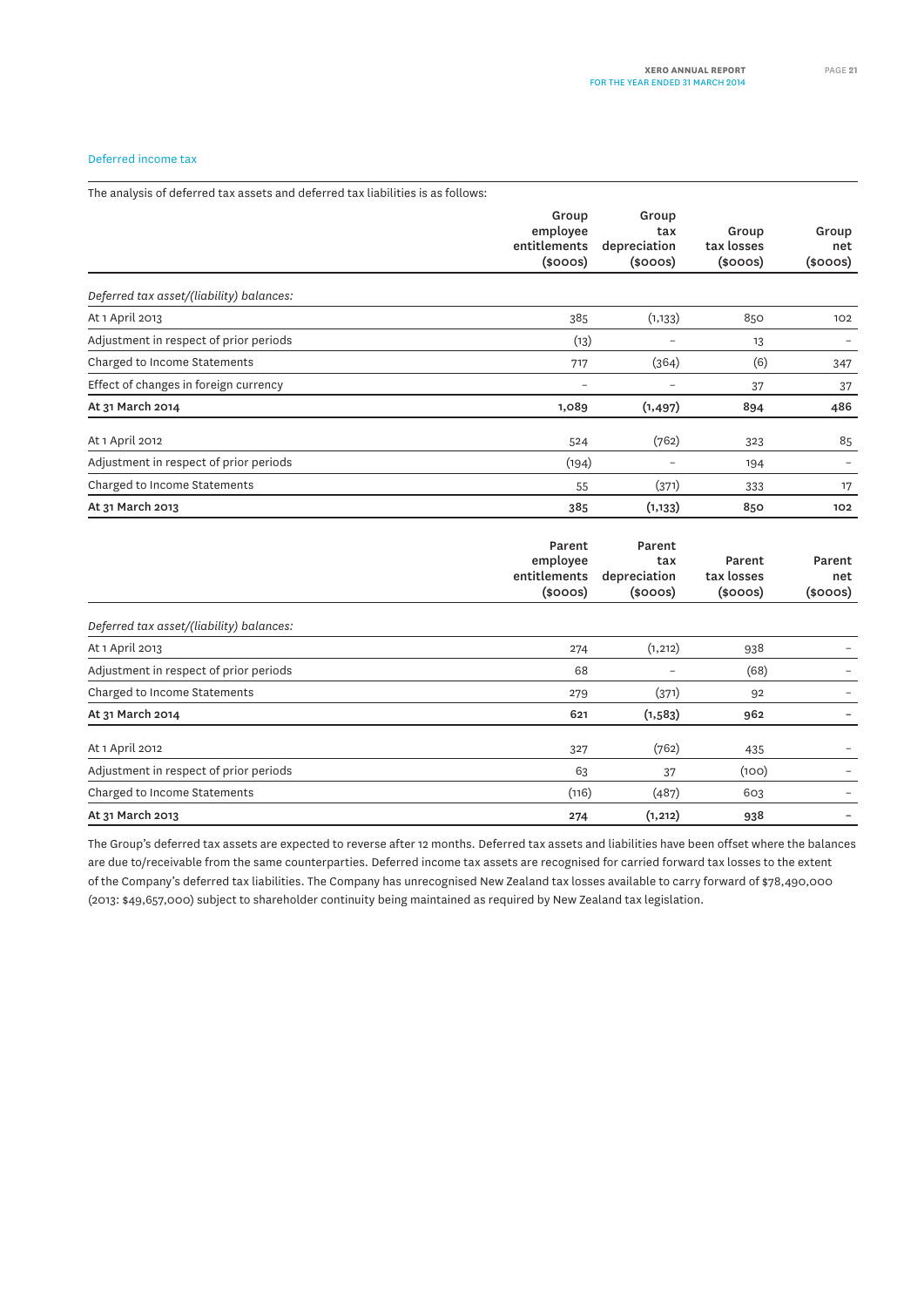# **6. DISCONTINUED OPERATION**

On 28 August 2013 the Group announced the cessation of the development of its personal financial management tool Xero Personal and closure of the service on 30 November 2014. The Group has accounted for the closure of Xero Personal as a discontinued operation as it is a significant change in strategy.

The impact on the Income Statements relating to the discontinued operation is set out below. Apart from software development assets written off, there are no significant assets or liabilities relating to discontinued operation. The impact on the Statements of Cash Flows is not materially different from the revenue and operating expense amounts set out below.

|                                                       | Group<br>2014<br>$(s$ ooos $)$ | Group<br>2013<br>$(s$ ooos $)$ | Parent<br>2014<br>$(s$ ooos $)$ | Parent<br>2013<br>$($ \$000s $)$ |
|-------------------------------------------------------|--------------------------------|--------------------------------|---------------------------------|----------------------------------|
| Operating revenue                                     | 377                            | 680                            |                                 | 506                              |
| Operating expenses                                    | (293)                          | (162)                          | (293)                           | (162)                            |
| Amortisation                                          | (133)                          | (219)                          | (133)                           | (219)                            |
| Software development intangible asset write-off       | (742)                          |                                | (742)                           |                                  |
| Income tax expense relating to discontinued operation | (47)                           | (65)                           |                                 |                                  |
| Net (loss)/profit from discontinued operation         | (838)                          | 234                            | (1, 168)                        | 125                              |

#### **7. EARNINGS PER SHARE**

The Group presents basic and diluted earnings per share ("EPS") data for its ordinary shares.

Basic EPS is calculated by dividing the Group profit or loss attributable to ordinary shareholders of the Company by the weighted average number of ordinary shares on issue during the period.

Diluted EPS is determined by adjusting the profit or loss attributable to ordinary shareholders and the weighted average number of ordinary shares on issue for the effects of all dilutive potential ordinary shares, which comprise treasury stock, share options and Restricted Share Units ("RSUs") granted to employees and Directors.

|                                                                           | Group<br>2014<br>$(000s)*$ | Group<br>2013<br>(ooos)* |
|---------------------------------------------------------------------------|----------------------------|--------------------------|
| Weighted average number of issued ordinary shares                         | 120,553                    | 110,403                  |
| Weighted average number of ordinary shares for diluted earnings per share | 122,521                    | 110,820                  |
| Net loss after tax for continuing operations                              | $(*34,708)$                | $(*14,677)$              |
| Basic loss per share for continuing operations (in New Zealand dollars)   | (\$0.29)                   | (\$0.13)                 |
| Diluted loss per share for continuing operations (in New Zealand dollars) | (\$0.28)                   | (\$0.13)                 |
| Net loss after tax                                                        | $(*35,546)$                | $(*14, 443)$             |
| Basic and diluted loss per share (in New Zealand dollars)                 | (\$0.29)                   | $($ \$0.13 $)$           |

*\*Except for per share amounts.*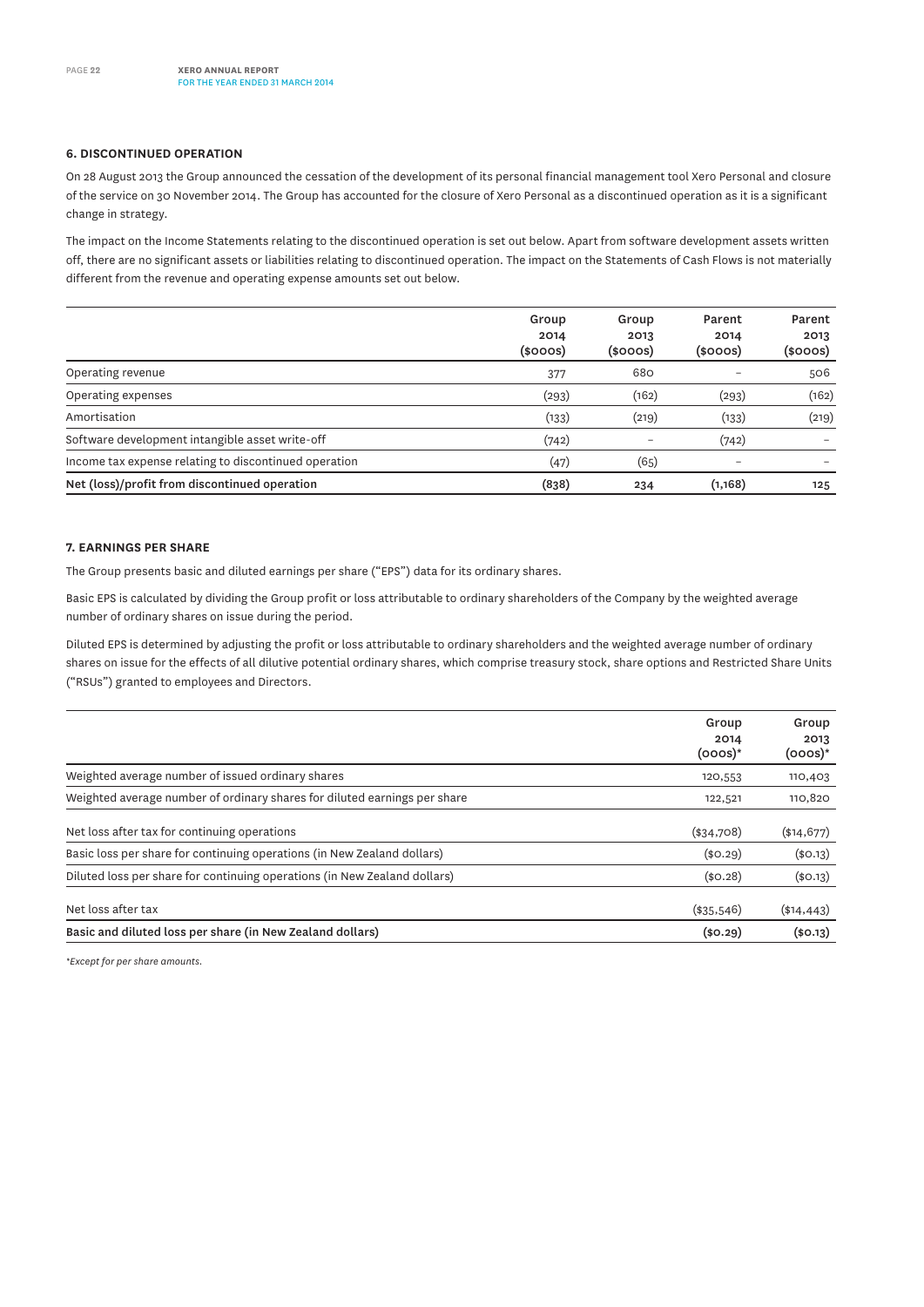# **8. CASH AND CASH EQUIVALENTS**

Cash and cash equivalents comprise cash on hand, deposits held at call with banks, other short-term and highly liquid investments with original maturities of six months or less.

|                                 | Group<br>2014<br>$(s$ ooos $)$ | Group<br>2013<br>$(s$ ooos $)$ | Parent<br>2014<br>$(s$ ooos $)$ | Parent<br>2013<br>$(s$ ooos $)$ |
|---------------------------------|--------------------------------|--------------------------------|---------------------------------|---------------------------------|
| Cash at bank                    | 14,886                         | 68,244                         | 6,227                           | 65,511                          |
| Short term deposits             | 195,000                        | 10,000                         | 195,000                         | 10,000                          |
| Total cash and cash equivalents | 209,886                        | 78,244                         | 201,227                         | 75,511                          |

# **9. TRADE AND OTHER RECEIVABLES**

The Group's financial assets are non-derivative financial assets with fixed or determinable payments that are not quoted in an active market and have been classified as loans and receivables under NZ IAS 39. Loans and receivables are recognised initially at fair value plus transaction costs and subsequently carried at amortised cost using the effective interest method less provision for impairment. Prepayments are not financial assets.

The Group assesses at each reporting date whether there is objective evidence that a financial asset or a group of financial assets is impaired. Financial assets are impaired when there is objective evidence that the Group will not be able to collect all amounts due according to the original terms of the receivables. The carrying amount of an asset is reduced through the use of a provision account, and the amount of the loss is recognised in the Income Statements. When a receivable is uncollectible, it is written off against the provision account for receivables. Subsequent recoveries of amounts previously written off are credited against the Income Statements.

|                                           |             | Group                    | Group                    | Parent                   | Parent                |
|-------------------------------------------|-------------|--------------------------|--------------------------|--------------------------|-----------------------|
|                                           | <b>Note</b> | 2014<br>$($ sooos $)$    | 2013<br>$($ \$000s $)$   | 2014<br>$(s$ ooos $)$    | 2013<br>$($ sooos $)$ |
| Current assets                            |             |                          |                          |                          |                       |
| Trade receivables                         |             | 3,722                    | 2,163                    | 278                      | 1,092                 |
| Provision for doubtful debts              |             | (30)                     | (47)                     | $\overline{a}$           | (15)                  |
| Trade receivables from related parties    | 16          | $\overline{\phantom{0}}$ | $\overline{\phantom{0}}$ | 8,513                    | 3,688                 |
| Accrued income                            |             | 3,250                    | 1,505                    | $\overline{\phantom{0}}$ | 613                   |
| Prepayments                               |             | 2,658                    | 1,100                    | 1,467                    | 704                   |
| Interest receivable                       |             | 3,107                    | 745                      | 3,107                    | 745                   |
| Government grant receivable               |             | 337                      | 318                      | 337                      | 318                   |
| Sales tax receivable                      |             | -                        | $\overline{\phantom{a}}$ | 177                      | 32                    |
| Rental bonds                              |             | 149                      | 92                       | $\overline{\phantom{0}}$ |                       |
| Loans to key management                   | 16          | 1,181                    | $\qquad \qquad -$        | 1,181                    |                       |
| Total current trade and other receivables |             | 14,374                   | 5,876                    | 15,060                   | 7,177                 |
| Non-current assets                        |             |                          |                          |                          |                       |
| Loans to key management                   | 16          | 1,595                    | 1,138                    | 1,595                    | 1,138                 |
| NZX and rental bonds                      |             | 776                      | 203                      | 75                       | 75                    |
| Total non-current and other receivables   |             | 2,371                    | 1,341                    | 1,670                    | 1,213                 |

Trade receivables are related primarily to the monthly subscription charged for the Xero service. Subscriptions are charged monthly in arrears and paid by direct debit. At 31 March 2014, trade receivables of the Group of \$116,000 were past due and are considered partially impaired (2013: \$72,000).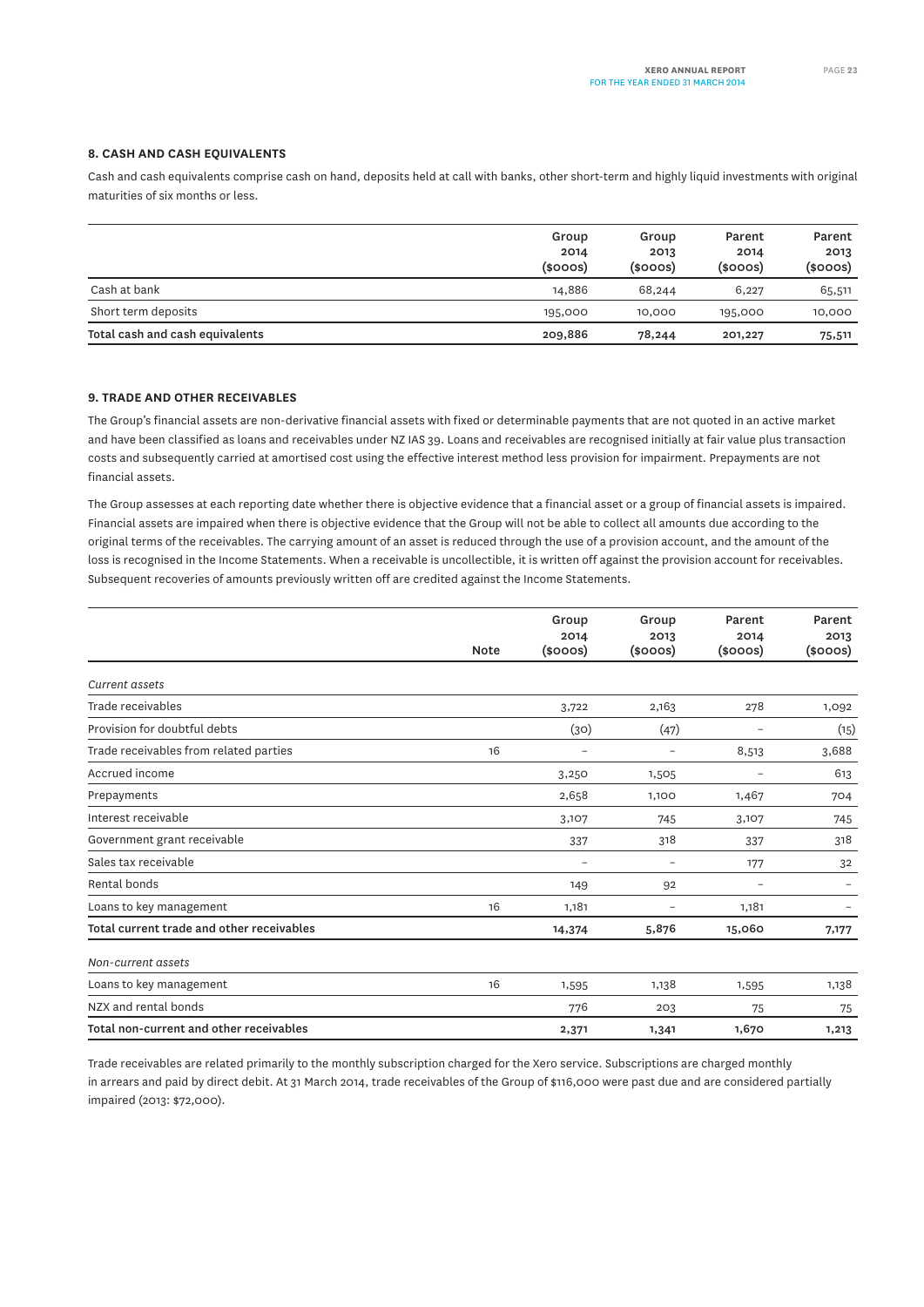# **10. PROPERTY, PLANT AND EQUIPMENT**

Property, plant and equipment is stated at historical cost less depreciation.

Depreciation on assets is charged on a straight-line method to allocate the difference between their original costs and the residual values over their estimated useful lives, as follows:

| Leasehold improvements  | Term of lease |
|-------------------------|---------------|
| Motor vehicles          | 5 years       |
| Computer equipment      | 2-3 years     |
| Furniture and equipment | 2-7 years     |

The assets' residual values and useful lives are reviewed and adjusted if appropriate at each balance date. If an asset's carrying amount is greater than its estimated recoverable amount, the carrying amount is written down immediately to its recoverable amount.

|                                  | Leasehold<br>improvements<br>$(s$ ooos $)$ | Motor<br>vehicles<br>$(s$ ooos $)$ | equipment<br>$(s$ ooos $)$ | Computer Furniture and<br>equipment<br>$(s$ ooos $)$ | Total<br>$(s$ ooos $)$ |
|----------------------------------|--------------------------------------------|------------------------------------|----------------------------|------------------------------------------------------|------------------------|
| Group - Year ended 31 March 2014 |                                            |                                    |                            |                                                      |                        |
| Cost                             |                                            |                                    |                            |                                                      |                        |
| Balance as at 1 April 2013       | 4,897                                      | 176                                | 2,091                      | 1,651                                                | 8,815                  |
| Additions                        | 1,100                                      | 27                                 | 1,734                      | 2,340                                                | 5,201                  |
| Disposals                        |                                            | (16)                               | (363)                      | (8)                                                  | (387)                  |
| Foreign exchange adjustment      | (258)                                      | $\overline{a}$                     | (67)                       | (61)                                                 | (386)                  |
| Balance as at 31 March 2014      | 5,739                                      | 187                                | 3,395                      | 3,922                                                | 13,243                 |
| Depreciation                     |                                            |                                    |                            |                                                      |                        |
| Balance as at 1 April 2013       | 411                                        | 54                                 | 771                        | 305                                                  | 1,541                  |
| Depreciation expense             | 842                                        | 42                                 | 910                        | 500                                                  | 2,294                  |
| Disposals                        |                                            | (12)                               | (356)                      | (8)                                                  | (376)                  |
| Foreign exchange adjustment      | (29)                                       | $\overline{a}$                     | (30)                       | (13)                                                 | (72)                   |
| Balance as at 31 March 2014      | 1,224                                      | 84                                 | 1,295                      | 784                                                  | 3,387                  |
| Net carrying amount              | 4,515                                      | 103                                | 2,100                      | 3,138                                                | 9,856                  |
| Group - Year ended 31 March 2013 |                                            |                                    |                            |                                                      |                        |
| Cost                             |                                            |                                    |                            |                                                      |                        |
| Balance as at 1 April 2012       | 2,784                                      | 116                                | 1,003                      | 870                                                  | 4,773                  |
| Additions                        | 2,114                                      | 120                                | 1,207                      | 784                                                  | 4,225                  |
| Disposals                        |                                            | (60)                               | (118)                      | (3)                                                  | (181)                  |
| Foreign exchange adjustment      | (1)                                        |                                    | (1)                        |                                                      | (2)                    |
| Balance as at 31 March 2013      | 4,897                                      | 176                                | 2,091                      | 1,651                                                | 8,815                  |
| Depreciation                     |                                            |                                    |                            |                                                      |                        |
| Balance as at 1 April 2012       | 14                                         | 78                                 | 404                        | 82                                                   | 578                    |
| Depreciation expense             | 397                                        | 36                                 | 474                        | 223                                                  | 1,130                  |
| Disposals                        | $\overline{\phantom{0}}$                   | (60)                               | (107)                      | $\overline{\phantom{0}}$                             | (167)                  |
| Balance as at 31 March 2013      | 411                                        | 54                                 | 771                        | 305                                                  | 1,541                  |
| Net carrying amount              | 4,486                                      | 122                                | 1,320                      | 1,346                                                | 7,274                  |

*Continued on next page ...*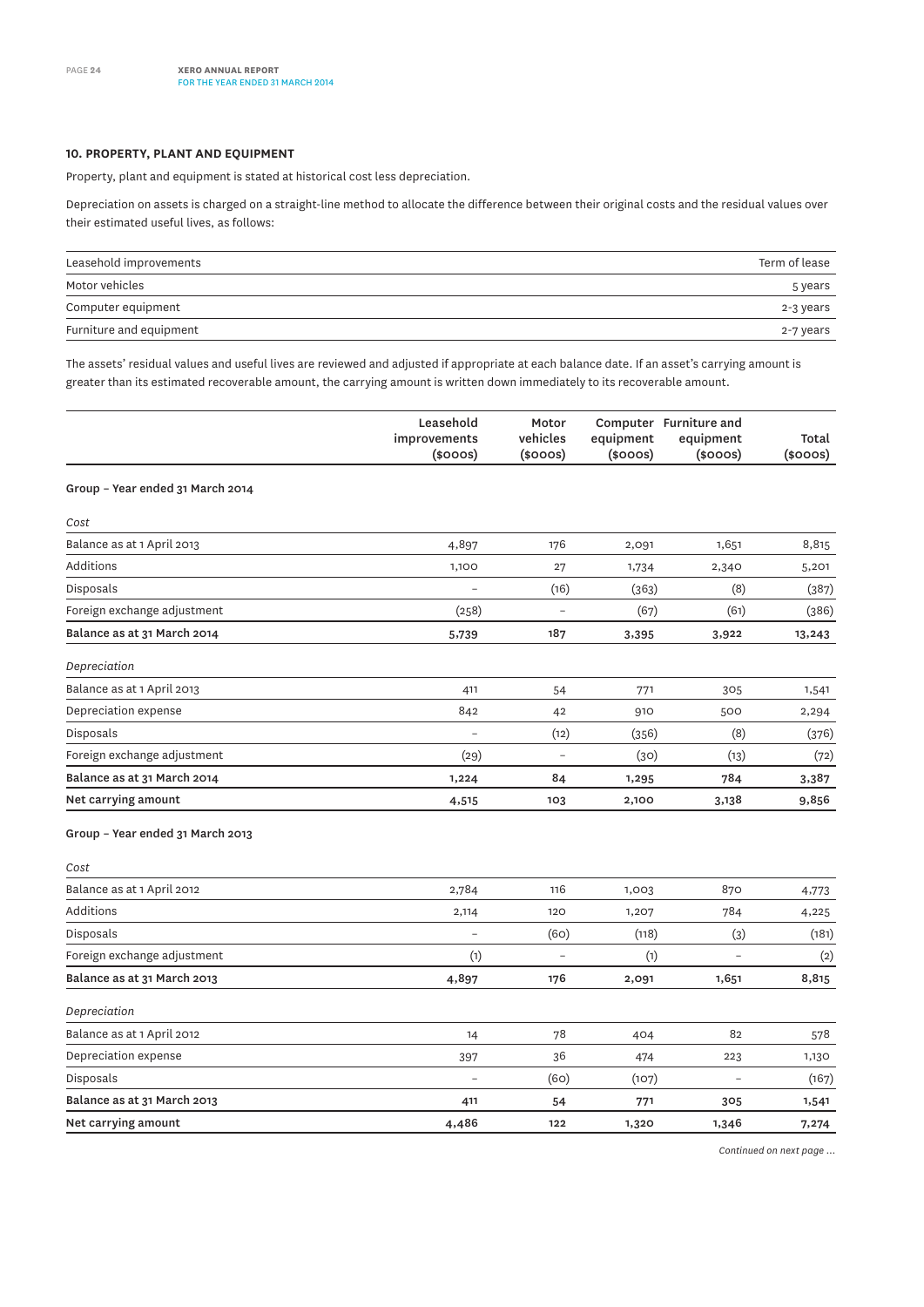|                                   | Leasehold<br>improvements<br>$(s$ ooos $)$ | Motor<br>vehicles<br>$(s$ ooos $)$ | equipment<br>$(s$ ooos $)$ | Computer Furniture and<br>equipment<br>$(s$ ooos $)$ | Total<br>(\$000S) |
|-----------------------------------|--------------------------------------------|------------------------------------|----------------------------|------------------------------------------------------|-------------------|
| Parent - Year ended 31 March 2014 |                                            |                                    |                            |                                                      |                   |
| Cost                              |                                            |                                    |                            |                                                      |                   |
| Balance as at 1 April 2013        | 3,083                                      | 176                                | 1,449                      | 1,153                                                | 5,861             |
| Additions                         | 540                                        |                                    | 832                        | 1,217                                                | 2,589             |
| Disposals                         |                                            | $\qquad \qquad -$                  | (277)                      | (6)                                                  | (283)             |
| Transferred to subsidiaries       | (260)                                      | (176)                              | (21)                       | (281)                                                | (738)             |
| Balance as at 31 March 2014       | 3,363                                      | $\overline{\phantom{a}}$           | 1,983                      | 2,083                                                | 7,429             |
| Depreciation                      |                                            |                                    |                            |                                                      |                   |
| Balance as at 1 April 2013        | 362                                        | 54                                 | 598                        | 259                                                  | 1,273             |
| Depreciation expense              | 383                                        | $\qquad \qquad -$                  | 514                        | 275                                                  | 1,172             |
| Disposals                         | $\overline{\phantom{a}}$                   | $\overline{a}$                     | (272)                      | (6)                                                  | (278)             |
| Transferred to subsidiaries       | (58)                                       | (54)                               |                            | (55)                                                 | (167)             |
| Balance as at 31 March 2014       | 687                                        | $\overline{\phantom{a}}$           | 840                        | 473                                                  | 2,000             |
| Net carrying amount               | 2,676                                      | -                                  | 1,143                      | 1,610                                                | 5,429             |
| Parent - Year ended 31 March 2013 |                                            |                                    |                            |                                                      |                   |
| Cost                              |                                            |                                    |                            |                                                      |                   |
| Balance as at 1 April 2012        | 2,754                                      | 116                                | 833                        | 765                                                  | 4,468             |
| Additions                         | 329                                        | 120                                | 717                        | 390                                                  | 1,556             |
| Disposals                         |                                            | (60)                               | (1O1)                      | (2)                                                  | (163)             |
| Balance as at 31 March 2013       | 3,083                                      | 176                                | 1,449                      | 1,153                                                | 5,861             |
| Depreciation                      |                                            |                                    |                            |                                                      |                   |
| Balance as at 1 April 2012        | 8                                          | 78                                 | 327                        | 65                                                   | 478               |
| Depreciation expense              | 354                                        | 36                                 | 364                        | 194                                                  | 948               |
| Disposals                         |                                            | (60)                               | (93)                       | $\overline{a}$                                       | (153)             |
| Balance as at 31 March 2013       | 362                                        | 54                                 | 598                        | 259                                                  | 1,273             |
| Net carrying amount               | 2,721                                      | 122                                | 851                        | 894                                                  | 4,588             |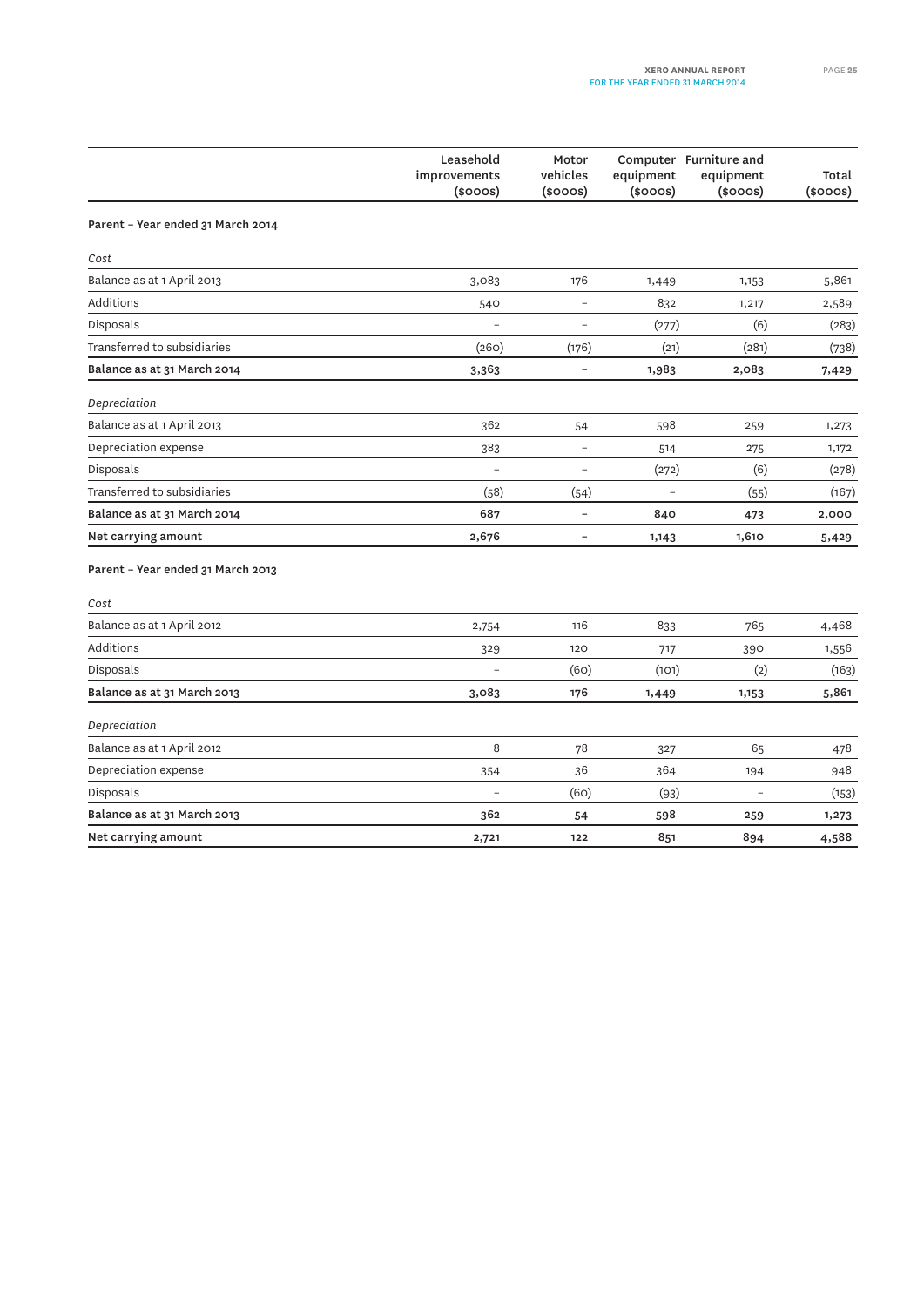#### **11. INTANGIBLE ASSETS**

Costs that are directly associated with the development of software are recognised as intangible assets where the following criteria are met:

- it is technically feasible to complete the software product so that it will be available for use;
- management intends to complete the software product and use or sell it;
- there is an ability to use or sell the software product;
- it can be demonstrated how the software product will generate probable future economic benefits;
- adequate technical, financial and other resources to complete the development and to use or sell the software product are available; and
- the expenditure attributable to the software product during its development can be reliably measured.

Directly attributable costs that are capitalised as part of the capitalised software development costs include software development employee costs. Other development expenditure that does not meet these criteria is recognised as an expense as incurred. Development costs previously recognised as expenses are not recognised as assets in a subsequent period. Computer software development costs recognised as assets are amortised over their estimated useful lives.

Other intangible assets acquired are initially measured at cost. Internally generated assets, excluding capitalised development costs, are not capitalised and expenditure is recognised in the Income Statement in the year in which the expenditure is incurred.

The useful lives of the Group's intangible assets are assessed to be finite. Assets with finite lives are amortised over their useful lives and tested for impairment whenever there are indications that the assets may be impaired.

Amortisation is recognised in the Income Statement on a straight-line basis over the estimated useful life of the intangible asset, from the date it is available for use. The estimated useful lives are as follows:

| Capitalised software development costs | 5 years   |
|----------------------------------------|-----------|
| Software licence costs                 | 2-3 years |
| Patents, domains and trademark costs   | 10 years  |

Research costs and costs associated with maintaining internal computer software programs are recognised as an expense as incurred.

At each reporting date, the Group assesses whether there is any indication that an asset may be impaired. Where an indicator of impairment exists, the Group makes a formal estimate of the recoverable amount. Where the carrying value of an asset exceeds its recoverable amount, the asset is considered impaired and is written down to its recoverable amount.

The recoverable amount is the greater of fair value less costs to sell or the asset's value in use. For the purposes of assessing impairment, assets are grouped at the lowest levels for which there are separately identifiable cash flows (cash-generating units).

*Continued on next page ...*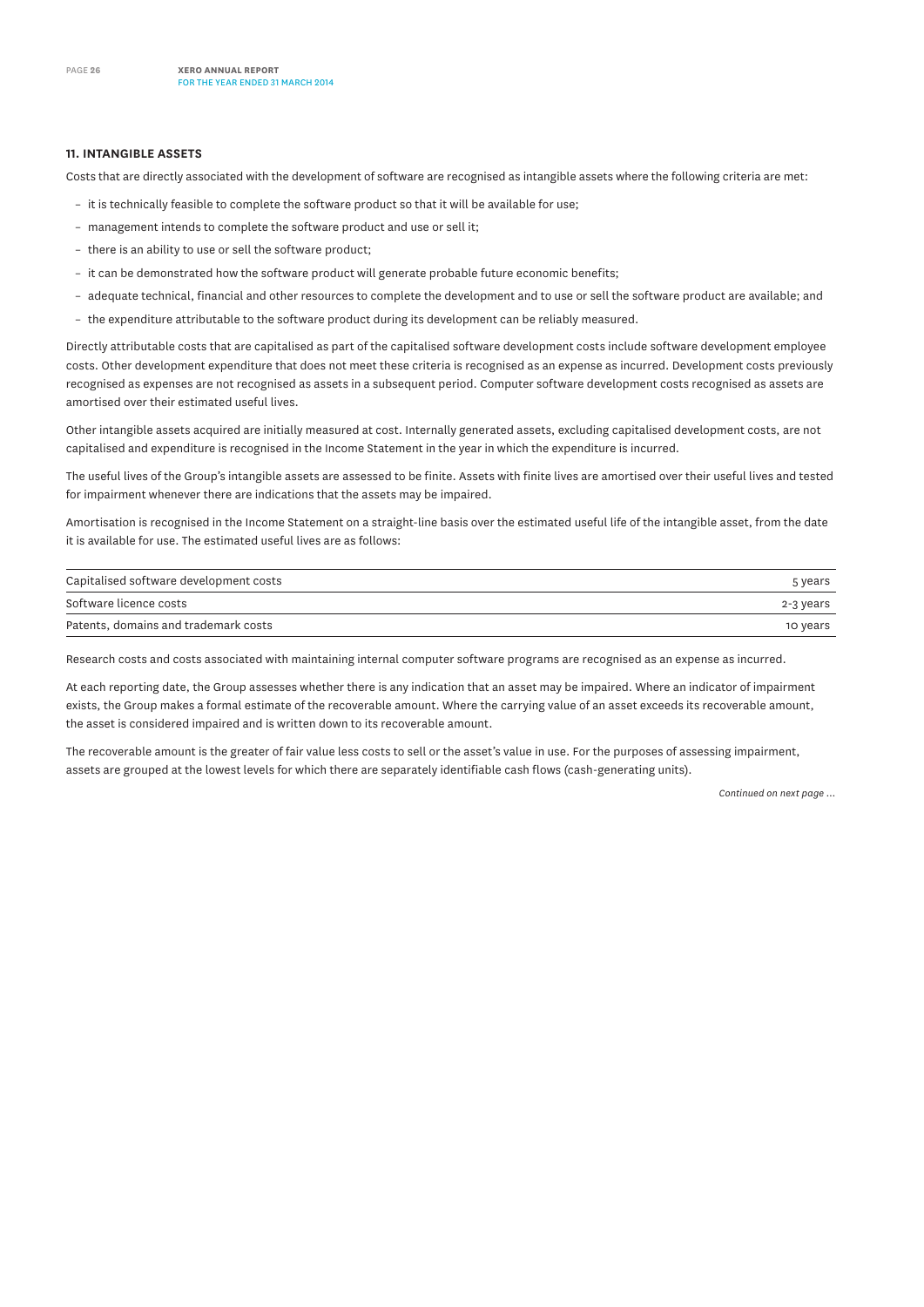|                                         | Note | Software<br>development*<br>$(s$ ooos $)$ | Software<br>licences<br>$(s$ ooos $)$ | Patents,<br>domains and<br>trademarks<br>$(s$ ooos $)$ | Total<br>$(s$ ooos $)$ |
|-----------------------------------------|------|-------------------------------------------|---------------------------------------|--------------------------------------------------------|------------------------|
| Group - Year ended 31 March 2014        |      |                                           |                                       |                                                        |                        |
| Cost                                    |      |                                           |                                       |                                                        |                        |
| Balance as at 1 April 2013              |      | 25,455                                    | $\overline{\phantom{a}}$              | 142                                                    | 25,597                 |
| Additions                               |      | 24,366                                    | 316                                   | 62                                                     | 24,744                 |
| Written off as a discontinued operation | 6    | (1, 378)                                  | $\qquad \qquad -$                     | $\overline{\phantom{a}}$                               | (1, 378)               |
| Disposals                               |      |                                           | (40)                                  | $\overline{\phantom{0}}$                               | (40)                   |
| Balance as at 31 March 2014             |      | 48,443                                    | 276                                   | 204                                                    | 48,923                 |
| Amortisation and impairment             |      |                                           |                                       |                                                        |                        |
| Balance as at 1 April 2013              |      | 7,965                                     | $\overline{a}$                        | 47                                                     | 8,012                  |
| Amortisation**                          |      | 6,545                                     | 198                                   | 16                                                     | 6,759                  |
| Written off as a discontinued operation | 6    | (636)                                     | $\overline{\phantom{a}}$              | $\overline{a}$                                         | (636)                  |
| Disposals                               |      |                                           | (40)                                  | $\qquad \qquad -$                                      | (40)                   |
| Balance as at 31 March 2014             |      | 13,874                                    | 158                                   | 63                                                     | 14,095                 |
| Net carrying amount                     |      | 34,569                                    | 118                                   | 141                                                    | 34,828                 |
| Group - Year ended 31 March 2013        |      |                                           |                                       |                                                        |                        |
| Cost                                    |      |                                           |                                       |                                                        |                        |
| Balance as at 1 April 2012              |      | 14,742                                    | $\qquad \qquad -$                     | 113                                                    | 14,855                 |
| Additions                               |      | 10,717                                    | $\qquad \qquad -$                     | 29                                                     | 10,746                 |
| Foreign exchange adjustment             |      | (4)                                       | $\overline{\phantom{a}}$              | $\overline{a}$                                         | (4)                    |
| Balance as at 31 March 2013             |      | 25,455                                    | $\overline{\phantom{a}}$              | 142                                                    | 25,597                 |
| Amortisation and impairment             |      |                                           |                                       |                                                        |                        |
| Balance as at 1 April 2012              |      | 4,560                                     | $\overline{\phantom{a}}$              | 35                                                     | 4,595                  |
| Amortisation**                          |      | 3,405                                     | $\overline{\phantom{0}}$              | 12                                                     | 3,417                  |
| Balance as at 31 March 2013             |      | 7,965                                     | $\overline{\phantom{a}}$              | 47                                                     | 8,012                  |
| Net carrying amount                     |      | 17,490                                    | $\overline{\phantom{a}}$              | 95                                                     | 17,585                 |

*\*Included in software development are projects in progress with a year end balance of \$2.95 million (2013: \$1.3 million).*

*\*\*Includes amortisation attributable to discontinued operation.*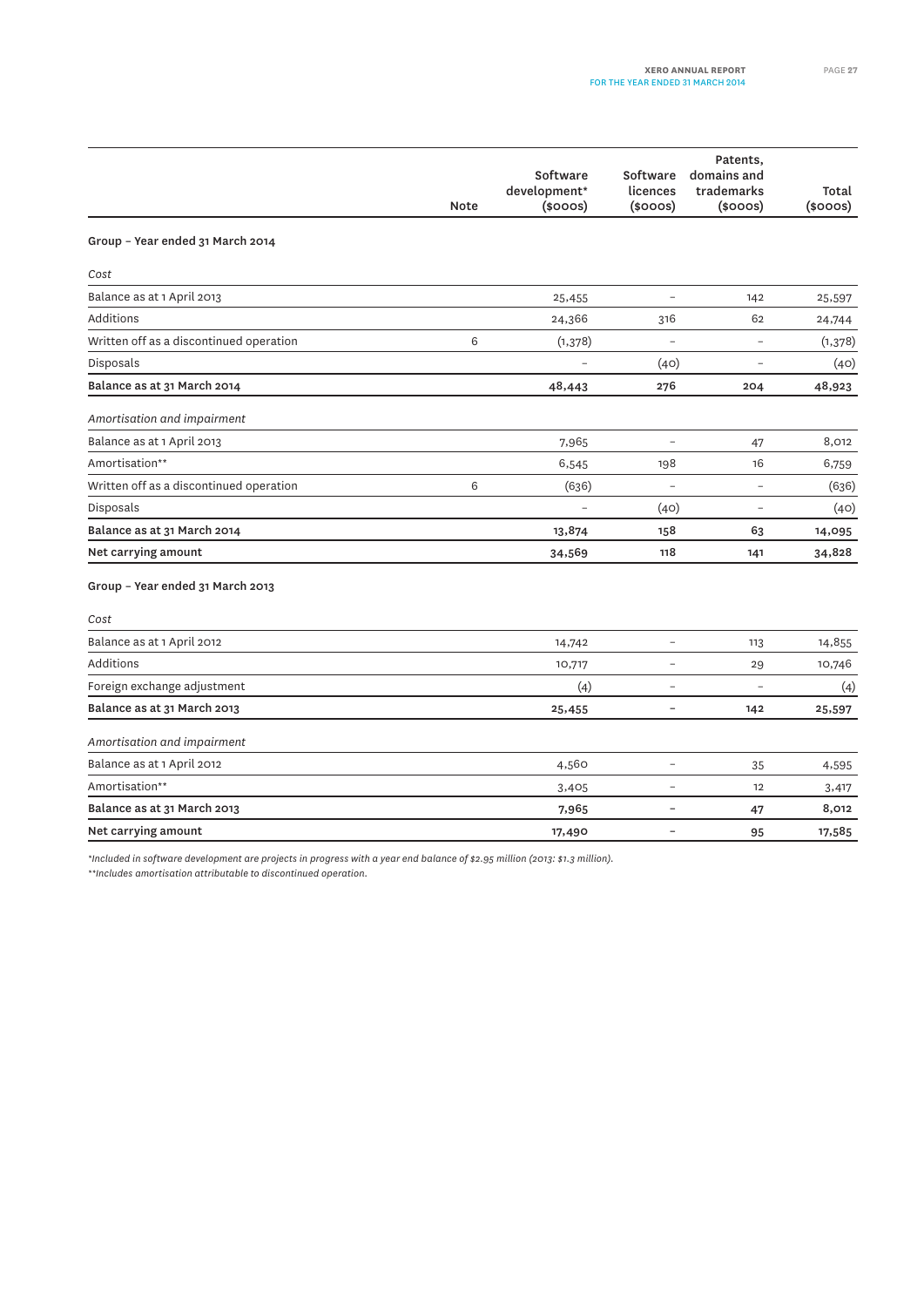# **11. INTANGIBLE ASSETS (CONTINUED)**

|                                         | <b>Note</b> | Software<br>development*<br>$(s$ ooos $)$ | Software<br>licences<br>$(s$ ooos $)$ | Patents,<br>domains and<br>trademarks<br>$(s$ ooos $)$ | Total<br>(\$000S) |
|-----------------------------------------|-------------|-------------------------------------------|---------------------------------------|--------------------------------------------------------|-------------------|
| Parent - Year ended 31 March 2014       |             |                                           |                                       |                                                        |                   |
| Cost                                    |             |                                           |                                       |                                                        |                   |
| Balance as at 1 April 2013              |             | 22,436                                    | $\qquad \qquad -$                     | 140                                                    | 22,576            |
| Additions                               |             | 24,365                                    | 299                                   | 64                                                     | 24,728            |
| Disposals                               |             | $\overline{a}$                            | (35)                                  | $\overline{\phantom{m}}$                               | (35)              |
| Written off as a discontinued operation | 6           | (1, 378)                                  | $\overline{a}$                        | $\overline{a}$                                         | (1, 378)          |
| Transferred from subsidiaries           |             | 3,019                                     | $\overline{a}$                        | $\overline{a}$                                         | 3,019             |
| Balance as at 31 March 2014             |             | 48,442                                    | 264                                   | 204                                                    | 48,910            |
| Amortisation and impairment             |             |                                           |                                       |                                                        |                   |
| Balance as at 1 April 2013              |             | 7,528                                     | $\overline{a}$                        | 47                                                     | 7,575             |
| Amortisation**                          |             | 6,545                                     | 187                                   | 16                                                     | 6,748             |
| Disposals                               |             |                                           | (35)                                  | $\overline{\phantom{0}}$                               | (35)              |
| Written off as a discontinued operation | 6           | (636)                                     | $\overline{\phantom{0}}$              | $\overline{a}$                                         | (636)             |
| Transferred from subsidiaries           |             | 436                                       | $\qquad \qquad -$                     | $\overline{\phantom{0}}$                               | 436               |
| Balance as at 31 March 2014             |             | 13,873                                    | 152                                   | 63                                                     | 14,088            |
| Net carrying amount                     |             | 34,569                                    | 112                                   | 141                                                    | 34,822            |
| Parent - Year ended 31 March 2013       |             |                                           |                                       |                                                        |                   |
| Cost                                    |             |                                           |                                       |                                                        |                   |
| Balance as at 1 April 2012              |             | 12,516                                    | $\overline{\phantom{0}}$              | 112                                                    | 12,628            |
| <b>Additions</b>                        |             | 9,920                                     | $\overline{a}$                        | 28                                                     | 9,948             |
| Balance as at 31 March 2013             |             | 22,436                                    | $\qquad \qquad -$                     | 140                                                    | 22,576            |
| Amortisation and impairment             |             |                                           |                                       |                                                        |                   |
| Balance as at 1 April 2012              |             | 4,560                                     | $\overline{\phantom{0}}$              | 35                                                     | 4,595             |
| Amortisation**                          |             | 2,968                                     | $\overline{a}$                        | 12                                                     | 2,980             |
| Balance as at 31 March 2013             |             | 7,528                                     | $\overline{\phantom{0}}$              | 47                                                     | 7,575             |
| Net carrying amount                     |             | 14,908                                    | $\qquad \qquad -$                     | 93                                                     | 15,001            |

*\*Included in software development are projects in progress with a year end balance of \$2.95 million (2013: \$1.3 million). \*\*Includes amortisation attributable to discontinued operation.*

*Capitalised software development is an internally generated cost except for \$6.0 million of externally purchased assets (2013: \$1.3 million), and including \$4.7 million of additions during the year.*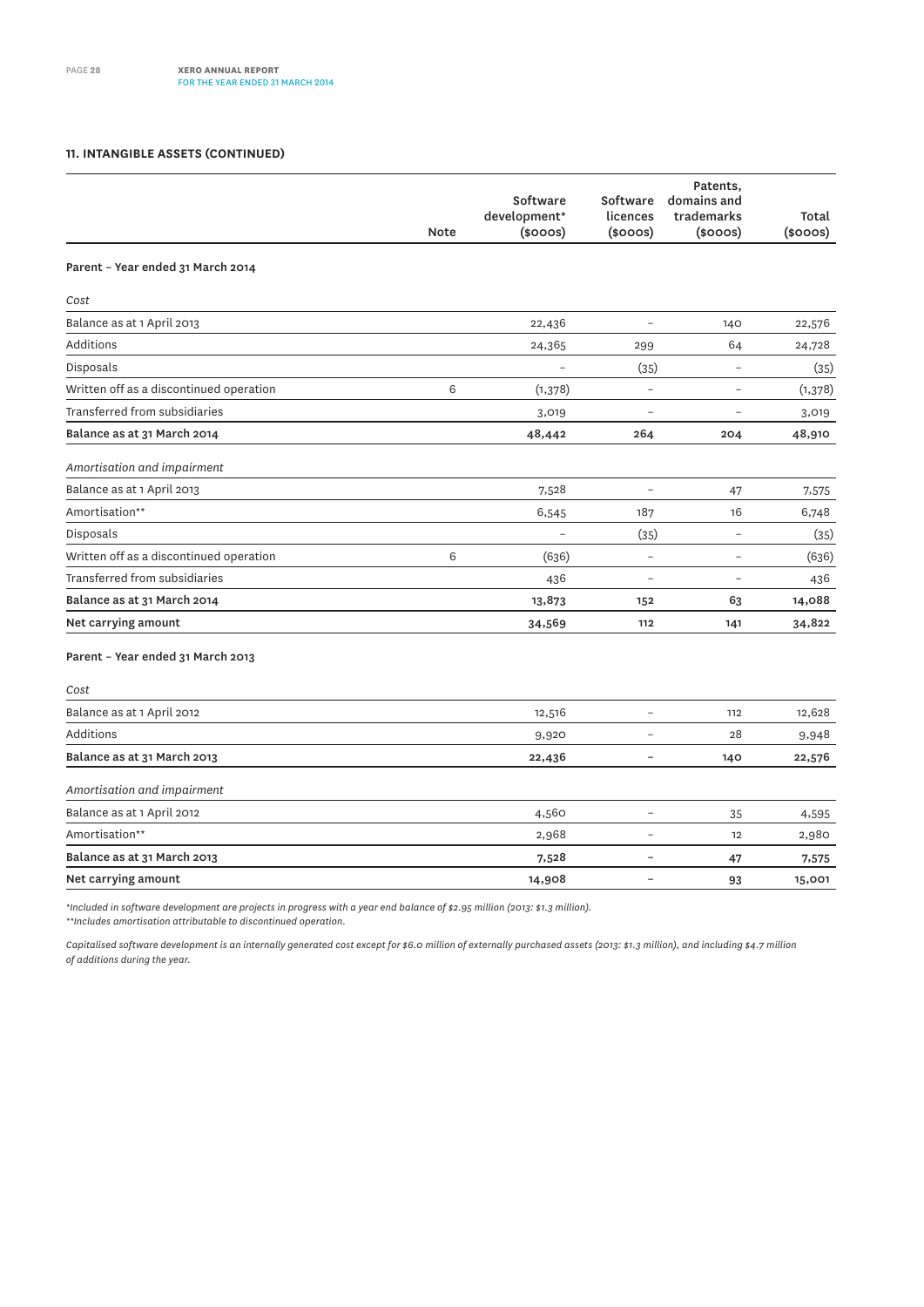#### **12. TRADE AND OTHER PAYABLES**

The Group recognises trade and other payables initially at fair value and subsequently measured at amortised cost using the effective interest method. The amounts are unsecured, non-interest bearing and usually paid within 45 days of recognition.

|                                       | <b>Note</b> | Group<br>2014<br>$(s$ ooos $)$ | Group<br>2013<br>$(s$ ooos $)$ | Parent<br>2014<br>$(s$ ooos $)$ | Parent<br>2013<br>$(s$ ooos) |
|---------------------------------------|-------------|--------------------------------|--------------------------------|---------------------------------|------------------------------|
| Trade payables                        |             | 3,561                          | 1,312                          | 1,727                           | 936                          |
| Trade payables due to related parties | 16          | $\overline{\phantom{m}}$       | $\qquad \qquad =$              | 2,685                           | 2,081                        |
| Accrued expenses                      |             | 2,188                          | 1,061                          | 948                             | 527                          |
| Income in advance                     |             | 212                            | 159                            | 28                              | 29                           |
| Sales tax payable                     |             | 1,144                          | 558                            | $\overline{\phantom{0}}$        |                              |
| Total trade and other payables        |             | 7,105                          | 3,090                          | 5,388                           | 3,573                        |

#### **13. SHARE CAPITAL**

Ordinary shares are classified as equity. Incremental costs directly attributable to the issue of new shares are shown in equity as a deduction, net of tax, from the proceeds. Where any Group company purchases the Company's equity share capital, the consideration paid is deducted from equity attributable to the Company's equity holders until the shares are cancelled or transferred outside the Group.

#### Movement in ordinary shares on issue

|                                                           |              | Group<br>2014   | Group<br>2013 | Parent<br>2014 | Parent<br>2013 |
|-----------------------------------------------------------|--------------|-----------------|---------------|----------------|----------------|
|                                                           | <b>Notes</b> | (ooos)          | (ooos)        | (ooos)         | (ooos)         |
| Balance as at 1 April                                     |              | 117,219         | 106,782       | 117,219        | 106,782        |
| Issue of ordinary shares                                  |              | 9,917           | 10,000        | 9,917          | 10,000         |
| Issue of ordinary shares - Spotlight Workpapers Software  |              | 10 <sup>°</sup> | 90            | 10             | 90             |
| Issue of ordinary shares - loans to key management        | 16           | 97              |               | 97             |                |
| Issue of ordinary shares - exercising of employee         |              |                 |               |                |                |
| share options                                             |              | 142             | 5             | 142            | 5              |
| Issue of ordinary shares - employee restricted share plan | 19           | 225             | 342           | 225            | 342            |
| Ordinary shares on issue at 31 March                      |              | 127,610         | 117,219       | 127,610        | 117,219        |
| Treasury stock                                            |              | (1,009)         | (1, 841)      | (1,009)        | (1, 841)       |
| Ordinary shares on issue at 31 March                      |              | 126,601         | 115,378       | 126,601        | 115,378        |

All shares have been issued, are fully paid and have no par value.

In October 2013 the Company raised \$180 million of capital at \$18.15 per share by issuing 9.92 million ordinary shares. Transaction costs of \$438,000 have been netted off the amount recognised in equity.

During the period the Company issued 225,006 shares under the Employee Restricted Share Plan, at an average price of \$16.85.

During the period, employees exercised 142,000 options under the Employee Share Option Scheme, with an average exercise price of \$3.47.

The Parent issued 10,000 shares and capitalised \$370,000 of software development costs as consideration for the satisfaction of certain key performance indicators in relation to the integration of Spotlight Workpapers Software, acquired by the Company in July 2012.

The Parent recognised \$209,000 of employee costs in the period for the final vesting of shares for the purchase of Paycycle assets, acquired by the Group in August 2011.

The Parent recognised \$1,000,000 of costs in the period for the vesting of shares to the former owners of Max Solutions Holdings Limited, acquired by the Group in the year ended 31 March 2012.

Treasury stock includes shares issued in relation to the purchase of Paycycle assets and Max Solutions Holdings Limited and the Employee Restricted Share Plan that have yet to vest.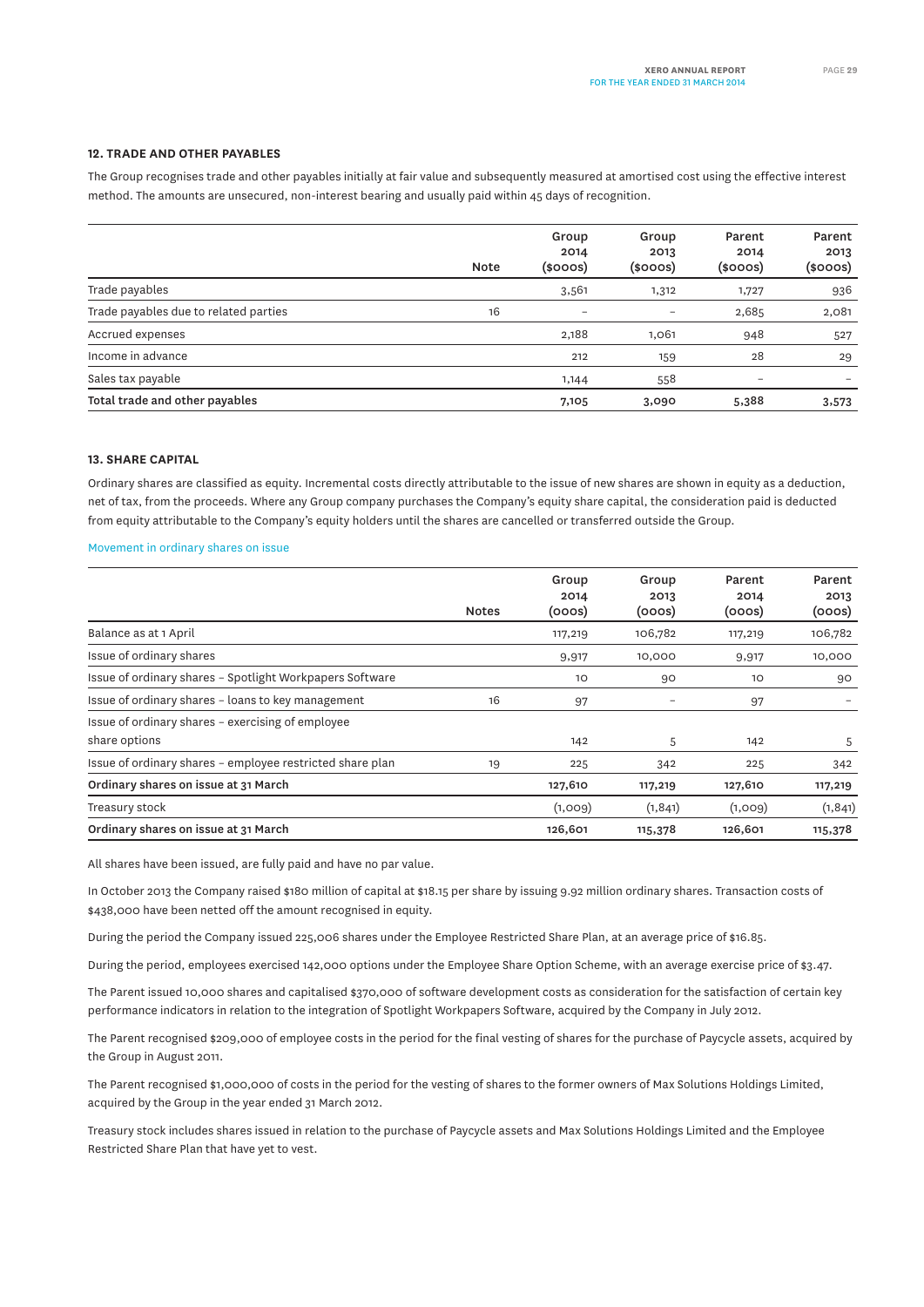# **14. RECONCILIATION OF OPERATING CASH FLOWS**

|                                                                                      | Group<br>2014<br>$(s$ ooos $)$ | Group<br>2013<br>$(s$ ooos $)$ | Parent<br>2014<br>$(s$ ooos $)$ | Parent<br>2013<br>$(s$ ooos $)$ |
|--------------------------------------------------------------------------------------|--------------------------------|--------------------------------|---------------------------------|---------------------------------|
| Reconciliation from the net loss after tax to the net cash from operating activities |                                |                                |                                 |                                 |
| Net loss after tax                                                                   | (35,546)                       | (14, 443)                      | (37, 369)                       | (16, 158)                       |
| Adjustments:                                                                         |                                |                                |                                 |                                 |
| Depreciation                                                                         | 2,294                          | 1,130                          | 1,172                           | 948                             |
| Amortisation                                                                         | 6,626                          | 3,198                          | 6,615                           | 2,761                           |
| Deferred tax                                                                         | (347)                          | (17)                           | $\overline{a}$                  |                                 |
| Loss on foreign exchange transactions                                                | 690                            | 442                            | 839                             | 417                             |
| Loss/(gain) on disposal on property, plant and equipment                             | 11                             | (13)                           | 5                               | (14)                            |
| Share-based employee entitlements                                                    | 6,971                          | 3,976                          | 3,060                           | 2,734                           |
| <b>Bad debts</b>                                                                     | 125                            | 114                            | $\qquad \qquad -$               | 40                              |
| Discontinued operations                                                              | 875                            | 219                            | 875                             | 219                             |
| Changes in working capital items:                                                    |                                |                                |                                 |                                 |
| (Increase)/decrease in trade receivables and prepayments                             | (4, 825)                       | (2,523)                        | (656)                           | (1, 206)                        |
| (Increase)/decrease in interest receivable                                           | (2,450)                        | (651)                          | (2,450)                         | (651)                           |
| Increase/(decrease) in trade payables and accruals                                   | 403                            | (743)                          | 802                             | (251)                           |
| Increase/(decrease) in current tax payable                                           | 523                            | 138                            |                                 | (1)                             |
| Increase/(decrease) in employee entitlements                                         | 3,578                          | 1,572                          | 1,808                           | 804                             |
| Increase/(decrease) in income in advance                                             | 53                             | 69                             | (1)                             | 11                              |
| Net cash flows from operating activities                                             | (21, 019)                      | (7,532)                        | (25,300)                        | (10, 347)                       |

# **15. AUDITORS' REMUNERATION**

|                                                    | Group<br>2014<br>$(s$ ooos $)$ | Group<br>2013<br>$(s$ ooos $)$ | Parent<br>2014<br>$(s$ ooos $)$ | Parent<br>2013<br>(\$000S) |
|----------------------------------------------------|--------------------------------|--------------------------------|---------------------------------|----------------------------|
| Amounts received or due and receivable by PwC for: |                                |                                |                                 |                            |
| Audit of financial statements                      | 124                            | 97                             | 76                              | 52                         |
| Accounting advice and other assurance services*    | 43                             | 43                             | 43                              | 39                         |
| Treasury policy advice                             | 4                              |                                | 4                               |                            |
| Taxation services**                                | 35                             | 43                             | 35                              | 43                         |
| Total fees paid to auditors                        | 206                            | 183                            | 158                             | 134                        |

*\*Services relate to review of the Group's half year result, audit of the Company's share register and technical accounting advice.*

*\*\*Services relate to the provision of services for the annual tax return, tax advice on the Group's incentive plans and the taxation of offshore employees.*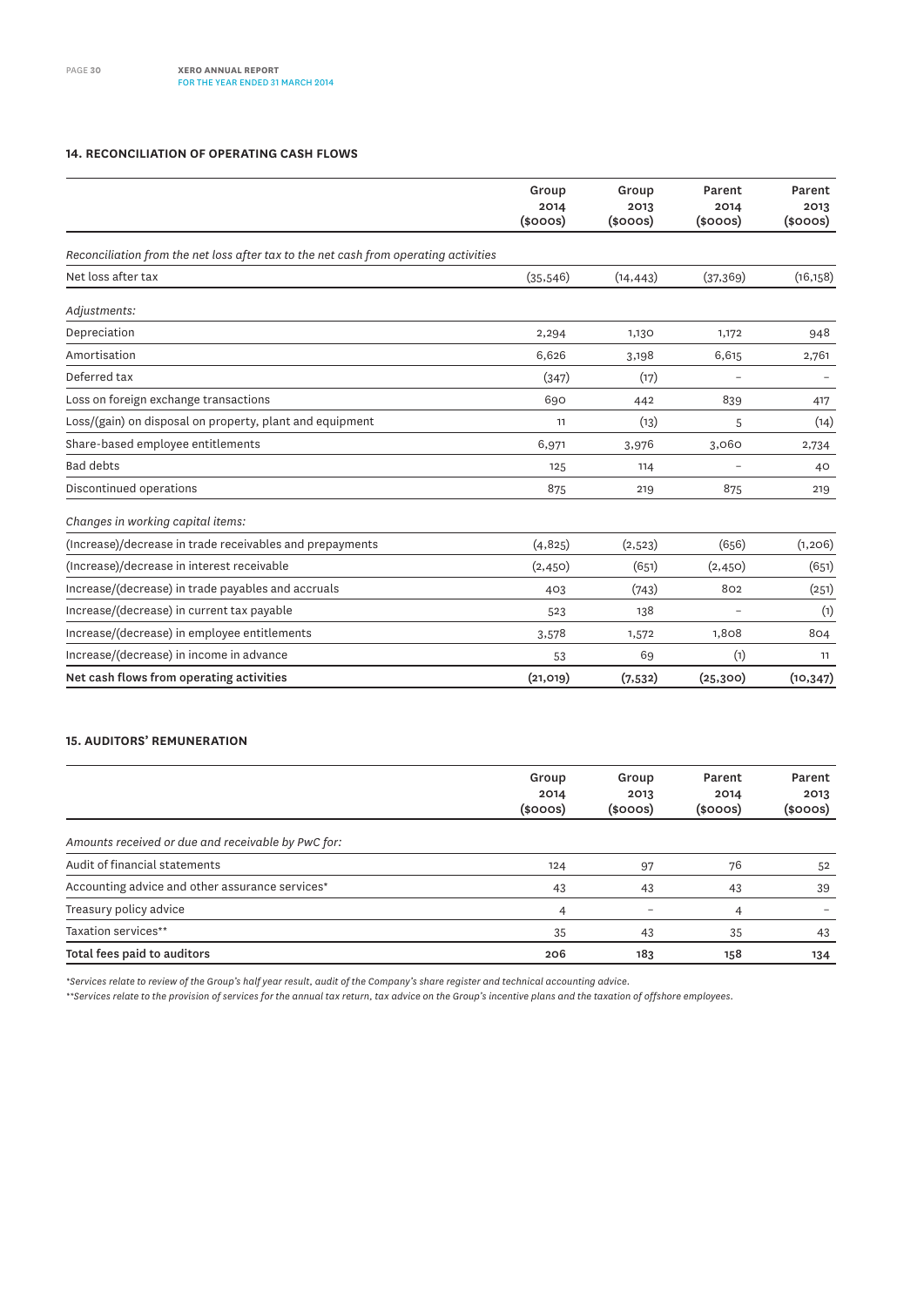# **16. RELATED PARTIES**

The Company entered into the following transactions and had receivable/(payable) balances with the following subsidiaries:

|                                                              | Parent<br>2014<br>$(s$ ooos $)$ | Parent<br>2013<br>$(s$ ooos $)$ |
|--------------------------------------------------------------|---------------------------------|---------------------------------|
| Xero (UK) Limited                                            |                                 |                                 |
| Operating revenue received from subsidiary                   | 7,282                           | 2,585                           |
| Operating expenses paid to subsidiary                        | 5,309                           | 872                             |
| Due from subsidiary                                          | 1,817                           | 713                             |
| Xero Australia Pty Limited                                   |                                 |                                 |
| Operating revenue received from subsidiary                   | 18,829                          | 5,657                           |
| Operating expenses paid to subsidiary                        | 13,235                          | 2,654                           |
| Due from subsidiary                                          | 3,443                           | 2,481                           |
| Xero, Inc. (United States)                                   |                                 |                                 |
| Operating revenue received from subsidiary                   | 4,508                           | 1,063                           |
| Operating expenses paid to subsidiary                        | 22,859                          | 4,434                           |
| Due from subsidiary                                          | 3,253                           | 494                             |
| Xero (NZ) Limited                                            |                                 |                                 |
| Operating revenue received from subsidiary                   | 19,383                          |                                 |
| Due to subsidiary                                            | (2,685)                         |                                 |
| Max Solutions Holdings Limited (amalgamated on 1 April 2013) |                                 |                                 |
| Due to subsidiary                                            | $\overline{a}$                  | (2,078)                         |
| Spotlight Workpapers Limited (amalgamated on 1 April 2013)   |                                 |                                 |
| Due to subsidiary                                            | $\overline{a}$                  | (3)                             |
| <b>Total</b>                                                 |                                 |                                 |
| Operating revenue received from subsidiaries                 | 50,002                          | 9,305                           |
| Operating expenses paid to subsidiaries                      | 41,403                          | 7,960                           |
| Due from subsidiaries                                        | 8,513                           | 3,688                           |
| Due to subsidiaries                                          | (2,685)                         | (2,081)                         |

#### Inter-group reorganisation

As part of a group reorganisation, the New Zealand and Rest of World sales and marketing operations were transferred from the Parent to Xero (NZ) Limited, including the transfer of assets and liabilities to Xero (NZ) Limited, with a book value of \$2.4 million and \$0.3 million respectively. During the period Xero (NZ) Limited transferred software development assets with a book value of \$2.6 million to the Parent.

Balances with subsidiary companies are unsecured and are repayable on demand.

Operating revenue/(expenses) includes management fees, distributor costs, transaction fees and market support payments between the Parent and its subsidiaries.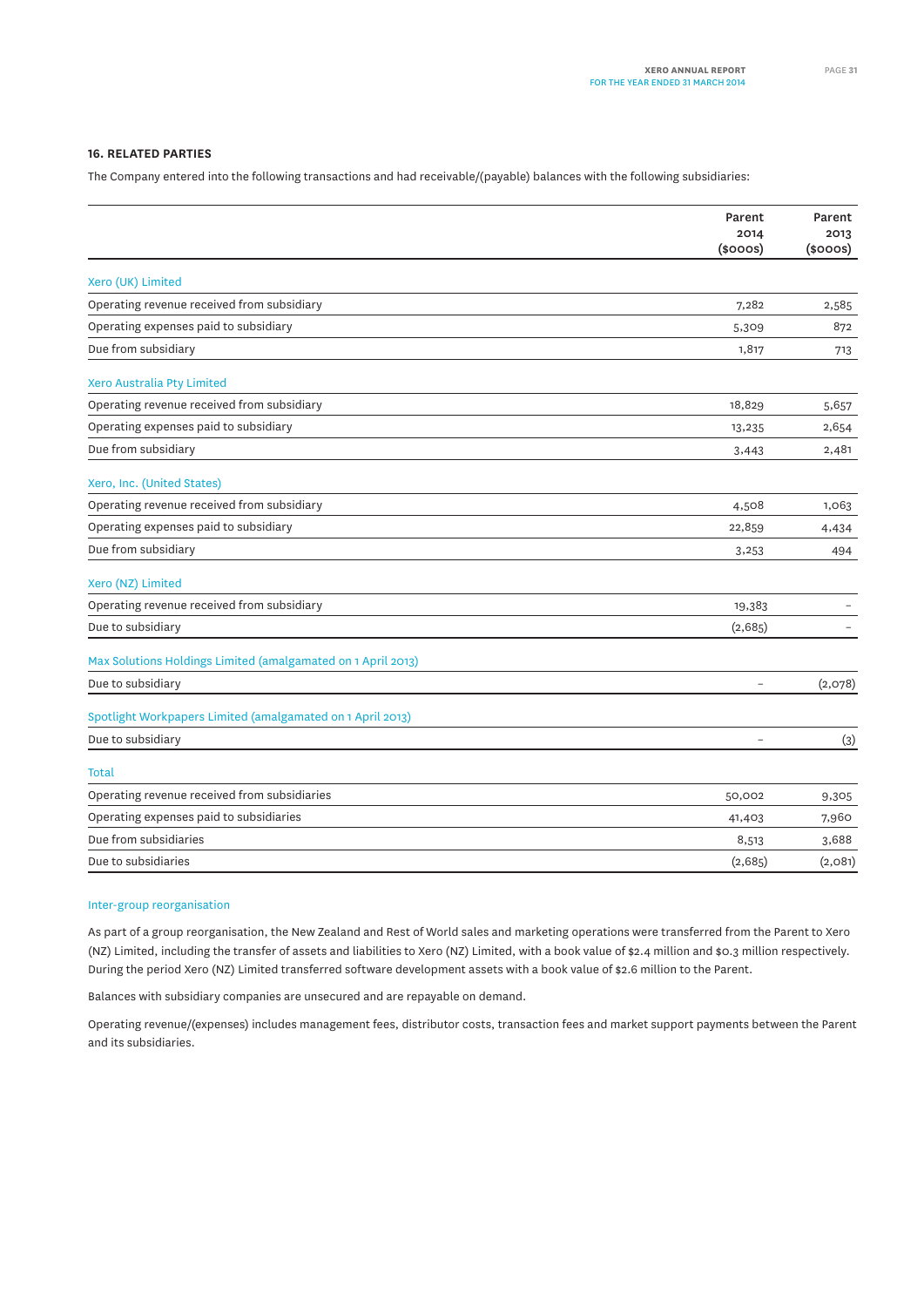#### **16. RELATED PARTIES (CONTINUED)**

The Group and Company entered into the following transactions and had the following balances receivable with related parties:

#### Loans to key management

|                                | 2014<br>$(s$ ooos $)$ | 2013<br>$(s$ ooos $)$ |
|--------------------------------|-----------------------|-----------------------|
| Opening balance                | 1,138                 | 1,094                 |
| Loans issued to key management | 1,550                 |                       |
| Interest charged on loans      | 88                    | 44                    |
| Closing balance                | 2,776                 | 1,138                 |

Secured loans have been issued to key management to purchase shares in the Company at market price. Simple interest is accrued at a rate of 4% per annum, with the loans and interest being repayable three years from the date of issue. The fair value of the loans does not materially differ from the carrying value.

#### Other related parties – Directors

|                                          | Transaction<br>2014<br>$(s$ ooos $)$ | Transaction<br>value for year value for year<br>2013<br>$(s$ ooos $)$ | Balance<br>outstanding<br>2014<br>$(s$ ooos $)$ | Balance<br>outstanding<br>2013<br>$(s$ ooos $)$ |
|------------------------------------------|--------------------------------------|-----------------------------------------------------------------------|-------------------------------------------------|-------------------------------------------------|
| Graham Shaw - Jeff Gray European Limited | 28                                   | 87                                                                    | $\overline{\phantom{m}}$                        |                                                 |
| Sam Morgan - Kiwi Landing Pad Limited    |                                      | 44                                                                    | $\overline{\phantom{0}}$                        |                                                 |

During the year, consideration of \$252,000 was provided to Directors in strategic advisory fees, outside their capacity as Directors.

All transactions and outstanding balances with these related parties are priced on an arm's length basis and are to be settled in cash and under normal commercial terms. None of the balances are secured.

Some members of key management and Directors subscribe to the Xero services provided by the Group. None of these related party transactions are significant to any party.

No amounts with any related parties have been written off or foregone during the year (2013: Nil).

#### Key management personnel remuneration

Key management personnel are defined as those persons having authority and responsibility for planning, directing and controlling the activities of the Group, directly or indirectly, and include the Directors, the Chief Executive, his direct reports and the country managers. The following table summarises remuneration paid to key management personnel.

|                                                             | 2014<br>$(s$ ooos $)$ | 2013<br>$(s$ ooos $)$ |
|-------------------------------------------------------------|-----------------------|-----------------------|
| Short-term employee benefits                                | 2,781                 | 2,329                 |
| Directors' fees                                             | 280                   | 243                   |
| Share options (under the Employee Share Options Scheme)     | 313                   | 52                    |
| Restricted share units                                      | 80                    |                       |
| Share-based payments (under Employee Restricted Share Plan) | 805                   | 467                   |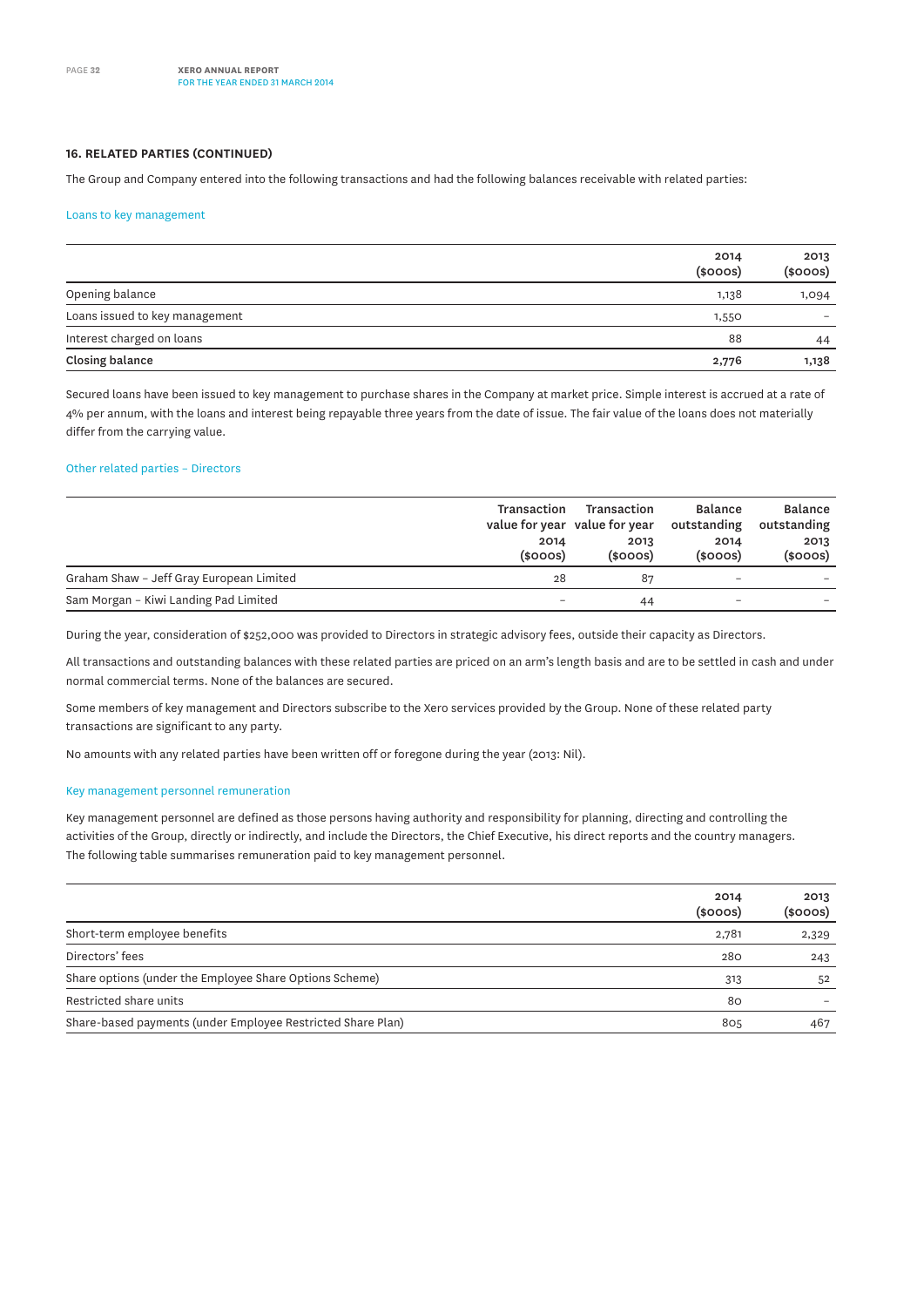## **17. FINANCIAL INSTRUMENTS AND FINANCIAL RISK MANAGEMENT OBJECTIVES**

Financial instruments Financial instruments recognised in the Statements of Financial Position include cash balances, receivables and payables. The Group's policy is that no trading in financial instruments shall be undertaken.

Capital management The capital structure of the Group consists of equity raised by the issue of ordinary shares in the Parent. The Group manages its capital to ensure that entities in the Group are able to continue as going concerns. The Group is not subject to any externally imposed capital requirements.

Classification and fair values Xero has carried out a fair value assessment of its financial assets and liabilities at 31 March 2014 in accordance with NZ IFRS 13 Fair Value Measurement.

The carrying value of the Parent's and Group's financial instruments does not materially differ from their fair value.

Set out below is the designation by category of the carrying amounts of the Parent's and Group's financial instruments.

|                                    | Loans and<br>receivables<br>$(s$ ooos $)$ | Financial<br>liabilities at<br>amortised<br>cost<br>$(s$ ooos $)$ | Total<br>carrying<br>value<br>$(s$ ooos $)$ |
|------------------------------------|-------------------------------------------|-------------------------------------------------------------------|---------------------------------------------|
| Group - Year ended 31 March 2014   |                                           |                                                                   |                                             |
| Assets                             |                                           |                                                                   |                                             |
| Trade and other receivables        | 11,311                                    | -                                                                 | 11,311                                      |
| Cash and cash equivalents          | 209,886                                   | -                                                                 | 209,886                                     |
| Loans to key management            | 2,776                                     | -                                                                 | 2,776                                       |
| <b>Total financial assets</b>      | 223,973                                   | -                                                                 | 223,973                                     |
| Liabilities                        |                                           |                                                                   |                                             |
| Trade and other payables           |                                           | 5,663                                                             | 5,663                                       |
| Employee entitlements              |                                           | 9,026                                                             | 9,026                                       |
| <b>Total financial liabilities</b> |                                           | 14,689                                                            | 14,689                                      |
| Group - Year ended 31 March 2013   |                                           |                                                                   |                                             |
| Assets                             |                                           |                                                                   |                                             |
| Trade and other receivables        | 4,979                                     | -                                                                 | 4,979                                       |
| Cash and cash equivalents          | 78,244                                    | -                                                                 | 78,244                                      |
| Loans to key management            | 1,138                                     |                                                                   | 1,138                                       |

| Total financial assets      | 84,361                   | -     | 84,361 |
|-----------------------------|--------------------------|-------|--------|
| Liabilities                 |                          |       |        |
| Trade and other payables    | $\qquad \qquad =$        | 2,304 | 2,304  |
| Employee entitlements       | $\overline{\phantom{a}}$ | 4,471 | 4,471  |
| Total financial liabilities | $\overline{\phantom{0}}$ | 6,775 | 6,775  |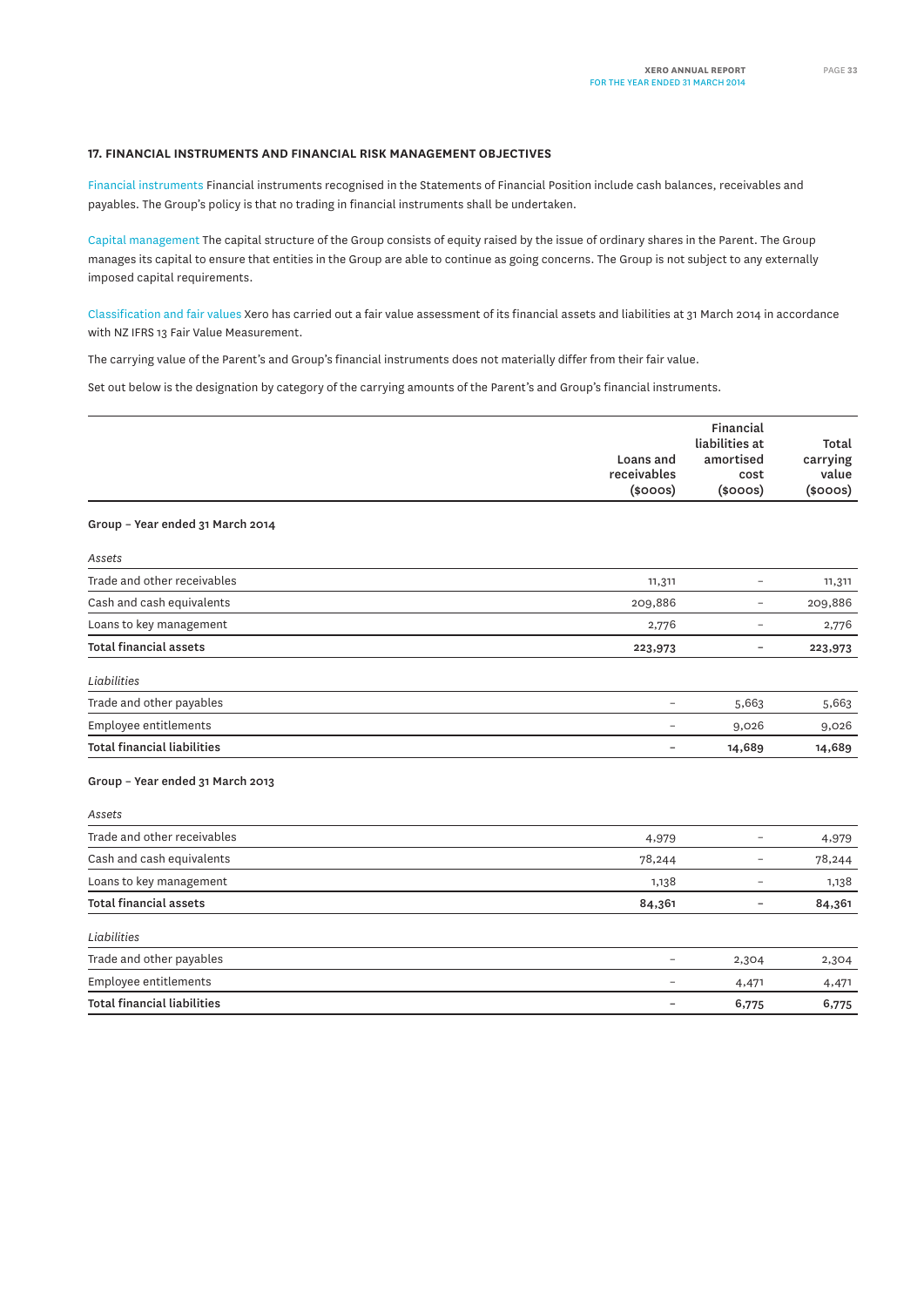# **17. FINANCIAL INSTRUMENTS AND FINANCIAL RISK MANAGEMENT OBJECTIVES (CONTINUED)**

|                                    | Loans and<br>receivables<br>$(s$ ooos $)$ | Financial<br>liabilities at<br>amortised<br>cost<br>$(s$ ooos $)$ | Total<br>carrying<br>value<br>$(s$ ooos $)$ |
|------------------------------------|-------------------------------------------|-------------------------------------------------------------------|---------------------------------------------|
| Parent - Year ended 31 March 2014  |                                           |                                                                   |                                             |
| Assets                             |                                           |                                                                   |                                             |
| Trade and other receivables        | 12,310                                    | $\overline{\phantom{a}}$                                          | 12,310                                      |
| Cash and cash equivalents          | 201,277                                   | $\overline{\phantom{a}}$                                          | 201,277                                     |
| Loans to key management            | 2,776                                     | $\overline{\phantom{a}}$                                          | 2,776                                       |
| <b>Total financial assets</b>      | 216,363                                   | $\overline{\phantom{a}}$                                          | 216,363                                     |
| Liabilities                        |                                           |                                                                   |                                             |
| Trade and other payables           |                                           | 5,303                                                             | 5,303                                       |
| Employee entitlements              |                                           | 5,272                                                             | 5,272                                       |
| <b>Total financial liabilities</b> |                                           | 10,575                                                            | 10,575                                      |
| Parent - Year ended 31 March 2013  |                                           |                                                                   |                                             |
| Assets                             |                                           |                                                                   |                                             |
| Trade and other receivables        | 6,516                                     | $\qquad \qquad -$                                                 | 6,516                                       |
| Cash and cash equivalents          | 75,511                                    | $\qquad \qquad -$                                                 | 75,511                                      |
| Loans to key management            | 1,138                                     | $\overline{\phantom{a}}$                                          | 1,138                                       |
| <b>Total financial assets</b>      | 83,165                                    | $\overline{\phantom{a}}$                                          | 83,165                                      |
| Liabilities                        |                                           |                                                                   |                                             |
| Trade and other payables           | $\overline{a}$                            | 3,488                                                             | 3,488                                       |
| Employee entitlements              |                                           | 2,822                                                             | 2,822                                       |
| <b>Total financial liabilities</b> | $\qquad \qquad -$                         | 6,310                                                             | 6,310                                       |

The main risks arising from the Group's financial instruments are interest rate risk, liquidity risk, credit risk and foreign currency risk.

*Continued on next page ...*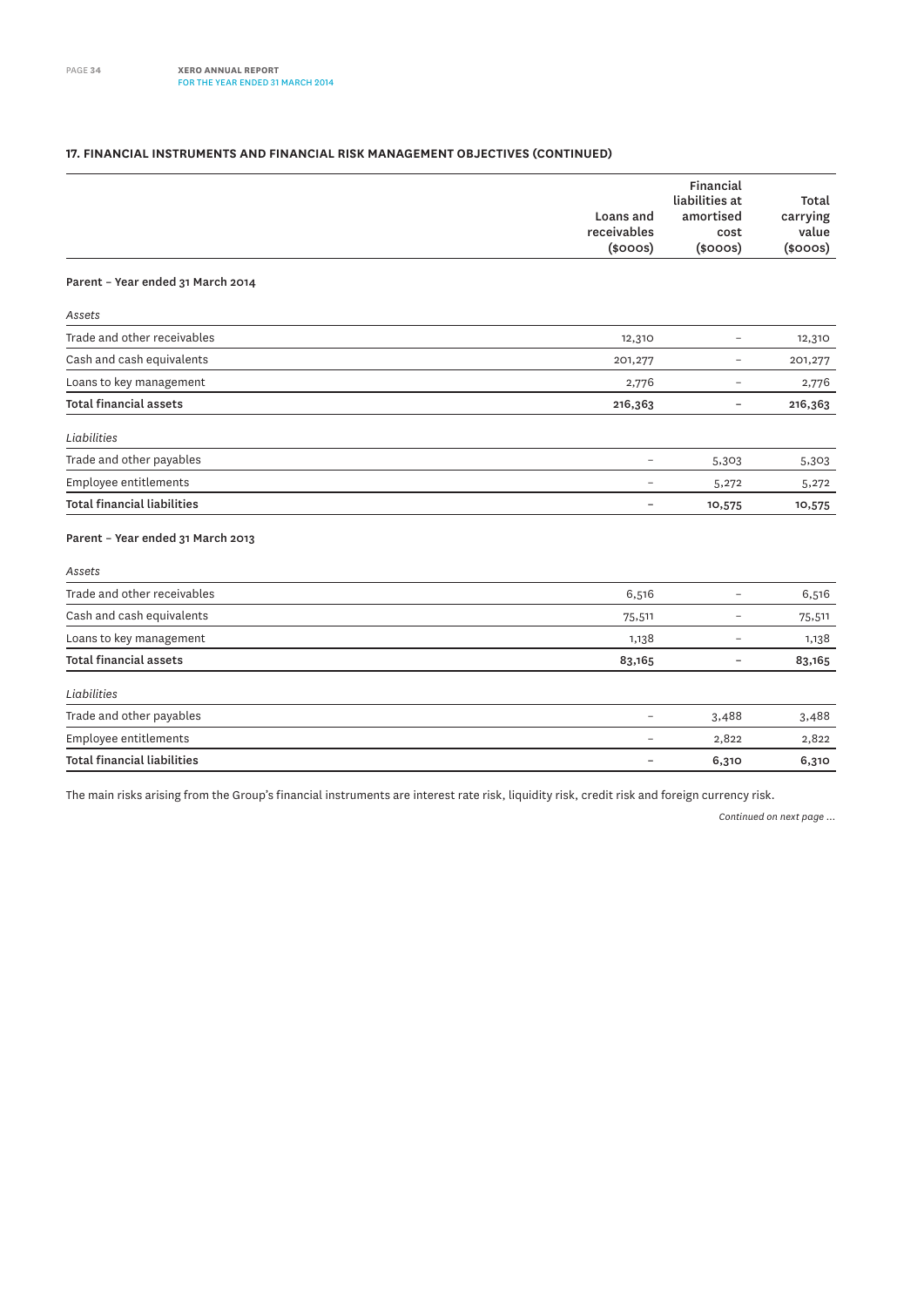Interest rate risk The Group's interest rate risk arises from its cash balances. These are placed on short-term deposit at fixed rates. The repricing of these exposes the Group to cash flow interest rate risk. The Group does not enter into any interest rate hedges.

Management regularly reviews its banking arrangements to ensure that it achieves the best returns on its funds while maintaining access to necessary cash levels to service the Group's day-to-day activities.

The interest rate re-pricing profiles of the Group's financial assets and liabilities subject to interest rate risk are:

|                                   | Carrying<br>value<br>$(s$ ooos $)$ | 3 months<br>or less<br>$(s$ ooos) | 3-12 months<br>$(s$ ooos $)$ | Greater than<br>12 months<br>$(s$ ooos $)$ |
|-----------------------------------|------------------------------------|-----------------------------------|------------------------------|--------------------------------------------|
| Group - Year ended 31 March 2014  |                                    |                                   |                              |                                            |
| Financial assets                  |                                    |                                   |                              |                                            |
| Cash at bank                      | 14,886                             | 14,886                            | $\overline{\phantom{a}}$     |                                            |
| Short term deposits               | 195,000                            | 175,000                           | 20,000                       |                                            |
| Loans to key management           | 2,776                              |                                   | 1,181                        | 1,595                                      |
| Total                             | 212,662                            | 189,886                           | 21,181                       | 1,595                                      |
| Group - Year ended 31 March 2013  |                                    |                                   |                              |                                            |
| <b>Financial assets</b>           |                                    |                                   |                              |                                            |
| Cash at bank                      | 68,244                             | 68,244                            | $\overline{\phantom{0}}$     |                                            |
| Short term deposits               | 10,000                             |                                   | 10,000                       |                                            |
| Loans to key management           | 1,138                              | $\overline{\phantom{m}}$          | $\overline{\phantom{a}}$     | 1,138                                      |
| Total                             | 79,382                             | 68,244                            | 10,000                       | 1,138                                      |
| Parent - Year ended 31 March 2014 |                                    |                                   |                              |                                            |
| Financial assets                  |                                    |                                   |                              |                                            |
| Cash at bank                      | 6,227                              | 6,227                             |                              |                                            |
| Short term deposits               | 195,000                            | 175,000                           | 20,000                       |                                            |
| Loans to key management           | 2,776                              |                                   | 1,181                        | 1,595                                      |
| Total                             | 204,003                            | 181,227                           | 21,181                       | 1,595                                      |
| Parent - Year ended 31 March 2013 |                                    |                                   |                              |                                            |
| <b>Financial assets</b>           |                                    |                                   |                              |                                            |
| Cash at bank                      | 65,511                             | 65,511                            | $\overline{\phantom{a}}$     |                                            |
| Short term deposits               | 10,000                             | $\overline{\phantom{a}}$          | 10,000                       |                                            |
| Loans to key management           | 1,138                              |                                   | $\overline{\phantom{0}}$     | 1,138                                      |
| Total                             | 76,649                             | 65,511                            | 10,000                       | 1,138                                      |

All other financial assets and liabilities of the Group are not subject to interest rate risk.

As at 31 March 2014 if interest rates had been 1.0% higher/lower with all other variables held constant, the impact on interest income, net loss and accumulated losses of the Group would have been \$1,951,000 lower/higher (2013: \$721,000). This analysis assumes the cash and cash equivalents balance was consistent throughout the year at the year end balance.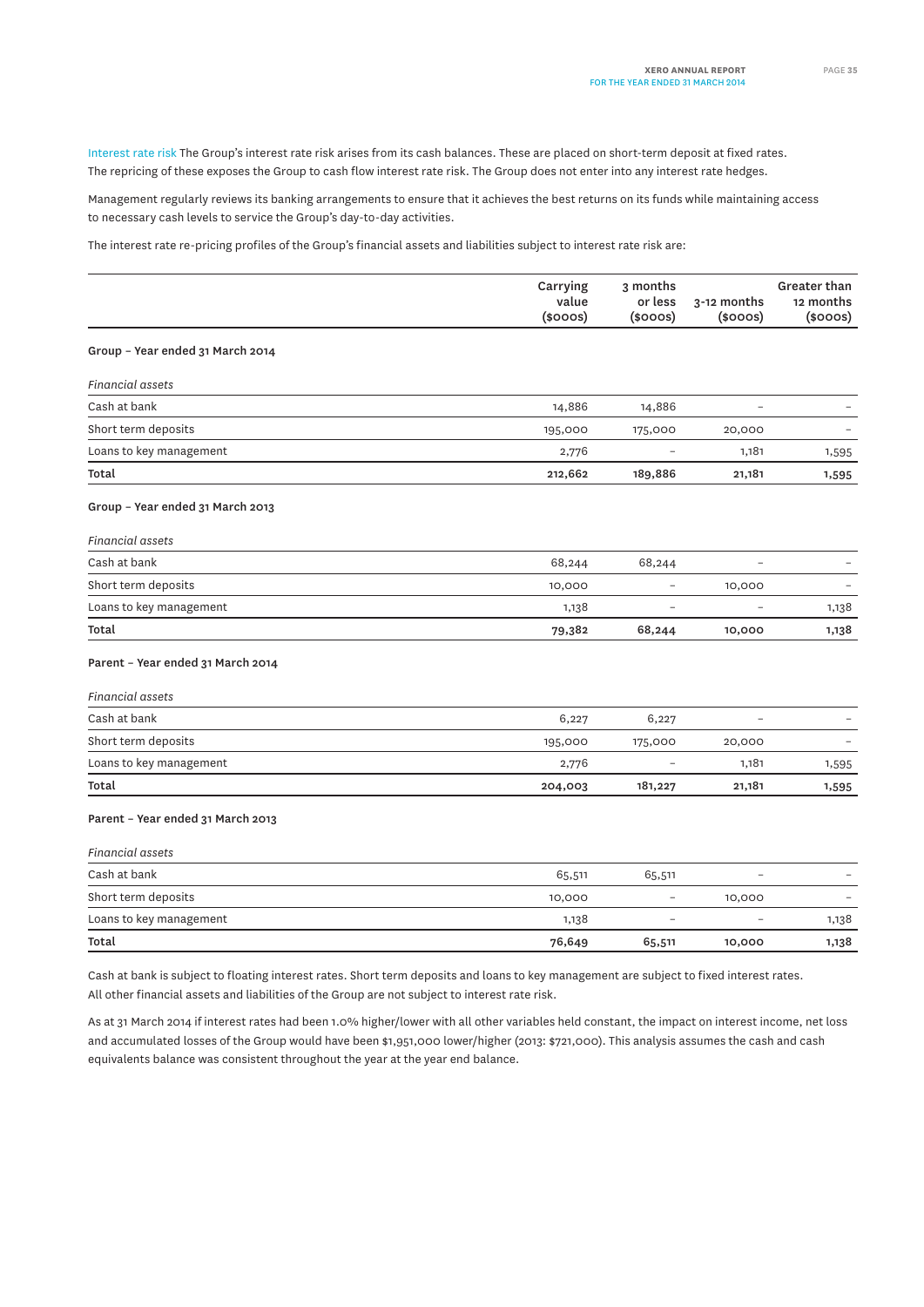#### **17. FINANCIAL INSTRUMENTS AND FINANCIAL RISK MANAGEMENT OBJECTIVES (CONTINUED)**

Liquidity risk Liquidity risk is the risk that the Company, or Group cannot pay contractual liabilities as they fall due. During the year the Group raised \$180 million of cash from issuing new shares. Following the receipt of the proceeds of the capital raising, the Group has sufficient cash to meet its requirements in the foreseeable future. The Group has no debt.

The undiscounted contractual cash flows of the Company and Groups financial liabilities are equal to the carrying value and are due within six months or less.

Credit risk Where the Group has a receivable from another party, there is a credit risk in the event of non-performance by that other party. Financial instruments that potentially subject the Group to credit risk principally consist of bank balances, short term deposits and receivables.

The Group manages credit risk by placing its cash and short-term investments with high credit quality financial institutions with Standard & Poor's A band credit ratings. The credit risk associated with trade receivables is small because of the inherently low individual transaction value and the spread over many customers.

#### Maximum exposure to credit risk at balance date

|                           | Group<br>2014<br>$(s$ ooos $)$ | Group<br>2013<br>$(s$ ooos $)$ | Parent<br>2014<br>$(s$ ooos $)$ | Parent<br>2013<br>$(s$ ooos $)$ |
|---------------------------|--------------------------------|--------------------------------|---------------------------------|---------------------------------|
| Cash and cash equivalents | 209,886                        | 78,244                         | 201,227                         | 75,511                          |
| Receivables               | 11,716                         | 4,776                          | 5,080                           | 2,785                           |
| Non-current receivables   | 2,371                          | 1,341                          | 1,670                           | 1,213                           |
| Total                     | 223,973                        | 84,361                         | 207,977                         | 79,509                          |

Foreign currency risk The Group faces the risk of movements in foreign currency exchange rates against the New Zealand dollar. The Group operates in three other currencies, being UK pounds, Australian dollars and US dollars. As a result the Group's Income Statements and Statements of Financial Position can be affected by movements in exchange rates.

Xero is exposed to currency risk from the operations of foreign subsidiaries and foreign currency denominated expenses in the Parent company. The significant exposure is United States dollar ("USD") outflows. The Group forward purchases a proportion of its USD requirements in advance to manage the impacts of movements in the exchange rate. In addition the Group generates Australian dollar inflows that are converted to New Zealand dollars on a regular basis.

If the New Zealand dollar had weakened by 10% against all other operating currencies, with all other variables remaining constant, the impact on the Group's position at 31 March 2014 would have been an increase in the net loss and accumulated losses of 122,000 (2013: net decrease of \$193,000).

#### **18. COMMITMENTS AND CONTINGENCIES**

There were capital commitments for building fitouts of \$158,000 at 31 March 2014 (2013: \$390,000). There were no contingent liabilities at 31 March 2014 (2013: Nil).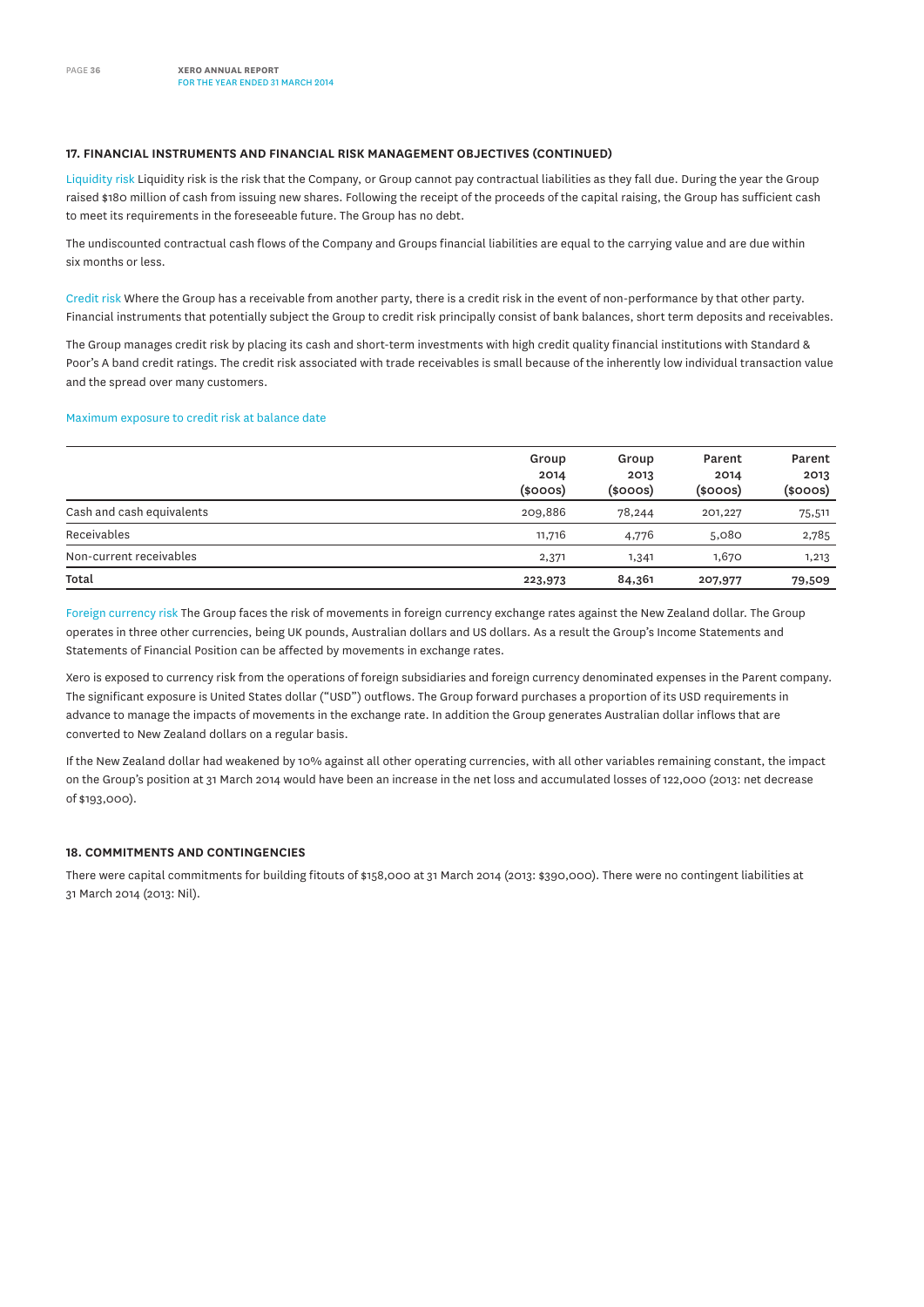#### **19. SHARE BASED PAYMENTS**

The Group operates equity-settled, share-based compensation plans, under which employees render services in exchange for non-transferable share options, Restricted Share Units ("RSUs") or shares. The value of the employee services rendered for the grant of non-transferable share options, RSUs and shares is recognised as an expense over the vesting period, and the amount is determined by reference to the fair value of the options, RSUs and shares granted.

#### Employee Restricted Share Plan

The Xero Limited Employee Restricted Share Plan ("RSP") was introduced for selected executives and employees of the Group. Under the RSP, ordinary shares in Xero Limited are issued to a trustee, Xero Trustee Limited, a wholly owned subsidiary, and allocated to participants, on grant date, using funds lent to them by the Company.

The price for each share issued during the year under the RSP is the higher of the market price of the share on the date on which the shares are allocated or the invitation price.

Under the RSP, shares are beneficially owned by the participants. The length of retention period before the shares vest is between one and three years. If the individual is still employed by the Group at the end of this specific period, the employee is given a cash bonus that must be used to repay the loan and shares are then transferred to the employee. The number of shares awarded is determined by the Remuneration Committee of the Board of Directors. The weighted average grant date fair value of restricted shares issued during the year was \$16.85 (2013: \$5.61) and is determined by the share price on grant date. Shares with a grant date fair value of \$2,429,000 vested during the year (2013: \$1,399,000). The Group has no legal or constructive obligation to repurchase the shares or settle the RSP for cash.

|                                                         | Number of shares | Number of shares |
|---------------------------------------------------------|------------------|------------------|
|                                                         | 2014             | 2013             |
|                                                         | (000s)           | (ooos)           |
| Unvested shares as at 1 April                           | 587              | 758              |
| Awarded pursuant to the Employee Restricted Share Plan  | 282              | 445              |
| Forfeited                                               | (58)             | (49)             |
| Vested                                                  | (434)            | (567)            |
| Unvested shares as at 31 March - allocated to employees | 377              | 587              |
| Forfeited shares not yet reallocated - held by Trustee  | 9                | 8                |
|                                                         | 386              | 595              |
| Percentage of total ordinary shares                     | $0.3\%$          | $0.5\%$          |
| Ageing of unvested shares                               |                  |                  |
| Balance of shares to vest within one year               | 240              | 377              |
| Balance of shares to vest after one year                | 137              | 210              |
|                                                         | 377              | 587              |

The number of shares awarded pursuant to the RSP does not equal the number of shares created for the scheme as forfeited shares are held in the trust and reissued.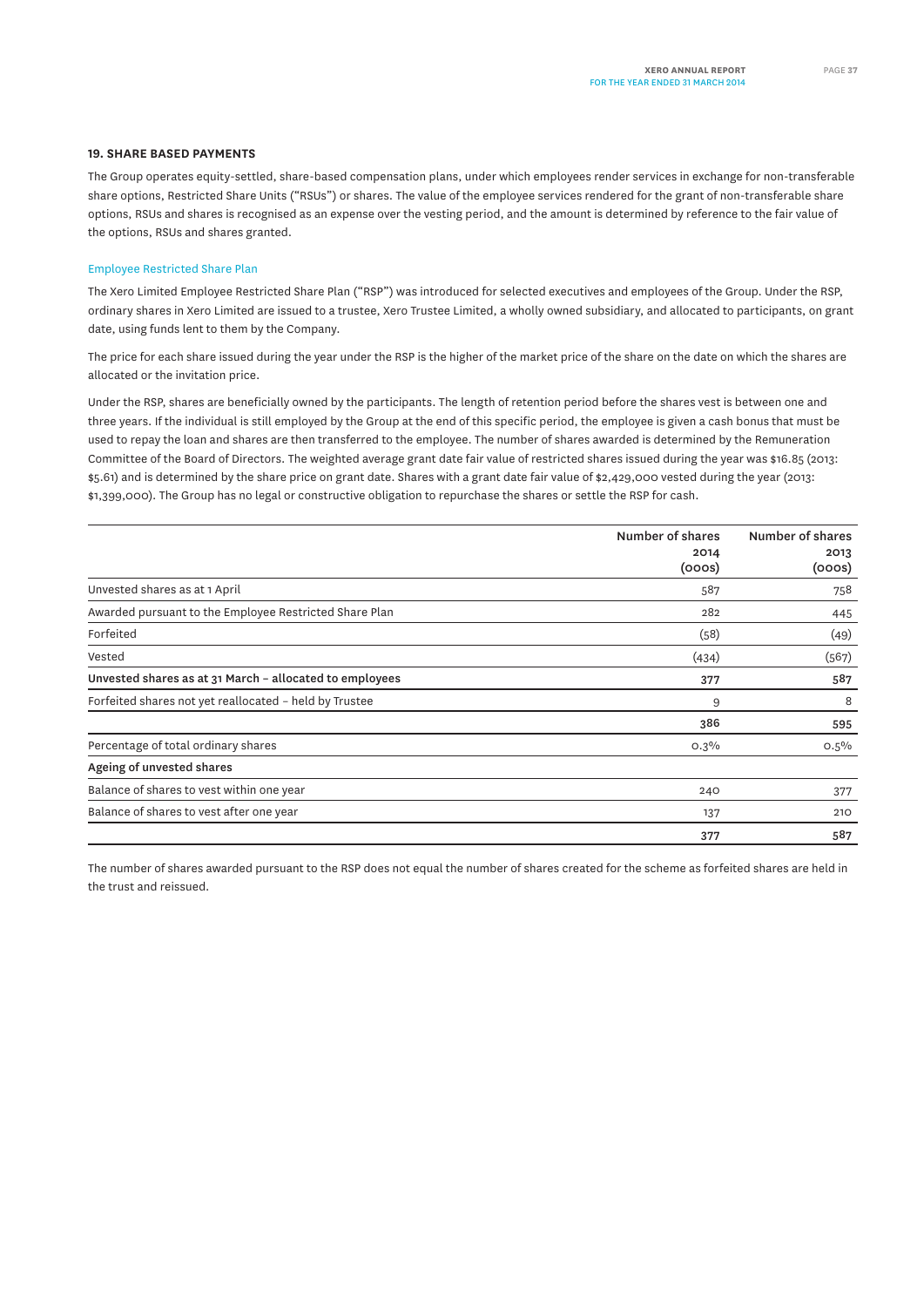# **19. SHARE BASED PAYMENTS (CONTINUED)**

#### Share Options Scheme

Share options are granted to selected employees, Directors and service providers. The exercise price of the granted options is equal to the market price of the shares on the date of the grant.

Options are conditional on the completing of the necessary years' service (the vesting period) as appropriate to that tranche. The options tranches are exercisable in equal amounts over one to five years from the grant date. No options can be exercised later than the second anniversary of the final vesting date (a total of four to six years from the grant date). The cost of stock options recognised in the Income Statements is \$1,250,000 for the year ended 31 March 2014 (2013: \$274,000). There were 97 holders of options at 31 March 2014.

The Group has no legal or constructive obligation to repurchase or settle the options in cash.

Movements in the number of share options outstanding and their related weighted average exercise prices are as follows:

|                             | 2014<br>Weighted<br>average<br>exercise price<br>$(\$)$ | 2014<br><b>Options</b><br>(ooos) | 2013<br>Weighted<br>average<br>exercise price<br>$(\$)$ | 2013<br><b>Options</b><br>(ooos) |
|-----------------------------|---------------------------------------------------------|----------------------------------|---------------------------------------------------------|----------------------------------|
| Outstanding at 1 April      | 4.08                                                    | 585                              | 2.75                                                    | 200                              |
| Granted during the period   | 30.73                                                   | 521                              | 4.75                                                    | 392                              |
| Forfeited during the period | 18.15                                                   | (28)                             | 7.70                                                    | (2)                              |
| Exercised during the period | 3.47                                                    | (142)                            | 2.75                                                    | (5)                              |
| Outstanding at 31 March     | 18.57                                                   | 936                              | 4.08                                                    | 585                              |
| Exercisable at 31 March     | 5.22                                                    | 63                               | 2.75                                                    | 35                               |

Share options outstanding at the end of the year have the following expiry dates and exercise prices:

| Grant-vest | <b>Expiry date</b> | Exercise<br>price<br>$(\$)$ | 2014<br>Options<br>(000s) | 2013<br>Options<br>(ooos) |
|------------|--------------------|-----------------------------|---------------------------|---------------------------|
| 2012-13    | 2017-18            | 2.75                        | 120                       | 195                       |
| 2012-13    | 2016-17            | 3.82                        | 93                        | 140                       |
| 2012-13    | 2016-17            | 5.31                        | 122                       | 142                       |
| 2012-13    | 2016-17            | 4.97                        | 100                       | 100                       |
| 2012-13    | 2016-17            | 7.70                        | 7                         | 8                         |
| 2013-14    | 2017-18            | 17.40                       | 146                       | $\overline{\phantom{m}}$  |
| 2013-14    | 2017-18            | 32.50                       | 59                        | $\overline{\phantom{a}}$  |
| 2013-14    | 2017-18            | 38.24                       | 164                       | $\overline{\phantom{m}}$  |
| 2013-14    | 2018-19            | 38.24                       | 125                       | $\overline{\phantom{a}}$  |
|            |                    |                             | 936                       | 585                       |

The weighted average fair value of options granted during the year, determined using the Black-Scholes valuation model, was \$13.16 per option (2013: \$1.21).

The significant inputs into the model were the market share price at grant date, the exercise price shown above, the expected annualised volatility of between 33% and 53%, a dividend yield of 0%, an expected option life of between one and six years and an annual risk-free interest rate of between 2.5% and 4.1%.

The volatility measured is the standard deviation of continuously compounded share returns and is based on a statistical analysis of daily share prices in the past one to six years.

## Restricted Share Units

Xero granted 20,537 Restricted Share Units ("RSUs") at an exercise price of \$38.24, as remuneration and incentive for a key member of management. No cash consideration is required to be paid to exercise the RSUs. The grant date fair value of the RSUs was \$785,000 as determined by the market value of the shares on grant date. The RSUs are conditional on the employee completing up to three year's service (the vesting period) and are exercisable in equal amounts over the vesting period. The cost of the RSUs recognised in the Income Statement is \$80,000 (2013: Nil).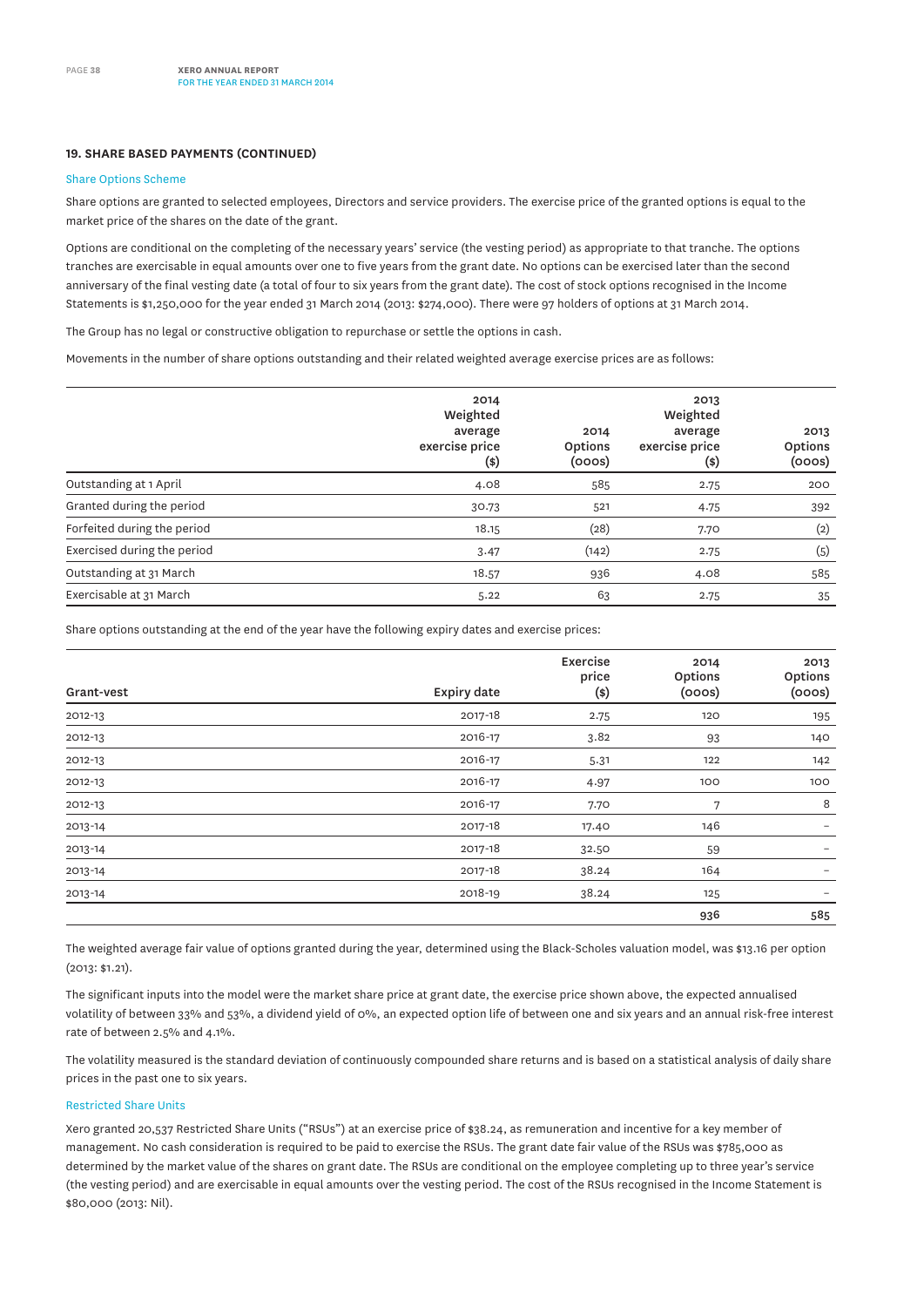#### **20. OPERATING LEASE COMMITMENTS**

|                                             | Group<br>2014<br>$(s$ ooos $)$ | Group<br>2013<br>$(s$ ooos $)$ | Parent<br>2014<br>$(s$ ooos $)$ | Parent<br>2013<br>$(s$ ooos $)$ |
|---------------------------------------------|--------------------------------|--------------------------------|---------------------------------|---------------------------------|
| Within one year                             | 4,525                          | 2,341                          | 1,434                           | 1,355                           |
| After one year but not more than five years | 11,481                         | 5,561                          | 3,118                           | 3,681                           |
| More than five years                        | 2,503                          | 2,161                          | 1,348                           | 2,161                           |
|                                             | 18,509                         | 10,063                         | 5,900                           | 7,197                           |

Operating lease commitments are for the Group's office premises.

## **21. GROUP ENTITIES**

Consolidation subsidiaries are all entities (including structured entities) over which the Group has control. The Group controls an entity when the Group is exposed to, or has rights to, variable returns from its involvement with the entity and has the ability to affect those returns through its power over the entity. Subsidiaries are fully consolidated from the date on which control is transferred to the Group. They are deconsolidated from the date that control ceases.

Inter-company transactions and balances between group companies are eliminated on consolidation

Translation of foreign group entities The financial statements of each of the Group's subsidiaries are prepared in the functional currency of that entity. The functional currency is determined for each entity based on factors such as the principal trading currency. The assets and liabilities of these entities are translated at exchange rates existing at balance date. Revenue and expenses are translated at rates approximating the exchange rates ruling at the dates of the transactions. The exchange gain or loss arising on translation is recorded in other comprehensive income and accumulated in the foreign currency translation reserve in equity.

|                            | Principal activity       | Country of<br>incorporation | Balance date | Interest 2014<br>$($ %) | Interest 2013<br>$(\%)$ |
|----------------------------|--------------------------|-----------------------------|--------------|-------------------------|-------------------------|
| Xero (NZ) Limited          | Limited risk distributor | New Zealand                 | 31 March     | 100                     | 100                     |
| Xero (UK) Limited          | Limited risk distributor | United Kingdom              | 31 March     | 100                     | 100                     |
| Xero Australia Pty Limited | Limited risk distributor | Australia                   | 31 March     | 100                     | 100                     |
| Xero, Inc.                 | Limited risk distributor | United States               | 31 March     | 100                     | 100                     |
| Xero Trustee Limited       | Trustee                  | New Zealand                 | 31 March     | 100                     | 100                     |

On 1 April 2013 the Company's wholly owned subsidiaries Max Solutions Holdings Limited, Max Solutions Limited, Spotlight Workpapers Limited and My Workpapers Limited were amalgamated into Xero (NZ) Limited.

## **22. EVENTS AFTER THE BALANCE SHEET DATE**

On 10 April 2014 Xero announced the appointment of Lee Hatton as a Director of Xero Limited.

There were no other significant events between balance date and the date these financial statements were authorised for issue.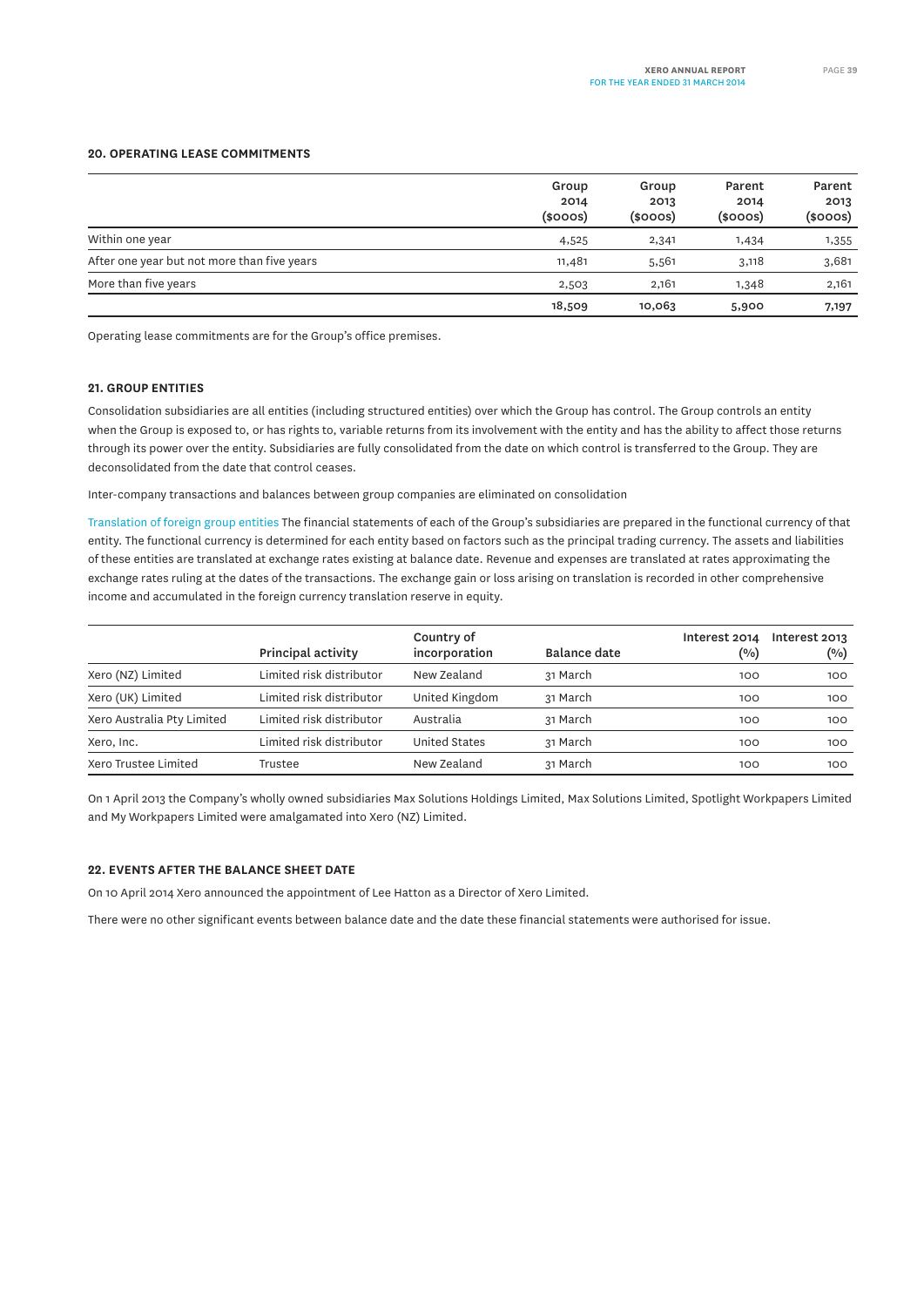# **DIRECTORS' RESPONSIBILITIES STATEMENT**

The Financial Reporting Act 1993 requires the Directors to prepare financial statements for each financial year that give a true and fair view of the financial position of the Company and Group and of the financial performance and cash flows for that period.

In preparing these financial statements, the Directors are required to:

- select suitable accounting policies and then apply them consistently;
- make judgements and estimates that are reasonable and prudent; and
- state whether applicable accounting standards have been followed, subject to any material departures disclosed and explained in the financial statements.

The Directors are responsible for keeping proper accounting records that disclose with reasonable accuracy, at any time, the financial position of the Group and to enable them to ensure that the financial statements comply with the Companies Act 1993. They are also responsible for safeguarding the assets of the Group and hence for taking reasonable steps for the prevention and detection of fraud and other irregularities.

The Board of Directors of the Company and Group authorised these financial statements for issue on 22 May 2014.

For and on behalf of the Board of Directors

Billell

Chairman Director 22 May 2014 22 May 2014



**Chris Liddell Graham Shaw**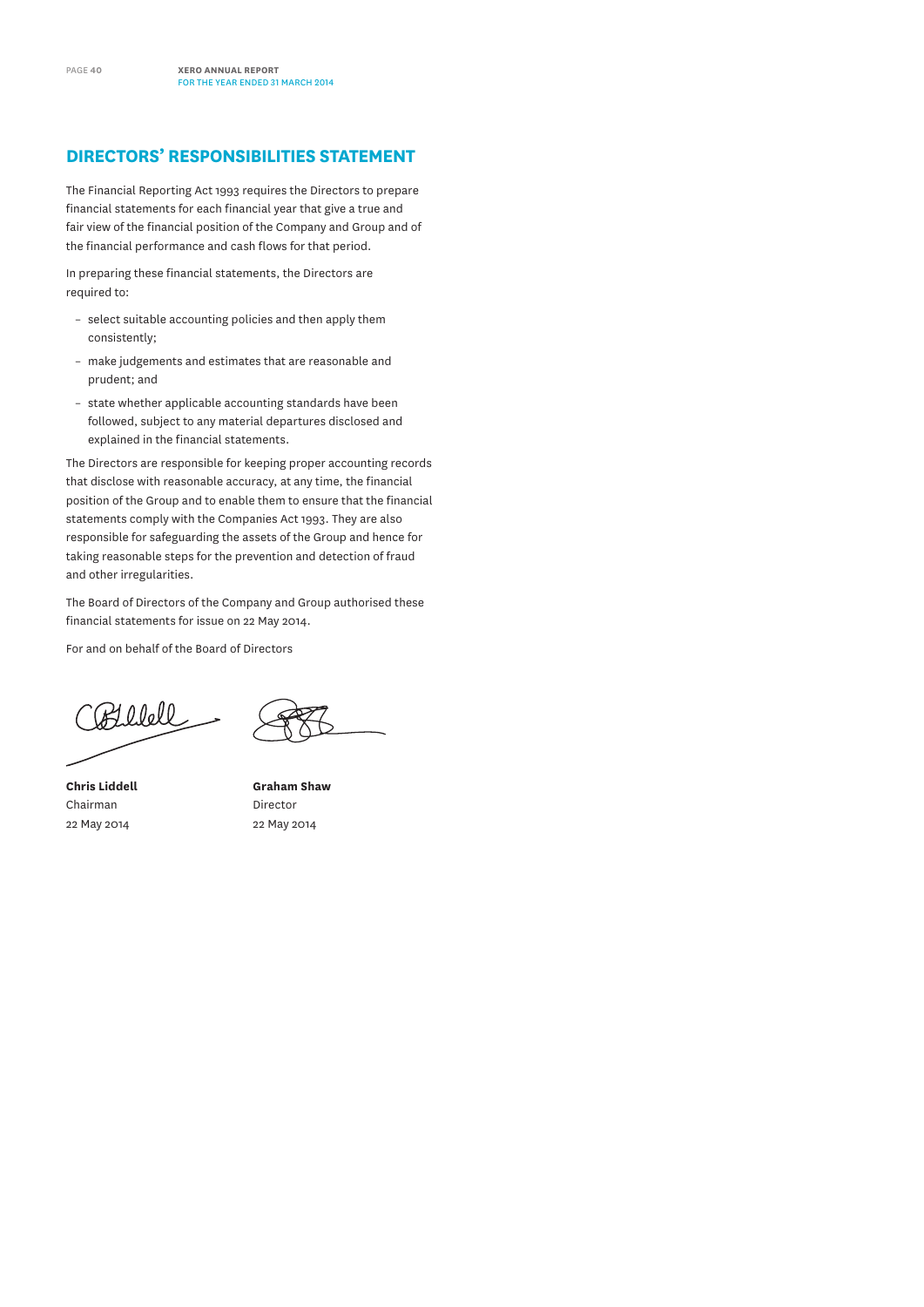# **CORPORATE GOVERNANCE**

The Board recognises the importance of good corporate governance, particularly its role in delivering improved corporate performance and protecting the interests of all stakeholders.

The Board is responsible for establishing and implementing the Company's corporate governance frameworks, and is committed to fulfilling this role in accordance with best practice while observing applicable laws, the NZX Corporate Governance Best Practice Code (NZX Code), and the Corporate Governance Principles and Recommendations (2nd Edition) issued by the ASX Corporate Governance Council (ASX recommendations).

This section sets out the Company's commitment to good corporate governance and addresses the Company's compliance with the eight fundamental principles of the ASX recommendations. In doing so, the Company's compliance with the NZX Code is also addressed.

# **PRINCIPLE 1 – LAY SOLID FOUNDATIONS FOR MANAGEMENT AND OVERSIGHT**

*Companies should establish and disclose the respective roles and responsibilities of the Board and management*

The Board is the overall and final body responsible for all decisionmaking within the Company, having a core objective to effectively represent and promote the interests of shareholders with a view to adding long-term value to the Company.

The Board Charter describes the Board's role and responsibilities and regulates internal Board procedures; a copy of this document is available in the Investors section on the Company's website. The Board has the responsibility to work to enhance the value of the Company in the interests of the Company and the shareholders.

The Board directs, and supervises the management of, the business and affairs of the Company including, in particular:

- ensuring that the Company's goals are clearly established, and that strategies are in place for achieving them;
- ensuring that there is an ongoing review of performance against the Company's strategic objectives;
- approving transactions relating to acquisitions and divestments and capital expenditure above delegated authority limits;
- ensuring that there is an ongoing assessment of business risks and that there are appropriate control and accountability systems in place to manage them;
- establishing policies aimed at strengthening the performance of the Company, including ensuring that management is proactively seeking to build the business through innovation, initiative, technology, new products and the development of its business capital;
- monitoring the performance of management;
- appointing the Chief Executive, setting the terms of their employment and, where necessary, terminating their employment; and
- approving and monitoring the Company's financial and other reporting and ensuring the Company's financial statements represent a true and fair view.

Delegation To enhance efficiency, the Board has delegated some of its powers to Board Committees and other powers to the Chief Executive. The terms of the delegation by the Board to the Chief Executive are documented in the Board Charter and more clearly set out in the Company's Delegated Authority Framework. This framework also establishes the authority levels for decision-making within the Company's management team.

Performance management The Remuneration Committee evaluates the performance of the Chief Executive.

Formal procedures are in place to facilitate performance evaluations of the senior management team. These are facilitated by the General Manager, Human Resources, in liaison with the Chief Executive.

Evaluations of both the Chief Executive and the senior management team are based on set criteria, including the performance of the business, the accomplishment of long-term strategic objectives, and other non-quantitative objectives agreed at the beginning of each year. During the financial year, performance evaluations of the Chief Executive and senior management team were completed in accordance with the Company's established procedures.

# **PRINCIPLE 2 – STRUCTURE THE BOARD TO ADD VALUE**

*Companies should have a Board of an effective composition, size and commitment to adequately discharge its responsibilities and duties*

Composition of the Board At 31 March 2014 the Board comprised seven Directors, as follows:

- Chris Liddell (Non-executive Chair)
- Rod Drury (Executive Director)
- Craig Elliott (Non-executive Director)
- Sam Morgan (Non-executive Director)
- Graham Shaw (Non-executive Director)
- Bill Veghte (Non-executive Director)
- Craig Winkler (Non-executive Director)

The Board has a broad range of IT, financial, sales, business and other skills and expertise necessary to meet its objectives.

On 12 February 2014 Sam Knowles resigned as Director and Chairman, Chris Liddell was appointed as non-executive Chairman, and Bill Veghte was appointed as a non-executive Director. On 10 April 2014, Lee Hatton was appointed as an additional non-executive Director.

Selection and role of Chairman The Chairman of the Board is elected by the non-executive Directors. The Board supports the separation of the role of Chairman (Chris Liddell) and Chief Executive (Rod Drury). The Chairman's role is to manage the Board effectively, to provide leadership to the Board, and to facilitate the Board's interface with the Chief Executive.

Chris Liddell was appointed as Chairman of the Board during the current financial year (replacing Sam Knowles upon his resignation as a Director) and has held the role of Chairman from 12 February 2014. The Board has determined that Chris Liddell is an Independent Director.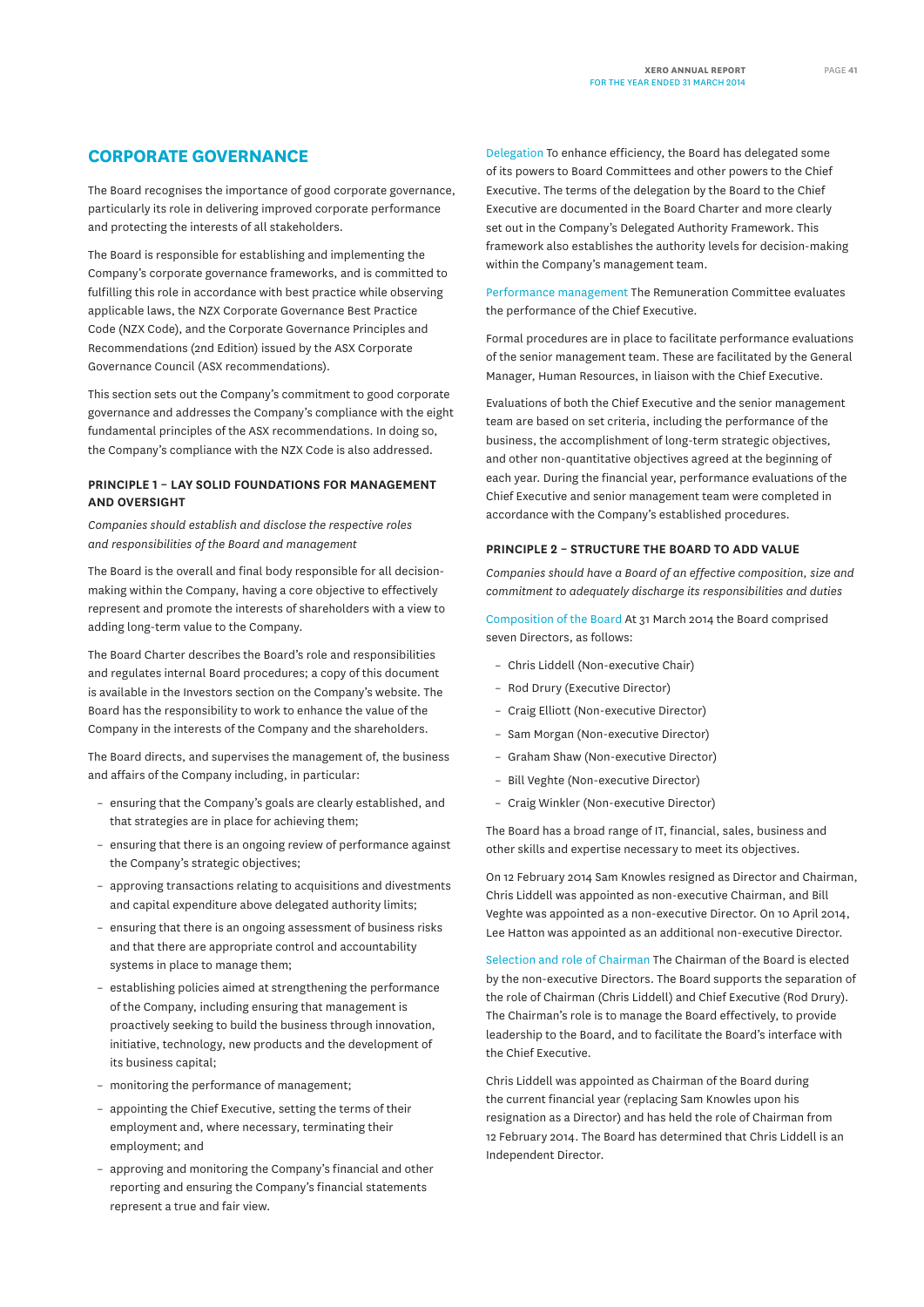Director independence The Board Charter requires that a minimum of two Directors be "independent".

The Board takes into account the guidance provided under the NZX Listing Rules, the ASX Listing Rules and the ASX Recommendations, in determining the independence of Directors.

The Board will review any determination it makes as to a Director's independence on becoming aware of any information that may have an impact on the independence of the Director. For this purpose, Directors are required to ensure that they immediately advise the Board of any relevant new or changed relationships to enable the Board to consider and determine the materiality of the relationships.

The Board considers that Chris Liddell, Craig Elliott, Graham Shaw, Sam Morgan and Bill Veghte are Independent Directors. The Board has determined that Rod Drury is not an Independent Director because of his executive responsibilities and substantial shareholding, and that Craig Winkler is not an Independent Director because he is a substantial shareholder of the Company. The Board has determined that Lee Hatton is an Independent Director.

Conflicts of interest The Board Charter outlines the Board's policy on conflicts of interest. Where conflicts of interest do exist, Directors excuse themselves from discussions and do not exercise their right to vote in respect of such matters.

Nomination and appointment The procedures for the appointment and removal of Directors are ultimately governed by the Company's Constitution. The Board has established a Nominations Committee whose role is to identify and recommend to the Board individuals for nomination as members of the Board and its Committees, taking into account such factors as it deems appropriate, including experience, qualifications, judgement and the ability to work with other Directors.

Directors receive formal letters of appointment setting out the arrangements relating to their appointments.

Board Committees The Board operated three Committees during the year: the Audit and Risk Management Committee, the Remuneration Committee and the Nominations Committee. The Charters of each Committee are in the Investors section on the Company's website. The membership of each Committee at 31 March 2014 was:

- 1. Audit and Risk Management Committee Graham Shaw (Chair), Chris Liddell, Craig Winkler
- 2. Remuneration Committee Sam Morgan (Chair), Graham Shaw, Craig Winkler
- 3. Nominations Committee Chris Liddell (Chair), Sam Morgan, Craig Winkler

Retirement and re-election The Board acknowledges and observes the relevant Director rotation/retirement rules under the NZX Listing Rules and the ASX Listing Rules.

Director remuneration Directors' fees are currently set at a maximum of \$500,000 for the non-executive Directors. The actual amount of fees paid in the past year was \$280,000.

Board access to information and advice The Company Secretary is responsible for supporting the effectiveness of the Board by ensuring that policies and procedures are followed and co-ordinating the completion and dispatch of the Board agendas and papers.

All Directors have access to the senior management team, including the Company Secretary, to discuss issues or obtain information on specific areas in relation to items to be considered at Board meetings or other areas as they consider appropriate. Further, Directors have unrestricted access to Group records and information.

The Board, the Board Committees and each Director have the right, subject to the approval of the Chairman, to seek independent professional advice at the Company's expense to assist them to carry out their responsibilities. Further, the Board and Board Committees have the authority to secure the attendance at meetings of outsiders with relevant experience and expertise.

Director education All Directors are responsible for ensuring they remain current in understanding their duties as Directors.

Directors' share ownership All Directors and employees are required to comply with the Company's Securities Trading Policy and Guidelines in undertaking any trading in the Company's shares. A copy of this Policy can be found in the Investors section on the Company's website. The table of Directors' shareholdings is included in the Disclosures section of this Annual Report.

Indemnities and insurance Deeds of Indemnity have been granted by the Company in favour of the Directors in relation to potential liabilities and costs they may incur for acts or omissions in their capacity as Directors.

The Directors' and Officers' Liability insurance covers risks normally covered by such policies arising out of acts or omissions of Directors and employees in their capacity as such.

Board meetings The Board met formally 12 times in the year ended 31 March 2014 and there were also separate meetings of the Board Committees. At each meeting the Board considers key financial and operational information as well as matters of strategic importance.

Executives regularly attend Board meetings and are also available to be contacted by Directors between meetings.

Directors who are not members of the Committees may attend the Committee meetings.

The Board has a formal review of its performance on an annual basis. This process incorporates gaining feedback via a third party to enhance the robustness of the process.

Feedback on relevant Board performance factors is provided by executive members to enhance the working relationship between the Board and management.

Company subsidiaries The Company has five wholly owned subsidiaries, consisting of a wholly owned operating subsidiary in each of the Company's four core markets (being Australia, New Zealand, the United Kingdom, and North America) and a wholly owned subsidiary that acts as trustee in relation to the Company's long-term incentive scheme available to employees. Board meetings were held for each of these subsidiaries during the year ended 31 March 2014, with material matters raised in these meetings reported to the Company's Board, as appropriate.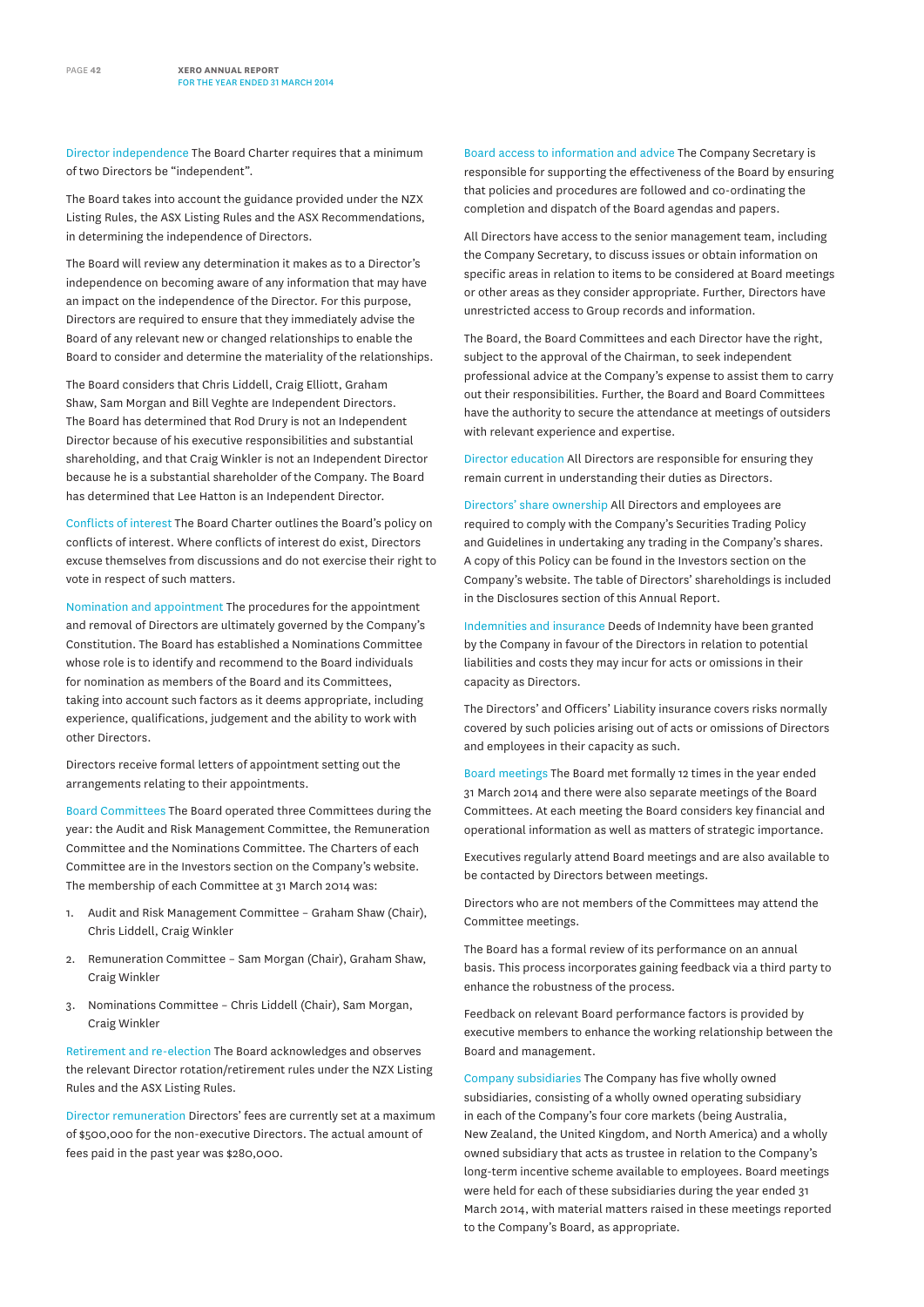# **PRINCIPLE 3 – PROMOTE ETHICAL AND RESPONSIBLE DECISION MAKING**

*Companies should actively promote ethical and responsible decision-making*

The Board maintains high standards of ethical conduct and the Chief Executive is responsible for ensuring that high standards of conduct are maintained by all staff. The Board adopted a "Code of Conduct" during the year, a copy of which is available in the Investors section of the Company's website.

The Board has approved a Diversity Policy, a copy of which is available in the Investors section on the Company's website.

At 31 March 2014, the proportion of females employed by the Company (and its wholly owned subsidiaries) was as follows: 40% in all positions; 11% in senior executive positions; and 0% on the Board; the respective figures disclosed in the Company's Annual Report for the year ended 31 March 2013 were 42%; 21%; and 0%. The Board appointed a female director on 10 April 2014, so the current proportion of females on the Board of Directors is 12.5%. These figures include permanent full-time, permanent part-time and fixed-term employees, but not independent contractors.

The Company recognises the importance of diversity in the workplace and its positive impact on the work environment and culture. In August 2013, the Board approved measurable objectives for achieving diversity in the workplace. These are set out below, along with the Company's progress towards achieving them.

a. Objective: Ensure that all recruitment campaigns generate a diverse pool of talent and that all hiring decisions are based on merit, taking into account the relevant skills, qualifications, and experience of all applicants and recognising the importance of diversity in the workforce.

Progress: The Company carries out the bulk of its recruiting efforts internally. The importance of diversity is reinforced to, and well understood by, the hiring managers and recruitment team, both through training and communication of the Company's core values. A number of the Company's recruitment campaigns are aimed at increasing diversity in the workplace, such as sponsorship of and attendance at "Geek Girl" dinners and TEDx – Women in Tech events, graduate recruitment campaigns, and publishing case studies that represent the Company's diverse workforce.

b. Objective: Ensure that appropriate internal policies supporting and promoting diversity have been adopted and are well communicated to all employees.

Progress: The Company has implemented appropriate parental leave and flexi-leave arrangements. The Company has adopted and communicated a Diversity Policy and a Code of Conduct, both of which support diversity in the workplace. Copies of the Diversity Policy and Code of Conduct are made available to all staff on the Company's intranet, and are also available in the Investors section of the Company's website.

c. Objective: Ensure that no impediments exist that restrict the ability to maintain a diverse workforce.

Progress: The Company's HR function actively ensures that there are no impediments that restrict the Company from maintaining a diverse workforce. The Company provides management training to its current and potential leaders, which includes training on being a successful leader and fostering a healthy and inclusive work environment. The Company provides numerous forums to its employees (including in an annual anonymous employee survey) to enable and encourage its employees to raise any concerns that they may have in relation to their work environment.

d. Objective: Continually review and monitor parity of working conditions and pay across the workforce.

Progress: The Company continually reviews the working conditions of all of its employees and reviews remuneration to ensure that it is merit-based and adequately reflects the responsibilities of the position. The Company conducts annual performance and salary reviews which provide visibility to management in relation to parity of working conditions and pay across its workforce. There are numerous ways in which employees can raise concerns about working conditions within the Company, and these are regularly communicated to staff.

e. Objective: Reinforce internally and externally that Xero is an equal opportunity employer that does not discriminate on any of the prohibited grounds of discrimination, including gender; marital status; religious, ethical or political beliefs; race; disability; and age.

Progress: The composition of the Company's workforce demonstrates that it is an equal opportunity employer that does not discriminate on any of the prohibited grounds of discrimination. As discussed above, the Company takes active steps to monitor and encourage diversity in the workforce.

# **PRINCIPLE 4 – SAFEGUARD INTEGRITY IN FINANCIAL REPORTING**

*Companies should have a structure to independently verify and safeguard the integrity of their financial reporting*

The Board is committed to a transparent system for auditing and reporting of the Company's financial performance. The Board has established an Audit and Risk Management Committee, which performs a central role in achieving this goal.

The Audit and Risk Management Committee's principal functions are:

- to assist the Board in ensuring that appropriate accounting policies and internal controls are established and followed;
- to assist the Board in producing accurate financial statements in compliance with all applicable legal requirements and accounting standards; and
- to ensure the efficient and effective management of business risks.

One of the main purposes of the Audit and Risk Management Committee is to ensure the quality and independence of the audit process. The Chairman of the Audit and Risk Management Committee and Chief Financial Officer work with the external auditors to plan the audit approach. All aspects of the audit are reported back to the Audit and Risk Management Committee and the auditors are given the opportunity at Audit and Risk Management Committee meetings to meet with the Board.

The Audit and Risk Management Committee has adopted a formal Charter, a copy of which is available in the Investors section on the Company's website.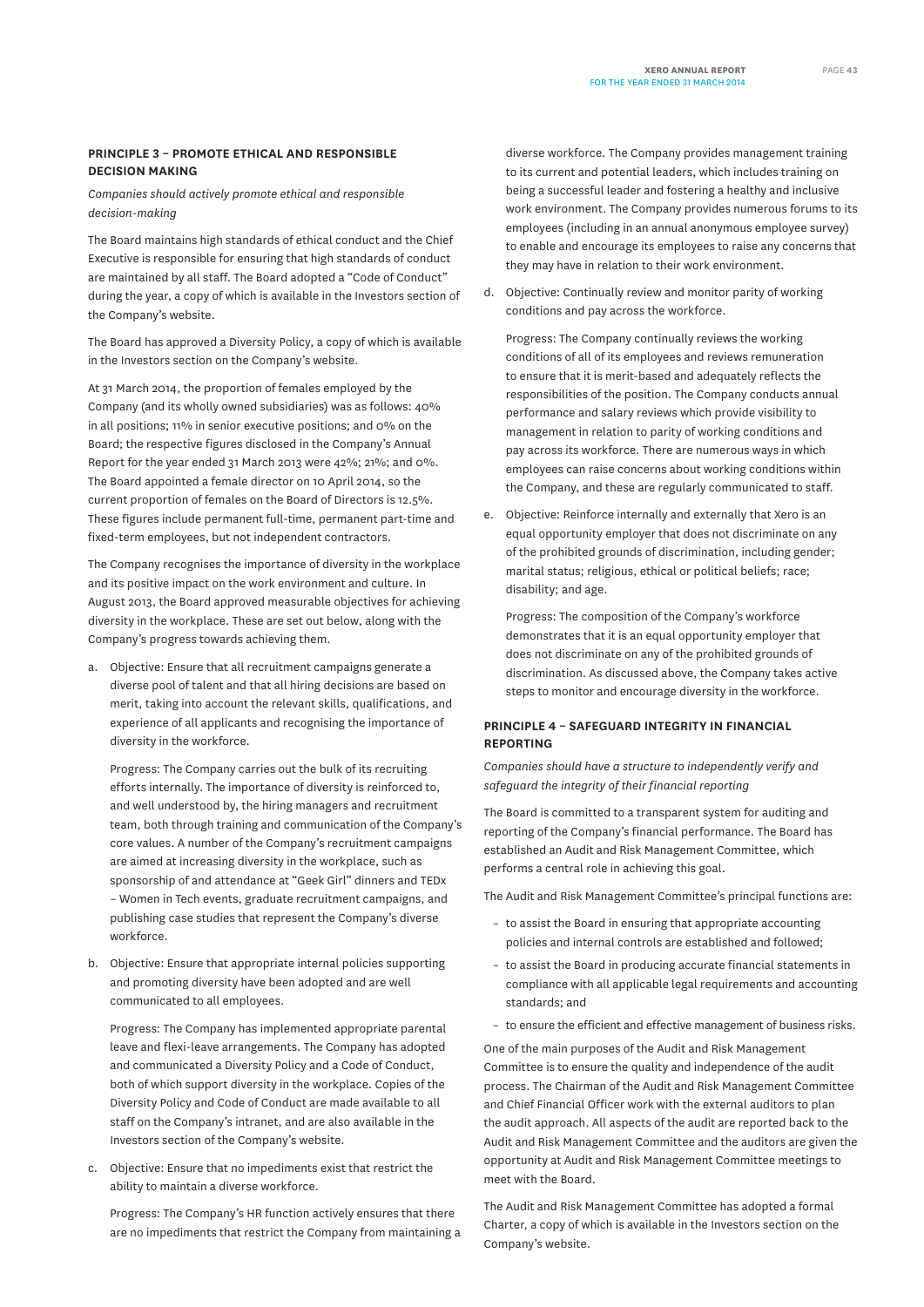#### **PRINCIPLE 5 – MAKE TIMELY AND BALANCED DISCLOSURE**

*Companies should promote timely and balanced disclosure of all material matters concerning the company*

The Board has adopted a Market Disclosure and Communications Policy, a copy of which is available in the Investors section on the Company's website. The Policy has been communicated internally to ensure that it is strictly adhered to by the Board and the Company's employees.

The Company has been listed on the NZX Main Board since 5 June 2007 and listed on the ASX since 8 November 2012 and has at all times complied with its continuous disclosure obligations under the NZX Listing Rules, the Securities Markets Act 1988 (NZ), and the ASX Listing Rules.

# **PRINCIPLE 6 – RESPECT THE RIGHTS OF SHAREHOLDERS**

*Companies should respect the rights of shareholders and facilitate the effective exercise of those rights*

During the time that the Company has been listed on the NZX and the ASX, it has built a reputation of openness and has encouraged a high level of communication with shareholders and the market generally. It does this through numerous forms of communication including formal communication, social media, blogs, press releases and road-shows.

The Board encourages active participation by shareholders at the Annual Meeting of the Company, and allows shareholders to submit questions to the Board prior to, or at the Annual Meeting, to be answered by the Board at the Annual Meeting.

#### **PRINCIPLE 7 – RECOGNISE AND MANAGE RISK**

*Companies should establish a sound system of risk oversight and management and internal control*

The Board has an Audit and Risk Management Committee that reports to the Board regularly – please see "Principle 4" above for further detail in relation to the Audit and Risk Management Committee.

The Company's senior management maintain a Risk Register, which is reviewed at each Board meeting.

As a New Zealand company, section 295A of the Australian Corporations Act is not applicable to the Company. However, the Company's Chief Executive and Chief Financial Officer provide equivalent assurances to the Board as part of the annual external audit process.

#### **PRINCIPLE 8 – REMUNERATE FAIRLY AND RESPONSIBLY**

*Companies should ensure that the level and composition of remuneration is sufficient and reasonable and that its relationship to performance is clear*

The Board has a Remuneration Committee whose principal function is to oversee the remuneration strategies and policies of the Company.

The Company distinguishes the structure of non-executive Directors' remuneration from that of executive Directors.

The Remuneration Committee is governed by a formal charter, a copy of which is available in the Investors section on the Company's website.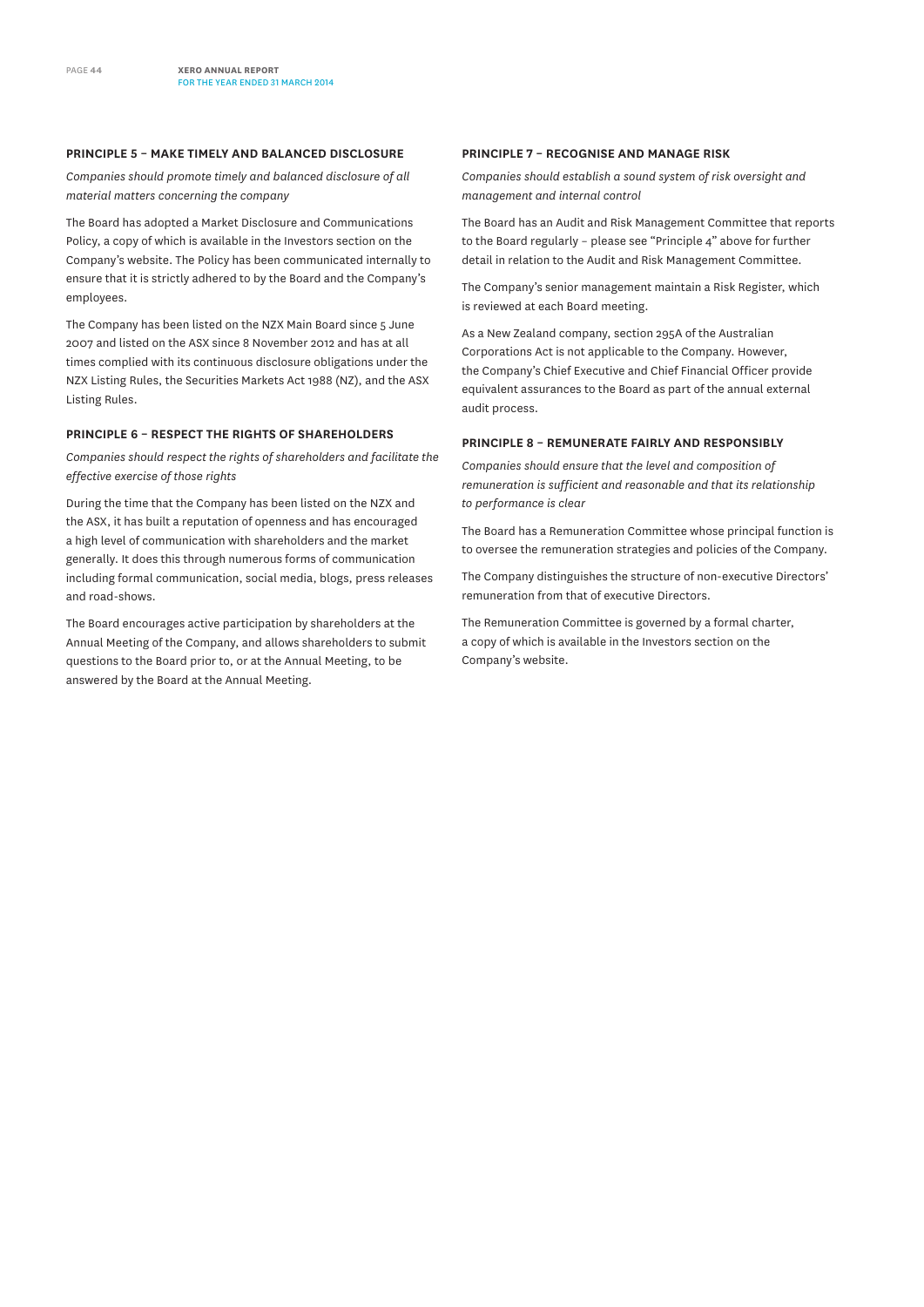# **DISCLOSURES**

# **USE OF CASH AND CASH EQUIVALENTS**

In accordance with ASX Listing Rule 4.10.19, the Board has determined that the Company has used the cash and cash equivalents that it had at 1 April 2013 in a way consistent with its business objectives for the year ended 31 March 2014.

# **ENTRIES RECORDED IN THE INTERESTS REGISTER**

The Company maintains an Interests Register in accordance with the Companies Act 1993 and the Securities Markets Act 1988. The following are particulars of entries made in the Interests Register for the period 1 April 2013 to 31 March 2014.

Directors' interests Directors disclosed interests, or cessations of interest, in the following entities pursuant to section 140 of the Companies Act 1993 during the year ended 31 March 2014.

| Director/Entity                                        | Relationship                                                                             |
|--------------------------------------------------------|------------------------------------------------------------------------------------------|
| Sam Morgan                                             |                                                                                          |
| Vend Limited - Xero add-on partner                     | Minority indirect shareholder                                                            |
| Sam Morgan                                             |                                                                                          |
| Visfleet Limited (vWork App) – Xero add-on partner     | Director and controlling shareholder                                                     |
| <b>Graham Shaw</b>                                     |                                                                                          |
| Spotlight Reporting - Xero add-on partner              | Advisor                                                                                  |
| <b>Bill Veghte</b>                                     |                                                                                          |
| Hewlett-Packard                                        | Executive Vice President and General Manager, Enterprise Group; and minority shareholder |
| Bill Veghte, Chris Liddell                             |                                                                                          |
| Microsoft Corporation                                  | Minority shareholder                                                                     |
| Craig Winkler                                          |                                                                                          |
| Vend Limited, Practice Ignition - Xero add-on partners | Minority indirect shareholder                                                            |

Share dealings of Directors Directors disclosed, pursuant to section 148 of the Companies Act 1993, the following acquisitions and disposals of relevant interests in Xero shares during the year ended 31 March 2014.

| Shares       | Date of<br>acquisition/<br>disposal | Consideration<br>per share | Number of<br>shares acquired/<br>(disposed) |
|--------------|-------------------------------------|----------------------------|---------------------------------------------|
| Sam Knowles* | 29 May 2013                         | \$13.04                    | (100,000)                                   |
| Sam Knowles* | 22 November 2013                    | \$35.45                    | (205, 555)                                  |
| Sam Knowles* | 24 February 2014                    | \$40.00                    | (50,000)                                    |

*\*Sam Knowles resigned as a Director and Chairman on 12 February 2014.*

| Share options  | Date of grant    | Exercise price | Number of<br>options granted |
|----------------|------------------|----------------|------------------------------|
| Chris Liddell* | 12 February 2014 | \$38.24        | 78,481                       |
| Bill Veghte**  | 12 February 2014 | \$38.24        | 62,785                       |

*\*65,000 of the options held by Chris Liddell were granted in connection with his role as US Advisor, and 13,481 of the options were for his role as Director.*

*\*\*52,000 of the options held by Bill Veghte were granted in connection with his role as US Advisor, and 10,785 of the options were for his role as Director.*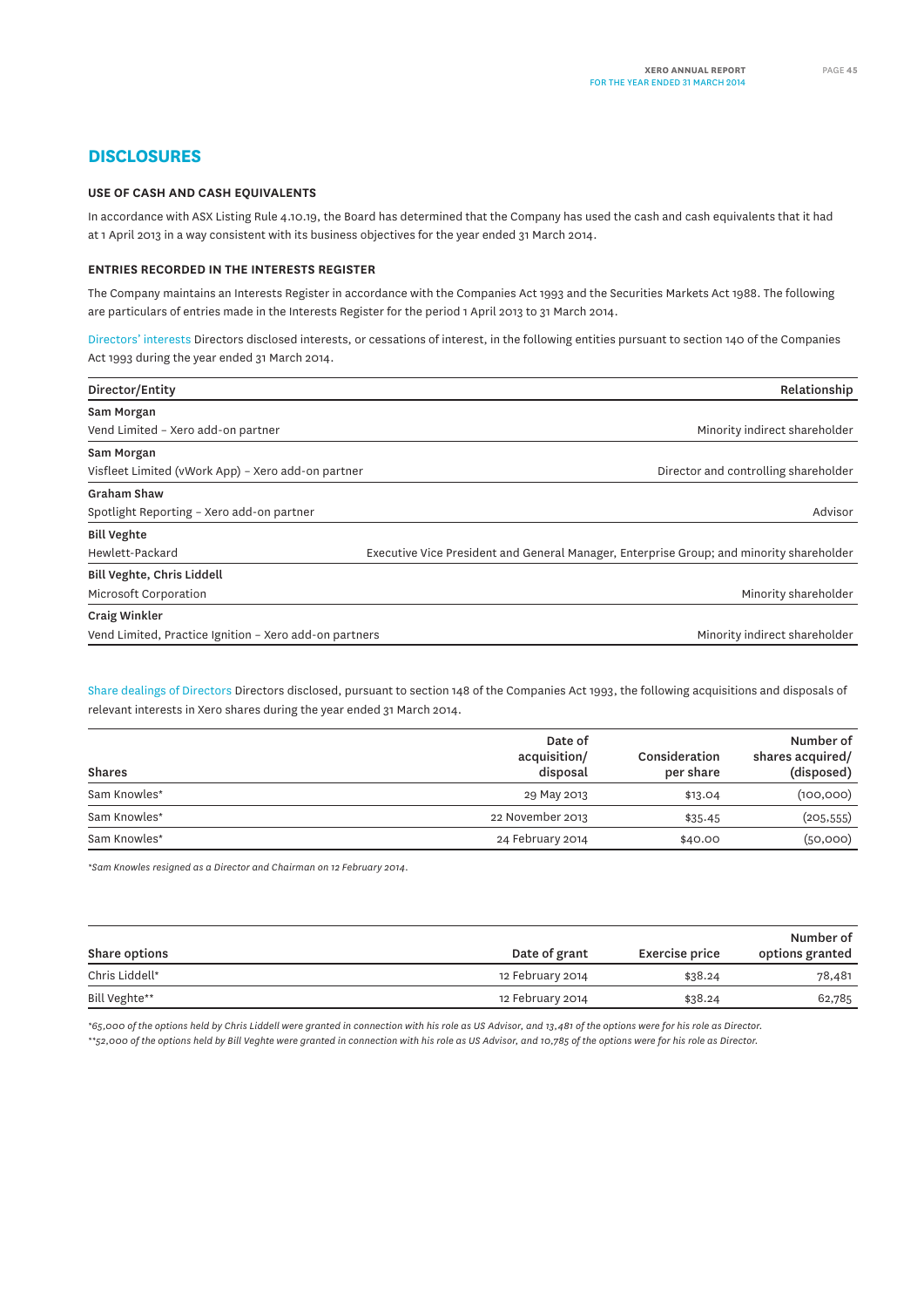# Shareholdings of Directors at 31 March 2014

|                              | 2014<br>Number of shares | 2014<br>Number of options | 2013<br>Number of shares | 2013<br>Number of options |
|------------------------------|--------------------------|---------------------------|--------------------------|---------------------------|
| Rod Drury                    |                          |                           |                          |                           |
|                              | 21,719,779               |                           | 21,719,779               |                           |
| Craig Elliott*               | $\overline{\phantom{0}}$ | 100,000                   |                          | 100,000                   |
| Sam Morgan                   | 5,122,609                |                           | 5,122,609                |                           |
| Graham Shaw                  | 1,336,010                |                           | 1,336,010                |                           |
| Craig Winkler (two holdings) | 18,475,990               |                           | 18,475,990               |                           |
| Chris Liddell**              | $\overline{\phantom{a}}$ | 78,481                    | $\overline{\phantom{0}}$ |                           |
| Bill Veghte**                | $\overline{\phantom{0}}$ | 62,785                    | $\overline{\phantom{0}}$ |                           |

*\*33,333 of the options granted to Craig Elliott had vested by 31 March 2014 and were exercisable.*

*\*\*None of the options granted to Chris Liddell and Bill Veghte had vested at 31 March 2014.*

Remuneration of Directors Details of the total remuneration of, and the value of other benefits received by, each Director of Xero during the financial year ended 31 March 2014 are as follows:

|                    | 2014<br>Fees<br>$(s$ ooos $)$ | 2014<br>Remuneration<br>$(s$ ooos $)$ | 2013<br>Fees<br>$(s$ ooos $)$ | 2013<br>Remuneration<br>$(s$ ooos $)$ |
|--------------------|-------------------------------|---------------------------------------|-------------------------------|---------------------------------------|
| Rod Drury*         | $\overline{\phantom{0}}$      | 395                                   | $\overline{\phantom{0}}$      | 355                                   |
| Craig Elliott      | 40                            | $\qquad \qquad -$                     | 20                            |                                       |
| Sam Knowles**      | 69                            | -                                     | 80                            |                                       |
| Sam Morgan         | 40                            |                                       | 40                            |                                       |
| Graham Shaw        | 50                            | -                                     | 50                            |                                       |
| Craig Winkler      | 40                            | -                                     | 40                            |                                       |
| Chris Liddell      | 23                            | -                                     | $\overline{\phantom{0}}$      |                                       |
| <b>Bill Veghte</b> | 18                            | $\qquad \qquad =$                     | -                             |                                       |
| Phil Norman***     | $\qquad \qquad -$             | $\qquad \qquad -$                     | 13                            |                                       |
|                    | 280                           | 395                                   | 243                           | 355                                   |

*\*Rod Drury is an executive Director and receives remuneration from Xero in the form of a salary and short-term incentives. He does not participate in the Xero Employee Restricted Share Plan.*

*\*\*Sam Knowles ceased to be a Director on 12 February 2014.*

*\*\*\* Phil Norman ceased to be a Director on 26 July 2012.*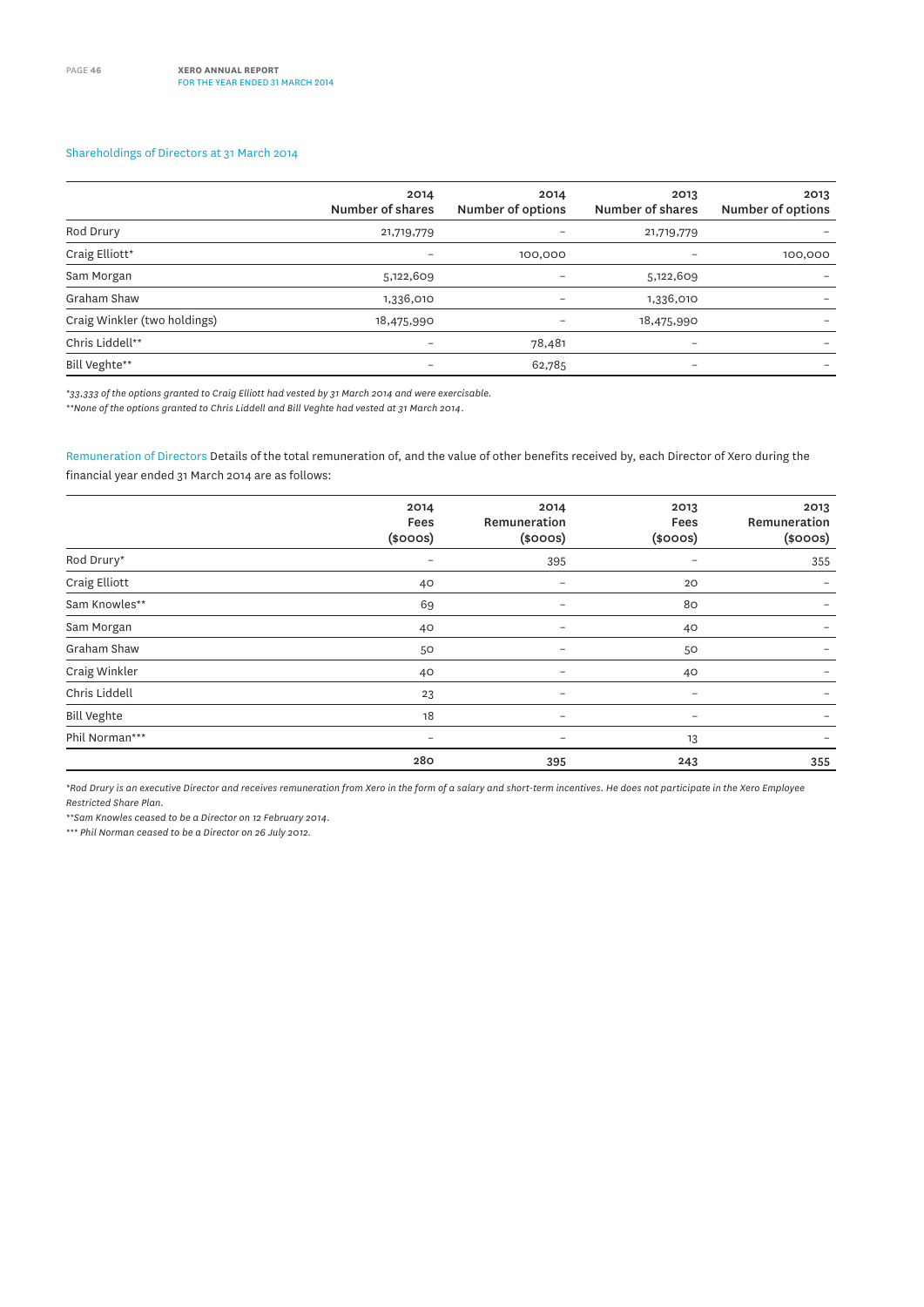Employee remuneration The following table shows the number of employees (including employees holding office as Directors of subsidiaries) whose remuneration and benefits for the year ended 31 March 2014 were within the specified bands above \$100,000. The remuneration figures shown in the table include all monetary payments actually paid during the course of the year ended 31 March 2014. They also include bonuses paid in respect of the Group's Employee Restricted Share Plan. The table does not include amounts paid post 31 March 2014 that related to the year ended 31 March 2014, such as the short-term incentive scheme bonus. The table below includes the remuneration of Rod Drury. No Director of a subsidiary receives or retains any remuneration or other benefits from Xero for acting as such.

|                    | 2014                     | 2014<br>Number of<br>employees acting | 2013                     | 2013<br>Number of<br>employees acting |
|--------------------|--------------------------|---------------------------------------|--------------------------|---------------------------------------|
|                    | Number of<br>employees   | as Directors of<br>subsidiaries       | Number of<br>employees   | as Directors of<br>subsidiaries       |
| 100,000 to 109,999 | 37                       | $\overline{a}$                        | 17                       |                                       |
| 110,000 to 119,999 | 33                       |                                       | 10                       |                                       |
| 120,000 to 129,999 | 30                       | $\overline{a}$                        | 13                       |                                       |
| 130,000 to 139,999 | 21                       | -                                     | 6                        |                                       |
| 140,000 to 149,999 | 14                       | -                                     | 8                        |                                       |
| 150,000 to 159,999 | 8                        | $\qquad \qquad -$                     | 5                        |                                       |
| 160,000 to 169,999 | 9                        | $\overline{a}$                        | 3                        |                                       |
| 170,000 to 179,999 | 13                       | $\overline{\phantom{0}}$              | $\overline{\mathbf{c}}$  |                                       |
| 180,000 to 189,999 | $\overline{\mathbf{c}}$  | -                                     | 4                        |                                       |
| 190,000 to 199,999 | $\mathbf{1}$             | -                                     | $\overline{\mathbf{c}}$  |                                       |
| 200,000 to 209,999 | $\mathbf{1}$             | -                                     | $\overline{a}$           |                                       |
| 210,000 to 219,999 | $\mathbf{1}$             | $\overline{a}$                        | 3                        |                                       |
| 220,000 to 229,999 | 4                        | $\overline{a}$                        | $\overline{a}$           |                                       |
| 230,000 to 239,999 | $\mathbf 2$              | -                                     | $\mathbf{1}$             |                                       |
| 240,000 to 249,999 | 3                        |                                       | $\overline{\mathbf{c}}$  |                                       |
| 250,000 to 259,999 | 3                        | $\overline{a}$                        | $\mathbf{1}$             |                                       |
| 270,000 to 279,999 | $\overline{a}$           | $\qquad \qquad -$                     | $\mathbf{1}$             |                                       |
| 280,000 to 289,999 | 3                        | -                                     |                          |                                       |
| 300,000 to 309,999 | $\mathbf{1}$             | $\overline{a}$                        | $\mathbf{1}$             |                                       |
| 310,000 to 319,999 |                          |                                       | $\mathbf{1}$             |                                       |
| 320,000 to 329,999 | $\mathbf{1}$             | $\overline{\phantom{0}}$              | $\overline{\phantom{0}}$ |                                       |
| 340,000 to 349,999 | $\mathbf{1}$             | -                                     | $\mathbf{1}$             |                                       |
| 350,000 to 359,999 | $\overline{\phantom{0}}$ | $\overline{\phantom{0}}$              | $\overline{2}$           | $\overline{\mathbf{2}}$               |
| 360,000 to 369,999 | -                        | -                                     | $\mathbf{1}$             |                                       |
| 390,000 to 399,999 | $\mathbf{1}$             | $\mathbf{1}$                          | $\overline{\phantom{0}}$ |                                       |
| 400,000 to 409,999 | $\mathbf{1}$             | $\mathbf{1}$                          | $\overline{a}$           |                                       |
| 420,000 to 429,999 | $\overline{\phantom{0}}$ | -                                     | $\mathbf{1}$             | $\mathbf{1}$                          |
| 430,000 to 439,999 | 1                        |                                       |                          |                                       |
| 450,000 to 459,999 | $\overline{\phantom{0}}$ | -                                     | $\mathbf{1}$             |                                       |
| 460,000 to 469,999 | $\mathbf{1}$             | $\overline{\phantom{a}}$              | $\qquad \qquad -$        |                                       |
| 500,000 to 509,999 | $\mathbf{1}$             | $\mathbf{1}$                          | -                        |                                       |
| 560,000 to 569,999 | $\mathbbm{1}$            | $\qquad \qquad \blacksquare$          |                          |                                       |
|                    | 194                      | 3                                     | 87                       | 3                                     |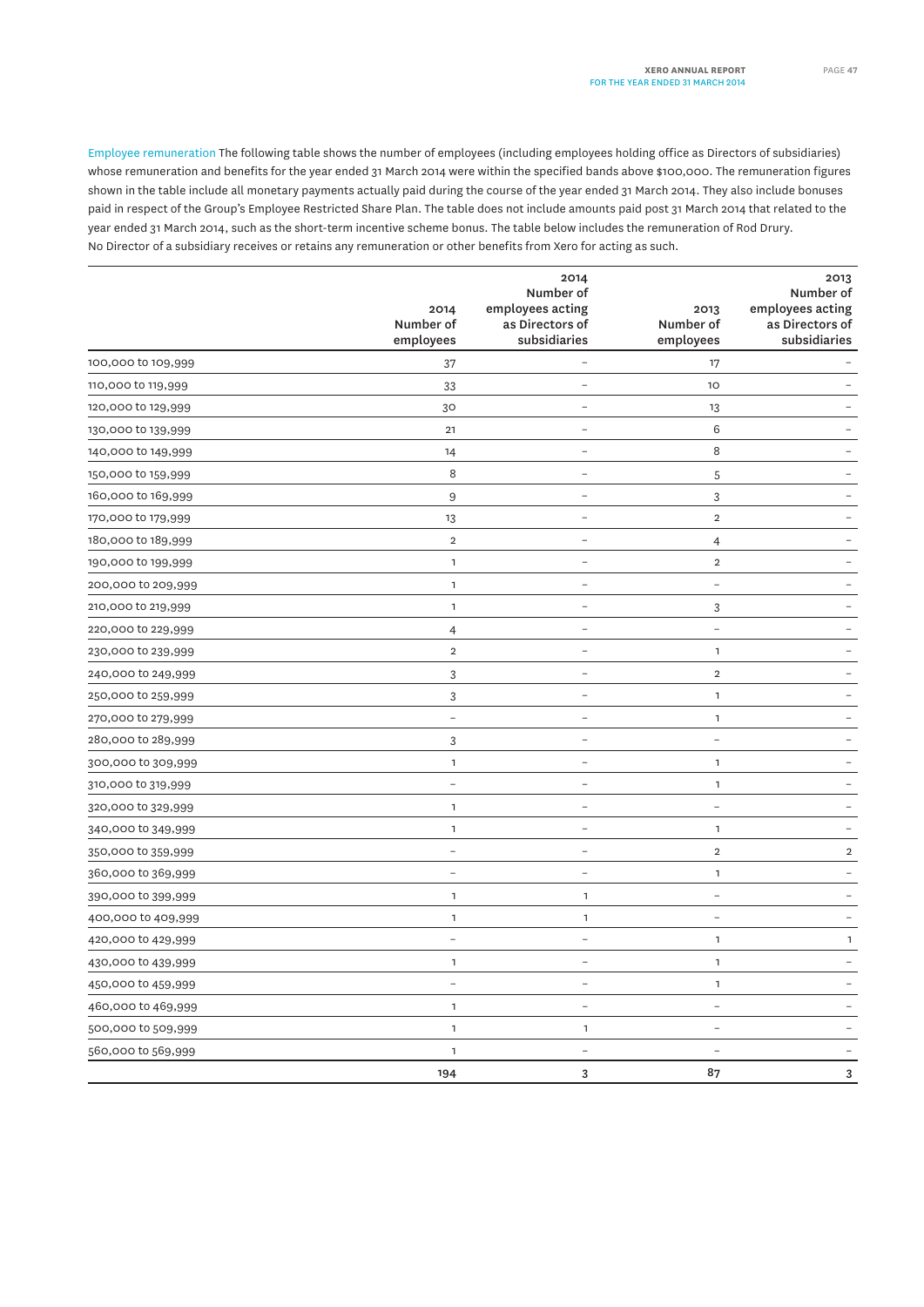### Analysis of shareholding at 8 May 2014

|                   | Number<br>of holders | <b>Number</b><br>of shares | % of issued<br>capital |
|-------------------|----------------------|----------------------------|------------------------|
| 1 to 1,000        | 8,382                | 2,357,899                  | 1.85                   |
| 1,001 to 5,000    | 1,516                | 3,529,688                  | 2.77                   |
| 5,001 to 10,000   | 365                  | 2,658,689                  | 2.08                   |
| 10,001 to 100,000 | 343                  | 7,991,478                  | 6.26                   |
| 100,001 and over  | 56                   | 111,072,558                | 87.04                  |
| Total             | 10,662               | 127,610,312                | 100.00                 |

# Twenty largest shareholders at 8 May 2014

|                                                                 |            | % of<br>total shares |
|-----------------------------------------------------------------|------------|----------------------|
| Shareholder rank and name                                       | Holding    | on issue             |
| New Zealand Central Securities Depository Limited<br>1.         | 33,940,183 | 26.60                |
| Anna Margaret Clare Drury and Kenneth Drury (Rod Drury)<br>2.   | 21,719,779 | 17.02                |
| Givia Pty Limited (Craig Winkler)<br>3.                         | 18,454,545 | 14.46                |
| Jasmine Investment Holdings Limited (Sam Morgan)<br>4.          | 5,122,609  | 4.01                 |
| Valar Ventures LP (Peter Thiel)<br>5.                           | 4,135,870  | 3.24                 |
| Hamish Edwards and Tineke Edwards and Andrew Finch<br>6.        | 4,088,192  | 3.20                 |
| VV Xero Holdings LLC (Peter Thiel)<br>7.                        | 4,062,068  | 3.18                 |
| Nicola Wilson and David Wilson and Christopher Ritchie<br>8.    | 1,664,984  | 1.30                 |
| Credit Suisse Securities (Europe) Limited<br>9.                 | 1,652,893  | 1.30                 |
| 10. Citicorp Nominees Pty Limited                               | 1,540,359  | 1.21                 |
| 11. Graham Shaw and Delwyn Shaw                                 | 1,336,010  | 1.05                 |
| 12. Nelson Nien Sheng Wang and Pei-Chun Ko                      | 1,083,588  | 0.85                 |
| 13. Anna Grigg and Alastair Grigg and Claymore Trustees Limited | 951,776    | 0.75                 |
| 14. W <sub>5</sub> Limited                                      | 744,800    | 0.58                 |
| 15. Craig Walker and Catherine Walker                           | 663,898    | O.52                 |
| 16. JBWERE (NZ) Nominees Limited                                | 545,008    | 0.43                 |
| Blackrock International Opportunities Portfolio<br>17.          | 540,000    | 0.42                 |
| 18. Bank Of New Zealand                                         | 500,000    | 0.39                 |
| 19. Fletcher Brown and Karen Oakley-Harness                     | 464,000    | 0.36                 |
| 20. Deutsche Securities New Zealand Limited                     | 434,500    | 0.34                 |

Substantial Security Holders According to notices given under the Securities Markets Act 1988, the following persons were Substantial Security Holders in Xero Limited at 8 May 2014 in respect of the number of voting securities set opposite their names:

|    | 1. Anna Drury and Kenneth Drury (Rod Drury)                                           | 21,719,779 |
|----|---------------------------------------------------------------------------------------|------------|
|    | 2. Givia Pty Limited (Craig Winkler)                                                  | 18,454,545 |
| 3. | Matrix Capital Management Company, LLC and Matrix Capital Management Master Fund, LP* | 12,481,670 |
|    | 4. Peter Thiel                                                                        | 8,528,516  |

*\*On 30 November 2012, Matrix Capital Management Company, LLC and Matrix Capital Management Master Fund, LP filed a Substantial Security Holder Notice disclosing a total interest of 11,489,934 ordinary shares in the Company. On 16 October 2013, the Company issued a further 991,736 ordinary shares to parties named in the Substantial Security Holder Notice dated 30 November 2012.*

The total number of issued voting shares of Xero Limited at 8 May 2014 was 127,610,312 (126,601,000 after excluding treasury stock). Where voting at a meeting of the shareholders is by voice or a show of hands, every shareholder present in person, or by representative has one vote, and on a poll, every shareholder present in person or by representative has one vote for each fully paid ordinary share in the Company. At 8 May 2014 there were 308 shareholders holding less than a marketable parcel of shares.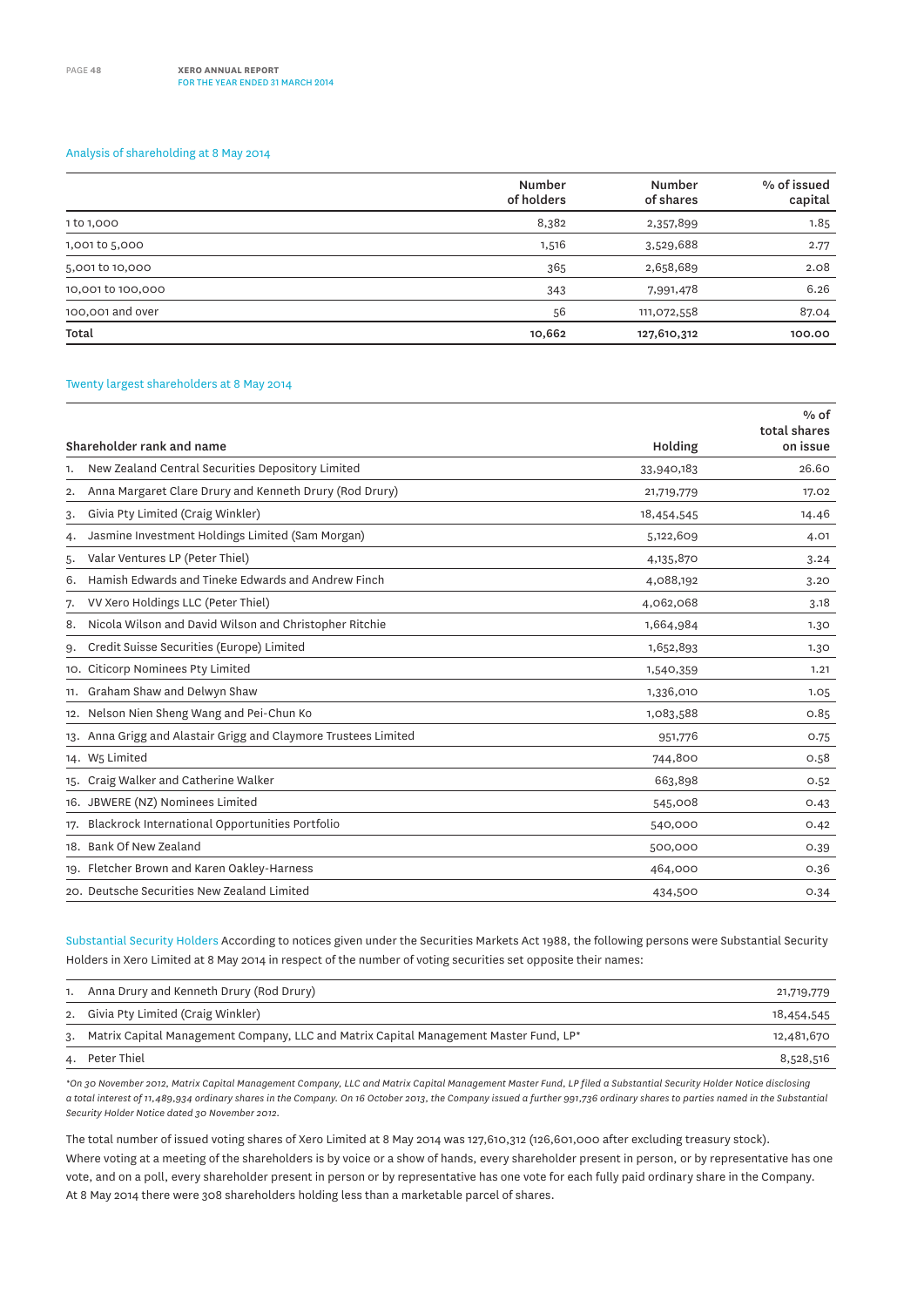Restricted securities The following shares are restricted securities or securities subject to voluntary escrow under ASX listing rule 4.10.14.

All 9,917,358 shares issued by the Company in October 2013 in connection with a capital raise by the Company are subject to certain restrictions on sale until 16 October 2014.

202,043 shares in the Company that were issued in connection with the acquisition of the PayCycle assets in 2011 are restricted securities until 1 August 2014, to become unrestricted securities on that date subject to continued employment of the founders of PayCycle within the Group.

420,610 shares in the Company that were issued in connection with the acquisition of Max Solutions Holdings Limited in 2012 are restricted securities until 31 January 2015, to become unrestricted securities on that date subject to continued employment of the founders of Max Solutions Holdings Limited within the Group.

386,556 shares are held on a restricted basis in connection with Xero's Employee Restricted Share Plan.

Options There were 93 individuals, holding a total of 924,541 options at 8 May 2014.

Waivers Xero Limited had no NZX waivers granted or published by NZX within or relied upon in the 12 months ending 31 March 2014. Xero Limited has been granted waivers from the ASX which are standard for a New Zealand company listed on the ASX including confirmation that ASX will accept financial statements denominated in New Zealand dollars and prepared and audited in accordance with New Zealand Generally Accepted Accounting Principles and Auditing Standards.

Subsidiary company Directors The following people held office as Directors of subsidiary companies at 31 March 2014: Xero (UK) Limited – Rod Drury, Gary Turner Xero Australia Pty Limited – Rod Drury, Chris Ridd Xero (NZ) Limited – Rod Drury, Graham Shaw Xero, Inc. – Rod Drury Xero Trustee Limited – Rod Drury, Graham Shaw

Victoria Crone replaced Graham Shaw as a Director of Xero (NZ) Limited on 10 April 2014. Peter Karpas was added as a Director of Xero, Inc. on 10 April 2014.

Annual Meeting Xero's Annual Meeting of shareholders will be held in Wellington on Wednesday 23 July 2014 at 4pm. A notice of Annual Meeting and Proxy Form will be circulated to shareholders in June 2014.